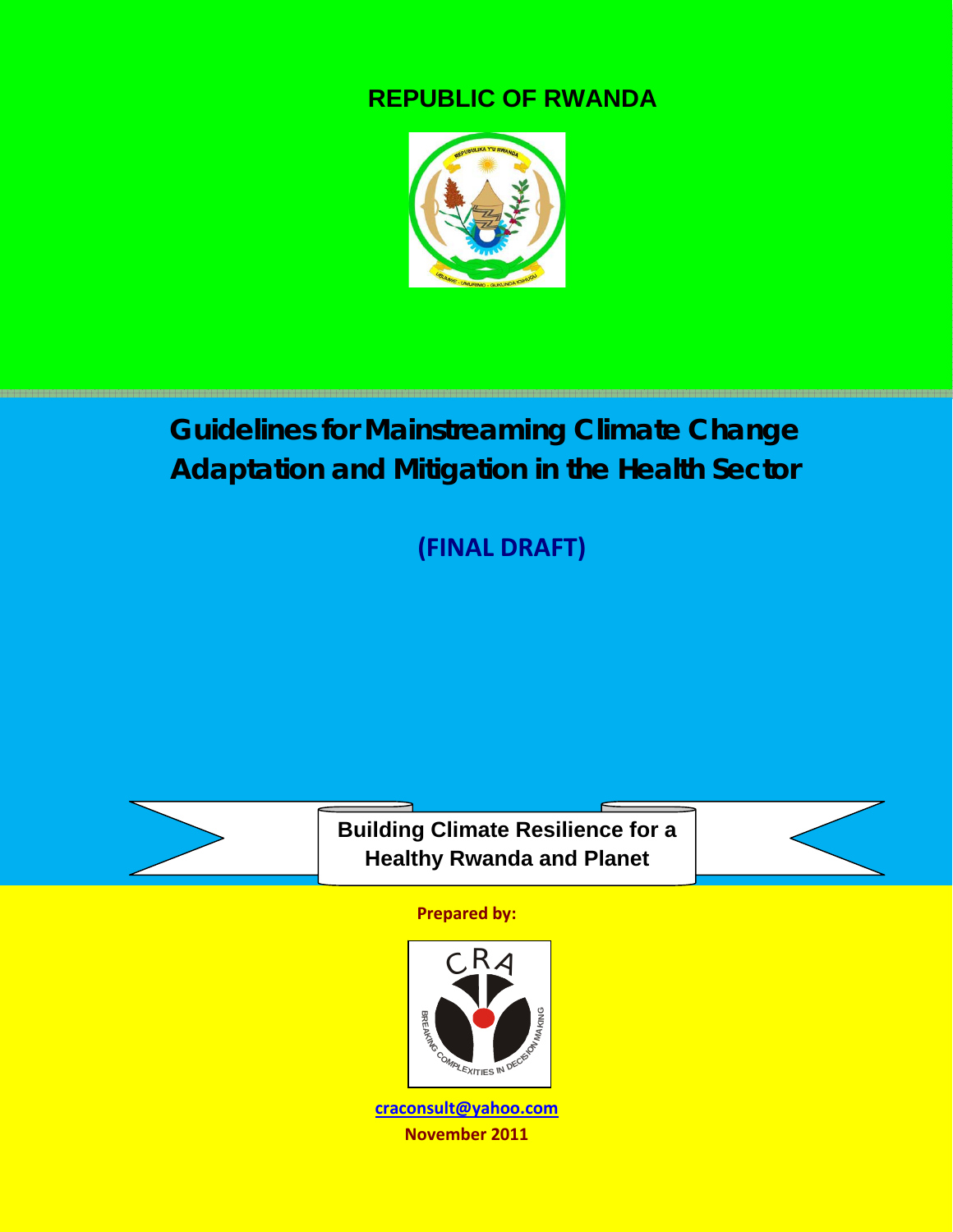### **Contents**

| 1. |                                                                                         |  |
|----|-----------------------------------------------------------------------------------------|--|
|    |                                                                                         |  |
|    |                                                                                         |  |
|    |                                                                                         |  |
|    |                                                                                         |  |
|    |                                                                                         |  |
|    |                                                                                         |  |
|    | 3. RWANDA'S VULNERABILITY AND NATIONAL RESPONSE TO CLIMATE CHANGE 9                     |  |
|    |                                                                                         |  |
|    |                                                                                         |  |
|    |                                                                                         |  |
|    |                                                                                         |  |
|    |                                                                                         |  |
|    |                                                                                         |  |
|    |                                                                                         |  |
|    | 4. OPPORTUNITIES AND ENTRY POINTS FOR MAINSTREAMING CLIMATE CHANGE ADAPTATION IN        |  |
|    |                                                                                         |  |
|    |                                                                                         |  |
|    |                                                                                         |  |
|    |                                                                                         |  |
|    | 5. GUIDELINES AND TOOLS FOR CLIMATE CHANGE MAINSTREAMING IN THE HEALTH SECTOR 19        |  |
|    |                                                                                         |  |
|    |                                                                                         |  |
|    |                                                                                         |  |
|    |                                                                                         |  |
|    |                                                                                         |  |
|    | 5.6 PRACTICAL ACTIONS FOR EFFECTIVE ADAPTATION TO CLIMATE CHANGE IN THE HEALTH SECTOR35 |  |
|    |                                                                                         |  |
|    |                                                                                         |  |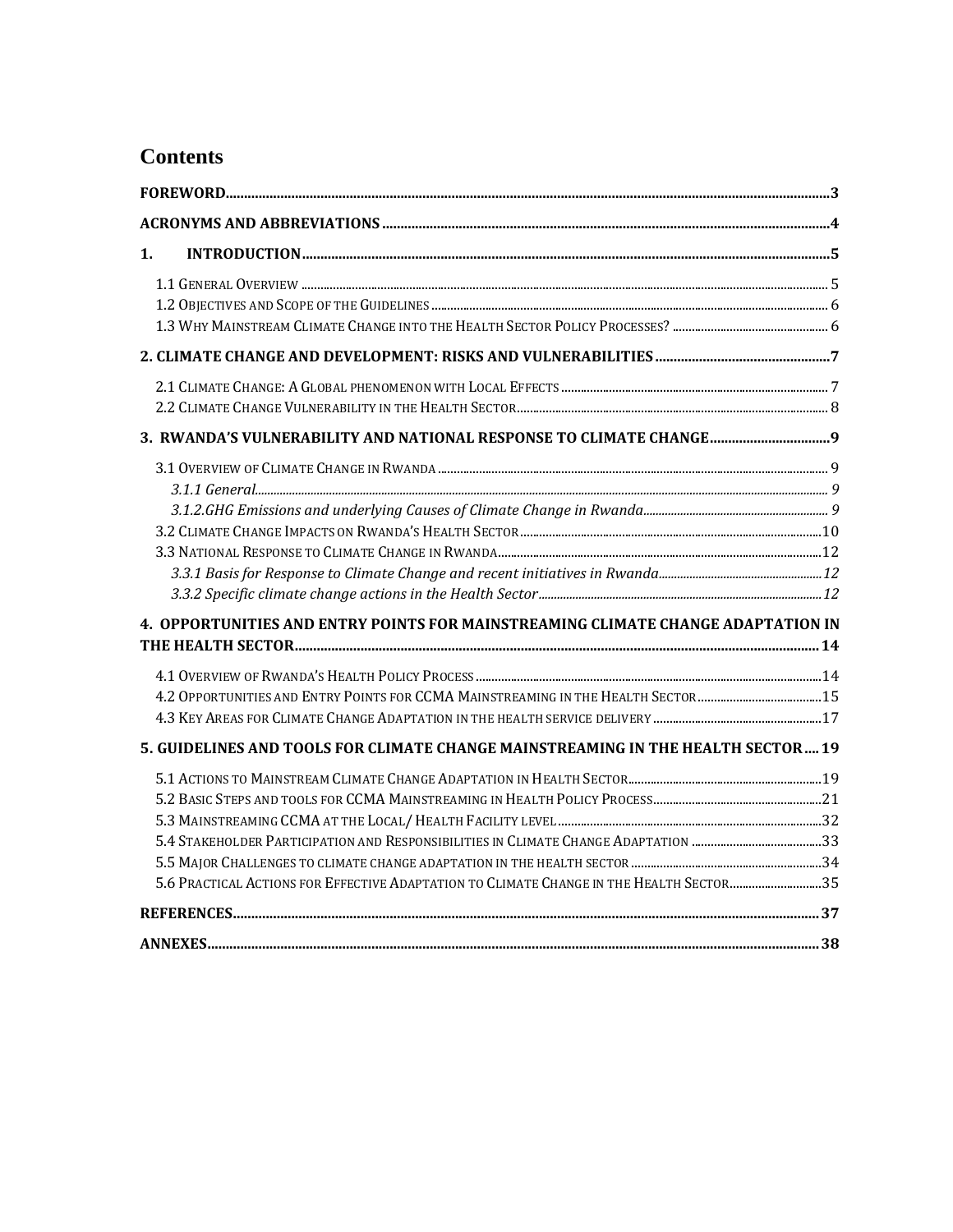### **Foreword**

Rwanda has come a long way on its Vision towards a medium income country by 2020, with major achievements made in all sectors. However, climate change, a major global phenomenon with serious local implications, threatens to undermine the achievements. Although Rwanda in particular and Africa in general, have contributed very little to global warming, they will be disproportionately impacted by climate change. Rwanda's health sector is particularly vulnerable to climate change, given the country's susceptibility to diverse tropical diseases, limited social safety nets and weak health care system. We must think about how to minimize the negative impacts of the changing climate and on how to best prepare for these changes. Thankfully, investing in adaptation measures can reduce the country's vulnerability and significantly lower the costs of responding to climate change.

Rwanda Environment Management Authority (REMA) has been leading the national response to climate change, working with stakeholders to build adaptive capacity at all levels. Indeed, these guidelines are part of on-going efforts to build national resilience and capacity to mitigate and adapt to climate change. The guidelines complement existing tools, and are informed by recent work on climate change, environmental mainstreaming and preventive health care.

These guidelines are intended for use by policy makers, planners, technocrats and analysts in the public health sector, especially those involved in the conception, formulation, financing, implementation, monitoring, evaluation and reporting of policies, strategies, plans, projects, budget, and activities for health service delivery. While REMA continues to play its statutory role of coordination, regulation and support, the Ministry of Health will be the lead agency in the integration of climate change concerns in health policy processes, working with Local Governments, other relevant state and non state institutions. This is why REMA has prepared sector-specific guidelines to facilitate the process.

Finally, I would like to recognise the team from the Centre for Resource Analysis (CRA), who assisted us in preparing these guidelines. I also applaud the staff of REMA, especially those associated with the Integrated Management of Critical Ecosystems (IMCE) project which made the production of these guidelines possible and the World Bank which provided the financing. Other national institutions and stakeholders who contributed to developing these guidelines are gratefully acknowledged.

Finally, I argue the relevant institutions and individuals to make use of this document to climate-proof Rwanda's health sector, so as assure sustainable development in Rwanda.

**Dr. Mukankomeje Rose** 

**Director General, REMA**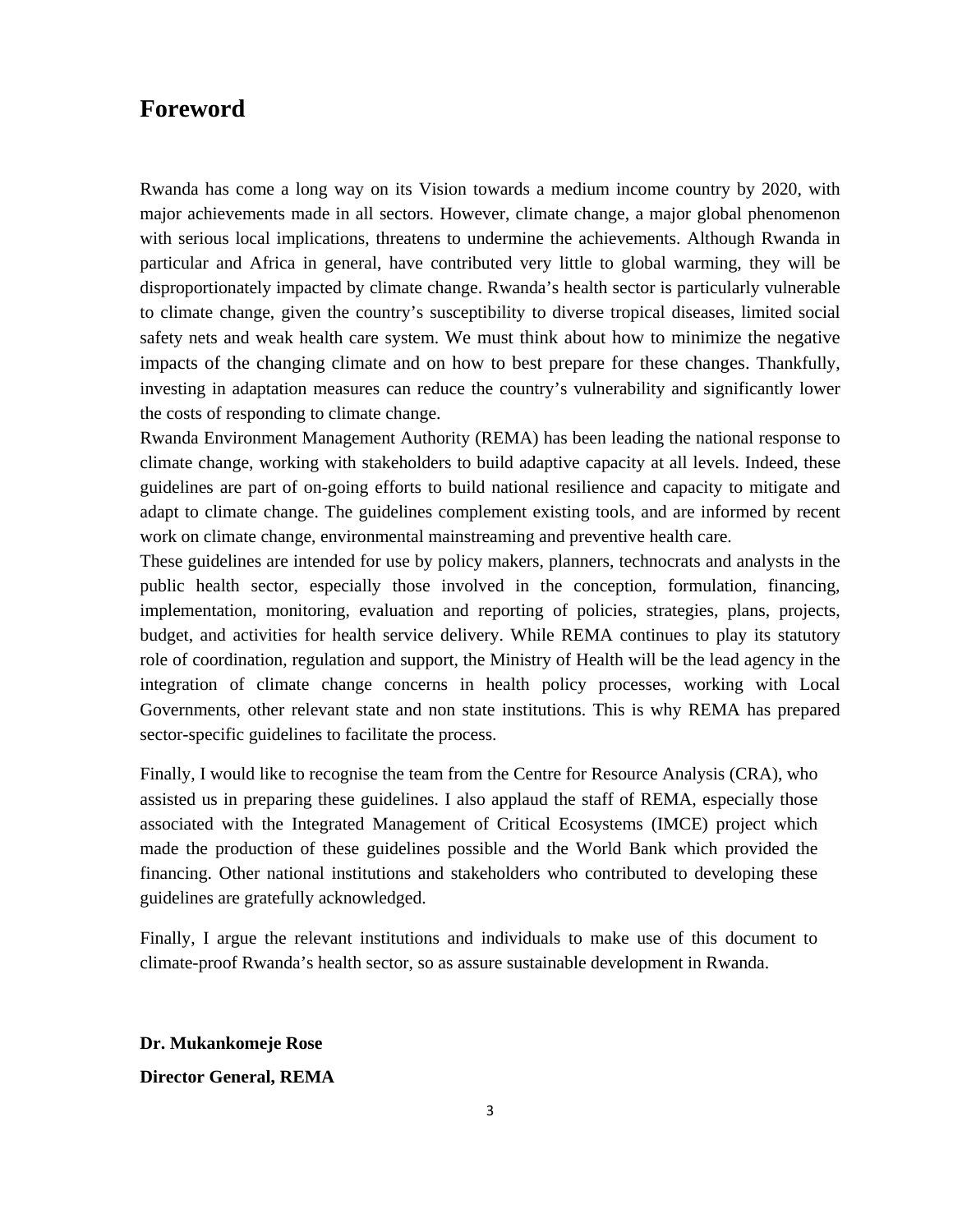## **Acronyms and Abbreviations**

| AfDB             | <b>African Development Bank</b>                       |
|------------------|-------------------------------------------------------|
| <b>CCMA</b>      | Climate Change Mitigation and Adaptation              |
| <b>CDM</b>       | Clean Development Mechanism                           |
| <b>CPAF</b>      | <b>Common Performance Assessment Framework</b>        |
| <b>DDPs</b>      | <b>District Development Plans</b>                     |
| <b>DHS</b>       | Demographic and Health Survey                         |
| EAC              | <b>East African Community</b>                         |
| <b>EDPRS</b>     | Economic Development and Poverty Reduction Strategy   |
| <b>ENR</b>       | <b>Environment and Natural Resources</b>              |
| EU               | European Union                                        |
| <b>GDP</b>       | <b>Gross Domestic Product</b>                         |
| <b>GHG</b>       | <b>Green House Gases</b>                              |
| GoR              | Government of Rwanda                                  |
| <b>GTZ</b>       | <b>German Technical Cooperation</b>                   |
| <b>ITN</b>       | <b>Insecticide-Treated Nets</b>                       |
| <b>MINAGRI</b>   | Ministry of Agriculture and Animal Resources          |
| <b>MINELA</b>    | Ministry of Environment and Lands                     |
| <b>MININFRA</b>  | Ministry of Infrastructures                           |
| <b>MINECOFIN</b> | Ministry of Finance and Economic Planning             |
| MoH              | Ministry of Health                                    |
| <b>NAFA</b>      | National Forestry Authority                           |
| <b>NAPA</b>      | National Adaptation Plan of Action                    |
| <b>NBI</b>       | Nile Basin Initiative                                 |
| <b>NELSAP</b>    | Nile Equatorial Lakes Subsidiary Action Programme     |
| <b>NRM</b>       | <b>Natural Resources Management</b>                   |
| <b>NUR</b>       | National University of Rwanda                         |
| <b>OECD</b>      | Organization of Economic Cooperation and Development  |
| <b>OGMR</b>      | Rwanda Geology and Mining Agency (French acronym)     |
| <b>RBC</b>       | <b>Rwanda Biomedical Centre</b>                       |
| <b>RECO</b>      | <b>Rwanda Electricity Company</b>                     |
| <b>REMA</b>      | Rwanda Environment Management Authority               |
| <b>RURA</b>      | Rwanda Utilities Regulatory Authority                 |
| <b>RWASCO</b>    | Rwanda Water Supply Company                           |
| <b>SIDA</b>      | Swedish International Development Cooperation Agency  |
| <b>SLM</b>       | <b>Sustainable Land Management</b>                    |
| <b>UNDP</b>      | <b>United Nations Development Programme</b>           |
| <b>UNFCCC</b>    | United Nations Framework Convention on Climate Change |
| <b>UNEP</b>      | <b>United Nations Environment Programme</b>           |
| <b>WATSAN</b>    | <b>Water and Sanitation</b>                           |
| WHO              | World Health Organisation                             |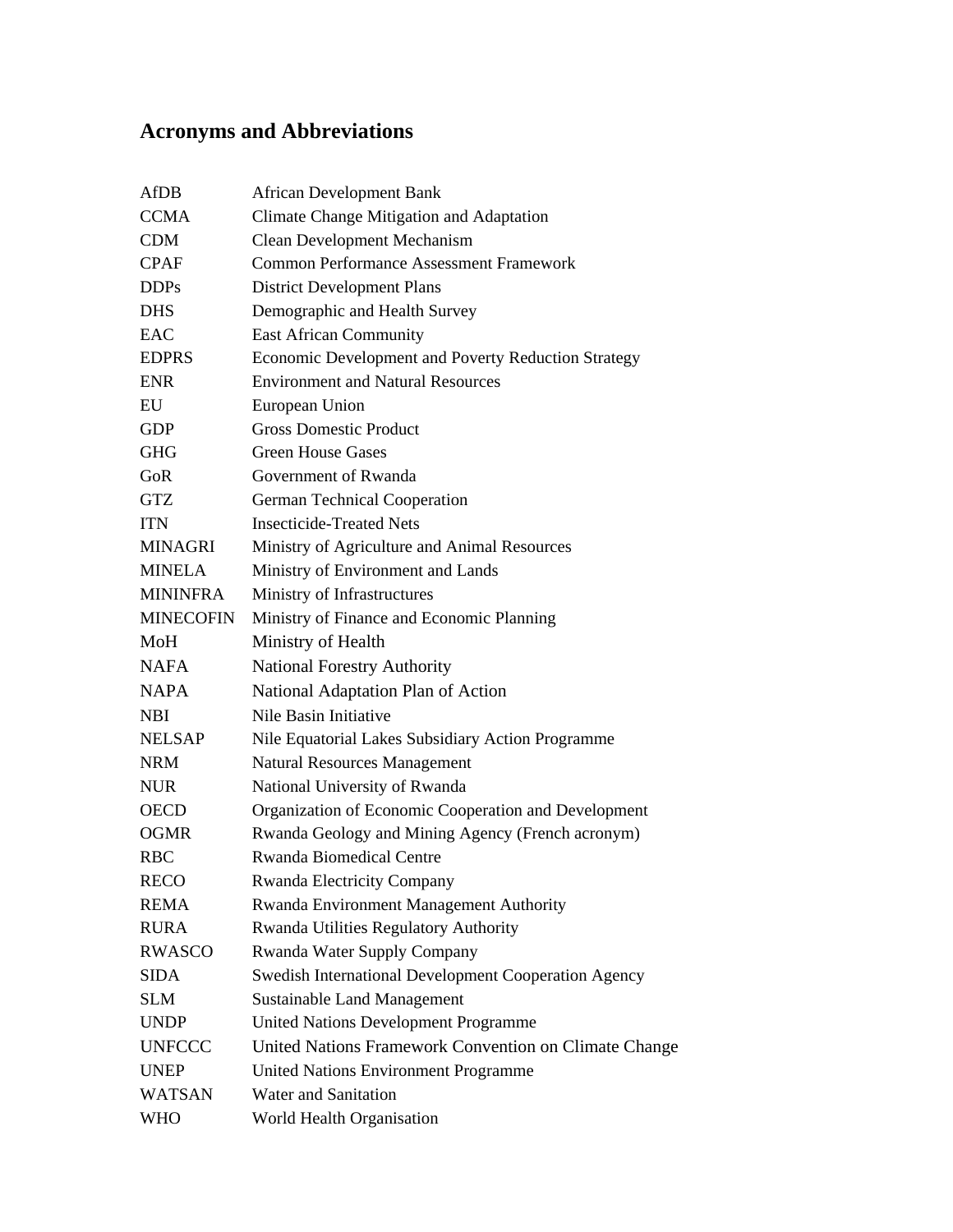## **1. Introduction**

### **1.1 General Overview**

In 2000, Rwanda elaborated the Vision 2020, a plan expected to transform the country from a low to medium-income country with a healthy and productive population. Half-way to the Vision 2020, tremendous progress has been made in all sectors. Economic growth has doubled from a per capita gross domestic product of US\$ 250 to more than US \$510 by 2010. Rwanda has reduced total fertility rates from 6.1 children per woman in 2005 to 4.6 in 2010; under-fives mortality rates declined from 133 per 1000 in 2006 to 76 in 2010; and maternal health improved significantly with 69% of babies delivered at a health facility compared to 52% in 2007 (RDHS, 2010; IDHS, 2008). Climate change, however, could reverse the gains made in health and other development domains, unless efforts are made to develop sufficient adaptive capacity.

Climate change was defined by the United Nations Framework Convention on Climate Change (UNFCCC) as *a change of climate which is attributed directly or indirectly to human activity that alters the composition of the global atmosphere and which is in addition to natural climate variability observed over comparable time periods*."

Green House Gas (GHG) emissions, which are the main causes of climate change, arise principally from anthropogenic factors (human activities) although natural factors conribute too. The types of activities also determine the kinds of GHGs emitted. Thus there is need to: (i) mitigate climate change by undertaking actions that reduce GHG emissions; and (ii) implement adaptation measures to protect the population from climate change effects.

Climate change has adverse impact on economies and public health, and poor countries like Rwanda will suffer the greatest impact (MINELA, 2010). In its 4<sup>th</sup> Assessment Report, the Inter-Governmental Panel on Climate Change (IPCC) concluded that Africa was likely to experience more warming than the rest of the Planet (WHO, 2010). This implies that Africa should adapt perhaps more quickly than other regions.

The Government of Rwanda (GoR) has undertaken a number of measures to address climate change, beginning with ratification of the United Nations Framework Convention on Climate Change (UNFCCC) in 1992, developing a National Adaptation Action Plan (NAPA) in 2000, and climate change and low carbon growth strategies in 2010.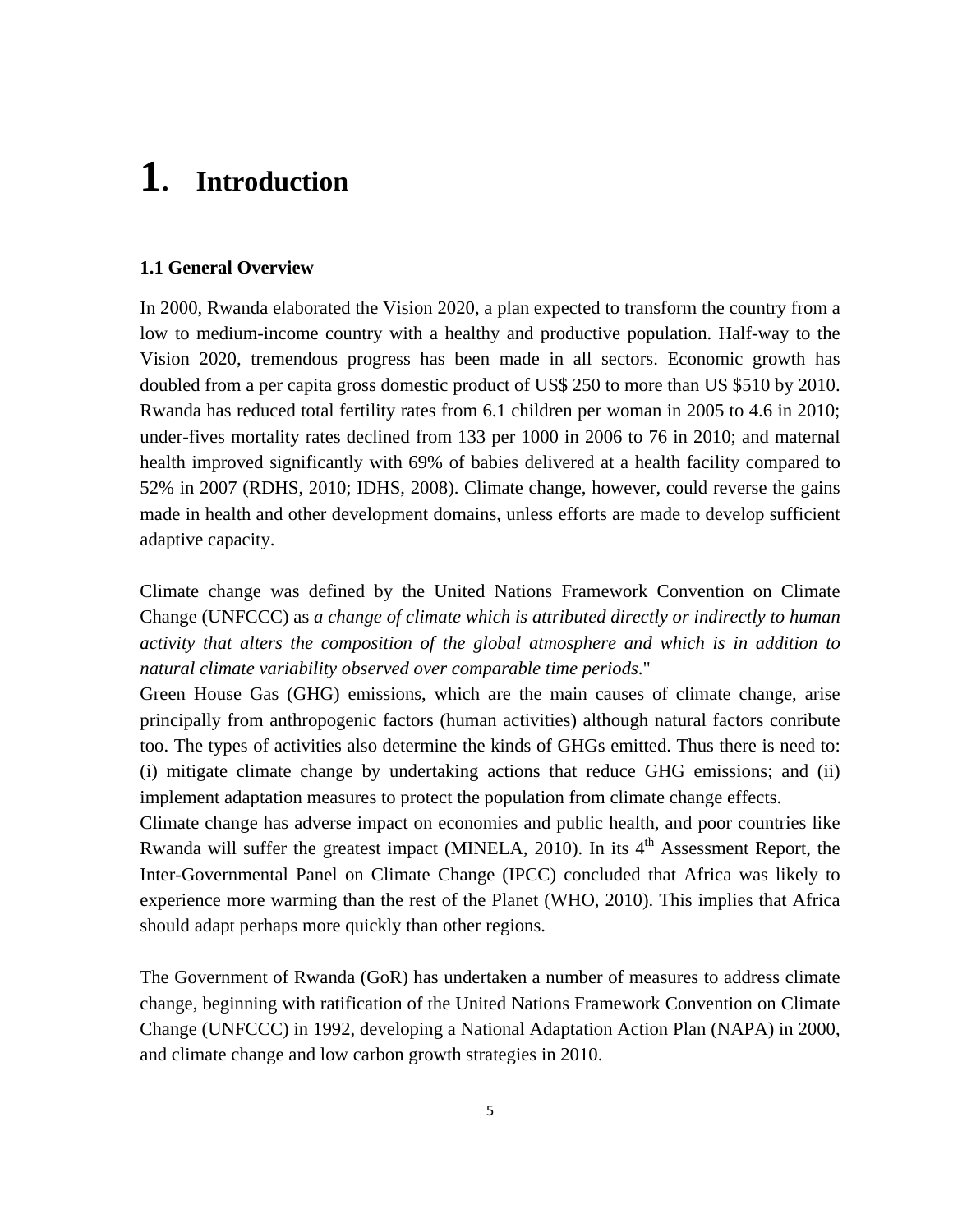### **1.2 Objectives and Scope of the Guidelines**

These guidelines are designed to provide basic and flexible guidance on how to:

- i) conduct impact and vulnerability assessments in the health sector;
- ii) identify opportunities and entry points for integration of climate change mitigation and adaptation (CCMA) measures;
- iii) identify, analyse and integrate options for CCMA into the health policy formulation, financing, implementation and evaluation at national, local and community levels.

The guidelines will assist to improve the resilience of Rwanda's health care delivery system to climate change effects.

### **1.3 Why Mainstream Climate Change into the Health Sector Policy Processes?**

With climate change, every sector and everyone is potentially vulnerable. The resilience of the health systems (including infrastructure, policies and programmes) to climate risks will depend on the extent to which they incorporate flexibility and adaptive management (WHO, 2010). The National health policies, programmes and infrastructure, are designed on the basis of stable climatic conditions. These and the institutional structures, systems and tools used in the health sector need to be adapted to the risks associated with extreme weather conditions, disrupted seasonal trends and accelerating climate variability. The ability to respond adequately, quickly and effectively to potential climate-related hazards is of critical importance to programme success, as failure to adapt will result in huge costs.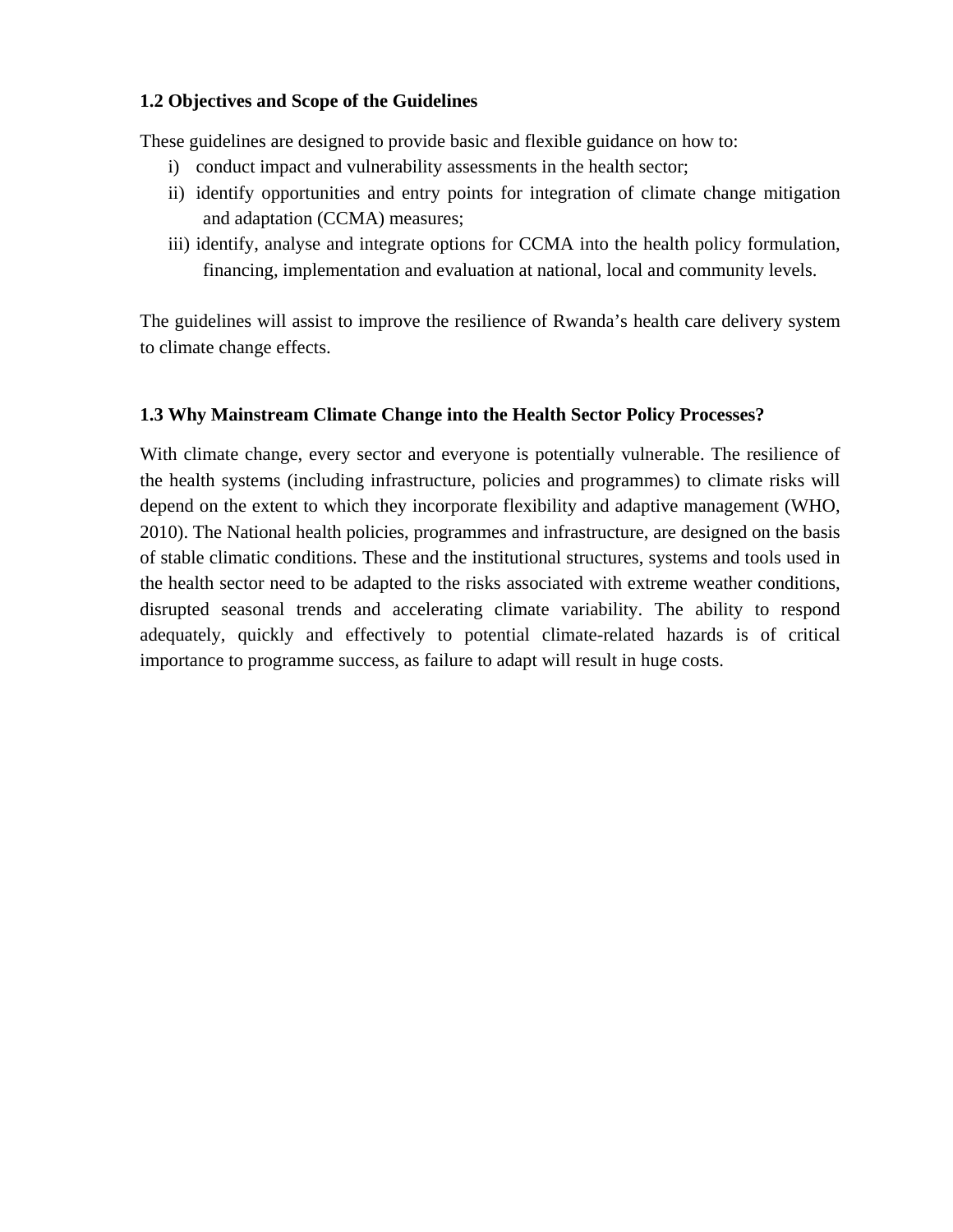## **2. Climate Change and Development: Risks and Vulnerabilities**

*"Many of the major killer diseases transmitted by water and contaminated food and by insect vectors are highly sensitive to climatic conditions and weather extremes. Climate change threatens to slow, halt or reverse current progress against many of these infections" WHO, 2010.*

### **2.1 Climate Change: A Global phenomenon with Local Effects**

unequivocal change in global climate.  $0.6$ Since then, average air temperatures have  $0.4$ increased, there is widespread melting of from 1961-1990  $0.2$ snow and ice and rising sea level. The 10  $\mathbf{o}$ warmest years since 1850, have all occurred within the last 13 years (WHO, E  $-0.2$ Difference  $-0.4$ **Figure 1: Indications of Global temperature**   $-0.6$ **rise (1850 – 2005)**   $-0.8$ 1840 1860 1880 1900 1920 1940 1960 1980 2000

il Meat

50 yrs (0.125°C/decade)

Upper and lo 50 yrs (0.043°C/der

uncertainty ranger

100 yrs (0.076°C/d)

25 yrs (0.187°C/de

In 1997, the Inter-governmental Panel on Climate Change (IPCC) confirmed that there was

Source: WHO (2009): Protecting Health from Climate Change.

2009).

### **The most important characteristics of Climate change are:**

- *1) It is happening now*: In the last 100 years, the World warmed by approximately 0.75°C (figure 1), with a much higher rate in the last 25 years (0.18°C every 10 years), partly because the rate of GHG emissions is much higher than absorption rate.
- *2) Extreme weather events are changing in frequency and intensity*: Heat waves have reportedly become more frequent as have heavy precipitation events over many areas.
- *3) Human activities are the main cause of climate change*: Most increases in temperature since the mid-20th century have been attributable to the increase in human activity.
- *4) Human-induced climate change will continue for many decades, making the need to adapt, important and urgent:* The development options chosen will influence the rise in temperatures. Even with GHG emissions reduction, temperatures will still rise by over 0.6°C this century (WHO, 2009).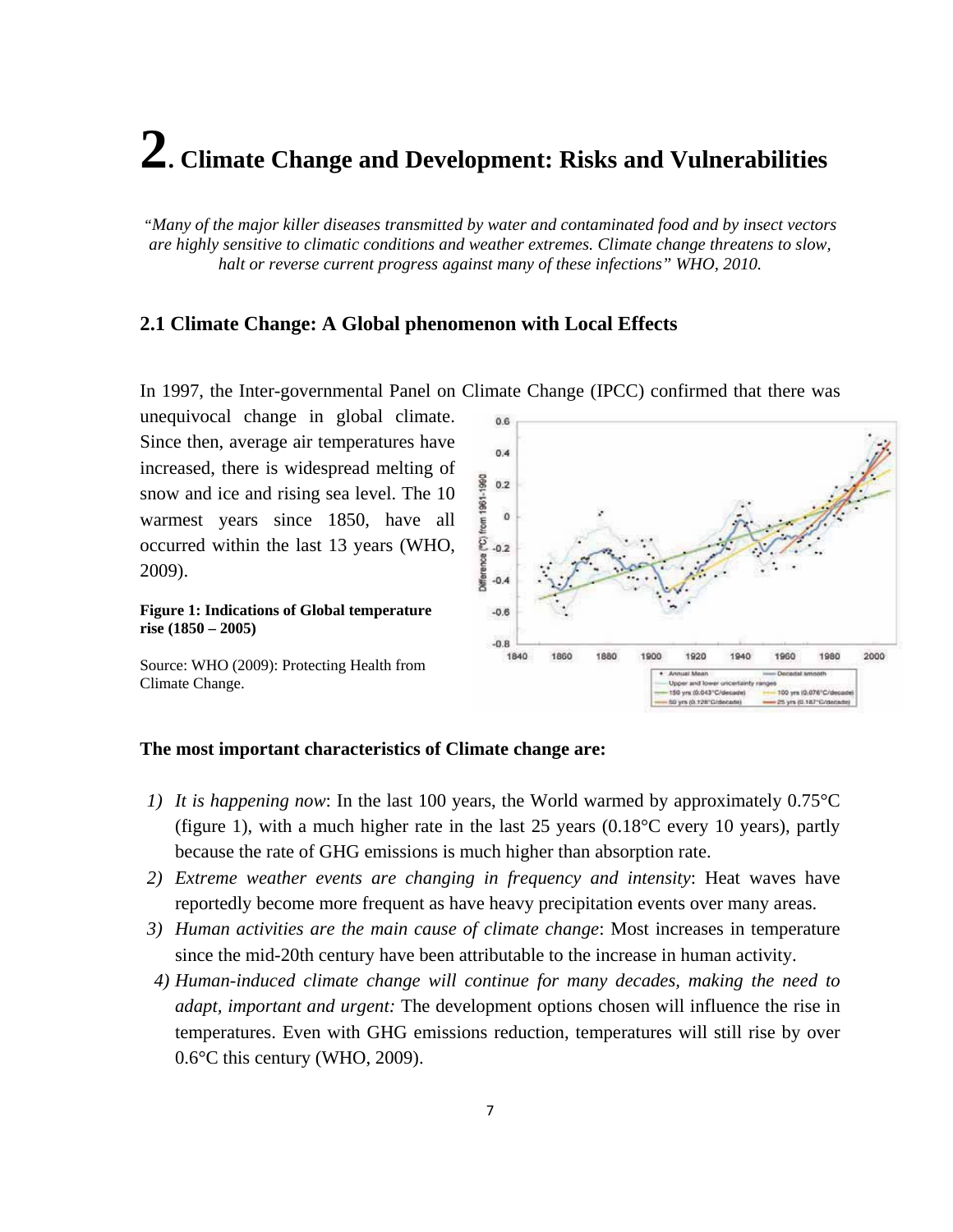*5) If climate change is unabated*, temperature increases will continue and the effects will be more disastrous.

### **2.2 Climate Change Vulnerability in the Health Sector**

Climate change affects health in a number of ways:

1. **Reducing the quality, quantity and access to basic health requirements**: i.e. clean air;

clean water for drinking, cooking and hygiene; sufficient and balanced diet food; and adequate shelter.

2. **Increasing exposure to health risks**– e.g. urban air pollution, lack of access to clean water supply and sanitation leading to diarrhea, malnutrition and natural disasters. Extreme climatic conditions could increase levels of air pollutants, increase disease transmission through unclean water and

### **Box 1: Links between Climate Change and Health**

*The impacts of climate change on health could arise from the following:* 

- Climate change effects on ecosystems will increase the numbers of people at risk of malnutrition, the geographic range and incidence of vector borne zoonotics, food- and waterborne diseases, and prevalence of diseases related to air pollutants and aeroallergens.
- $\bullet$  Climate change-related alterations in the frequency, intensity, and duration of extreme weather events (e.g. heat waves, floods, droughts, and windstorms) will affect people, damage public health infrastructure and cause huge economic losses.
- Climate-induced economic dislocation of people and environmental decline, as well as through development setbacks incurred by damage to public health infrastructure and livelihoods.
- Climate change will make it more difficult to control a wide range of climate-sensitive health outcomes. In this regard, health policies have to explicitly consider these risks in order to maintain and improve public health.

 *WHO (2010); MINELA, 2010:*

contaminated food, compromise public health and agricultural production.

- 3. **Some disease incidences** will increase and/ or change geographic range while some will disappear and new ones emerge with time.
- 4. **Climate change could undermine efforts to control infectious diseases***:* Many killerdiseases are highly climate sensitive as regards temperature and rainfall, including cholera, meningitis, diarrheal diseases, malaria, and other vector-borne infections.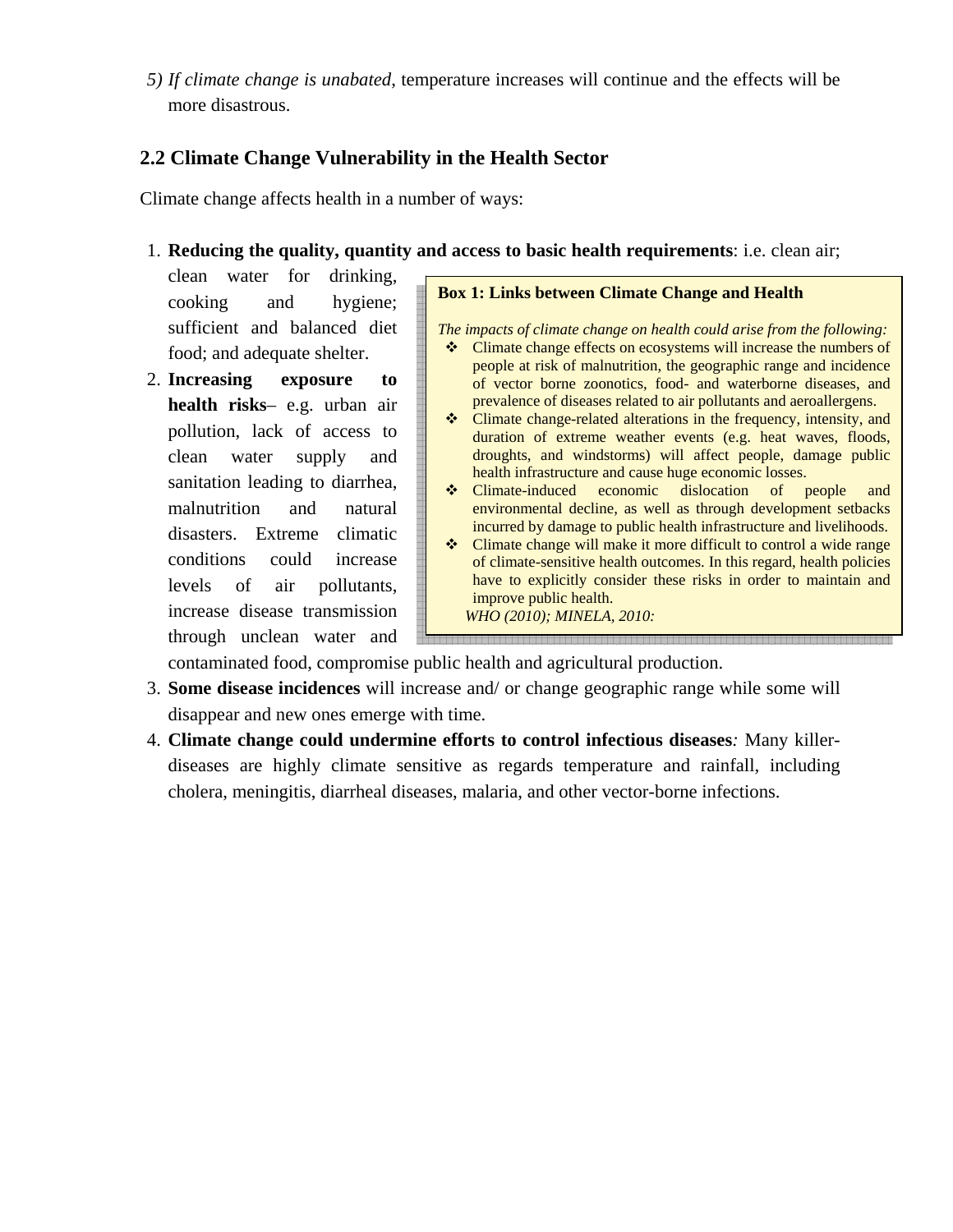## **3.****Rwanda's Vulnerability and National Response to Climate Change**

*What makes a country vulnerable to climate change? The degree of populations' and economies' vulnerability to extreme climate events will depend on their coping ability. Poorer and natural resources-dependant countries like Rwanda, are the most vulnerable.* 

### **3.1 Overview of Climate Change in Rwanda**

### **3.1.1 General**

Recent events and meteorological data provide glaring evidence that climate change is happening in Rwanda and that it will have disastrous effects. The 1997 floods and prolonged drought of 2000 associated with *El Nino* and *La Nina* (MINITERE, 2006) are some of the extreme climate change events that Rwanda has suffered recently. Over the next century, annual temperatures in Rwanda are projected to be 1.0  $^{\circ}$ C to 2.0 $^{\circ}$  C higher (MINELA, 2010).

Analysis of the mean annual temperatures of Kigali Airport Station (1971-2007) in Kigali city and Kamembe in the Western ures Province (figure 2) reveals **Températures** consistent temperature increase. péra For Kigali, the average temperature  $\bar{P}$ rise of 1.2°C from 19.8°C in 1971 to 21.0°C in 2009 is worrisome as it exceeds the 0.8°C reported to have been caused by global warming over a period of 150 years.







### **3.1.2.GHG Emissions and underlying Causes of Climate Change in Rwanda**

A recent GHG emissions study in 5 sectors (energy, industrial processes, agriculture, land use, land use change and forestry) and wastes) indicate that the main GHGs were Co2 which comprised 87% of all GHGs; Methane (CH4) accounting for 11.5% and nitrogene hemioxide (N2O) which accounted for 2% of GHGs. The main sources of GHGs are: agriculture (which contributed 78%), energy (17.8% 8%), industrial processes (3%), wastes (0.9%) and land use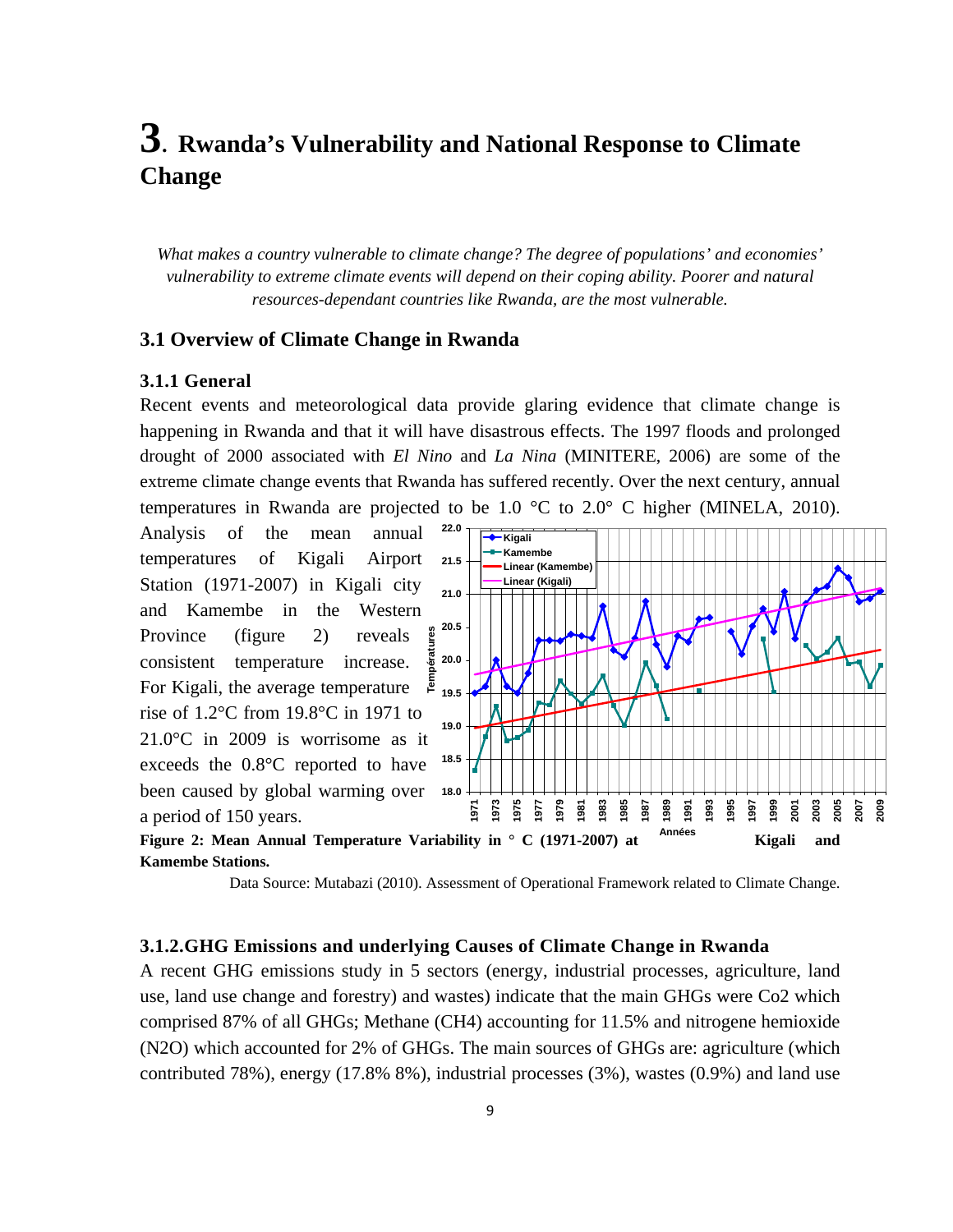change and forestry (0.2%). The recent records indicate that Rwanda's total GHG emissions were 5,010.4Gg carbon equivalents and total absorption was -8545Ggr. With a net national balance of -3534.6Ggr, Rwanda is a net sink.

### **3.2 Climate Change Impacts on Rwanda's Health Sector**

Extreme weather events (high temperatures, drought, floods, heavy erratic rains, humidity) will affect Rwanda's health system in a number of ways. The main health concerns are summarized in Box 2 and discussed under 3 groups.

*1. Climate change is increasing people's exposure to health hazards*: Frequent floods and landslides have already exposed many areas to water-related diseases. The SNC concluded that vector-transmissible diseases will be more frequent and geographically widespread as a

result of global warming (MINELA, 2010). Scenario analysis indicates that potential increase in water-related

epidemics could range from 12 to 27% for malaria and 11 to **Box 2: Major Heath Concerns related to Climate Change**   $\triangle$  Injuries, disability, drowning Heat and cold stress Water and food-borne diseases Malnutrition • Malaria and other vector-borne diseases; Swine flu, bird flu, SARS, Ebora ❖ Psychological stress. *Source: MINELA (2010): WHO (2010): Essential Public Health Package to Enhance Climate Change Resilience in Developing Countries.*  .<br>The second second second second second second second second second second second second second second second

17% for Schistosomiasis. Infectious diseases will increase as temperature and humidity increase. The consequences of climate change for Rwanda's health manifest in the following:

- *Malaria incidences:* A 2009 study by the Stockholm Environment Institute (SEI) estimated that the rural population at risk of malaria could increase by 150% by the 2050s. As a result, significant increase in disease burden and economic costs exceeding US\$ 50 million annually are expected.
- *Efforts to combat HIV/AIDS could suffer setbacks if patients are exposed to food shortage and malnutrition*. Cases of patients discontinuing antiretroviral treatment (ART) on account of not having enough food have been reported.
- *Respiratory tract infections, cholera and dysentery outbreaks are increasing*, especially among children under-five and women. A recent mapping of infectious diseases revealed that 65% of Rwandans suffer from intestinal worms. TRAC reports suggest that recorded cholera incidences increased from 338 cases in 2006 to 894 in 2007, with 20 deaths in 2008 (MoH/TRAC, 2008) due large to extreme weather events.
- *Some climate-sensitive ailments (e.g. tick-borne ailments)* may be wiped out or intensify depending on changes in temperature and humidity.

### *2. The capacity of Government and development partners to deliver on health outcomes in MDGs and Vision 2020 will be undermined:* increased disease prevalence – both in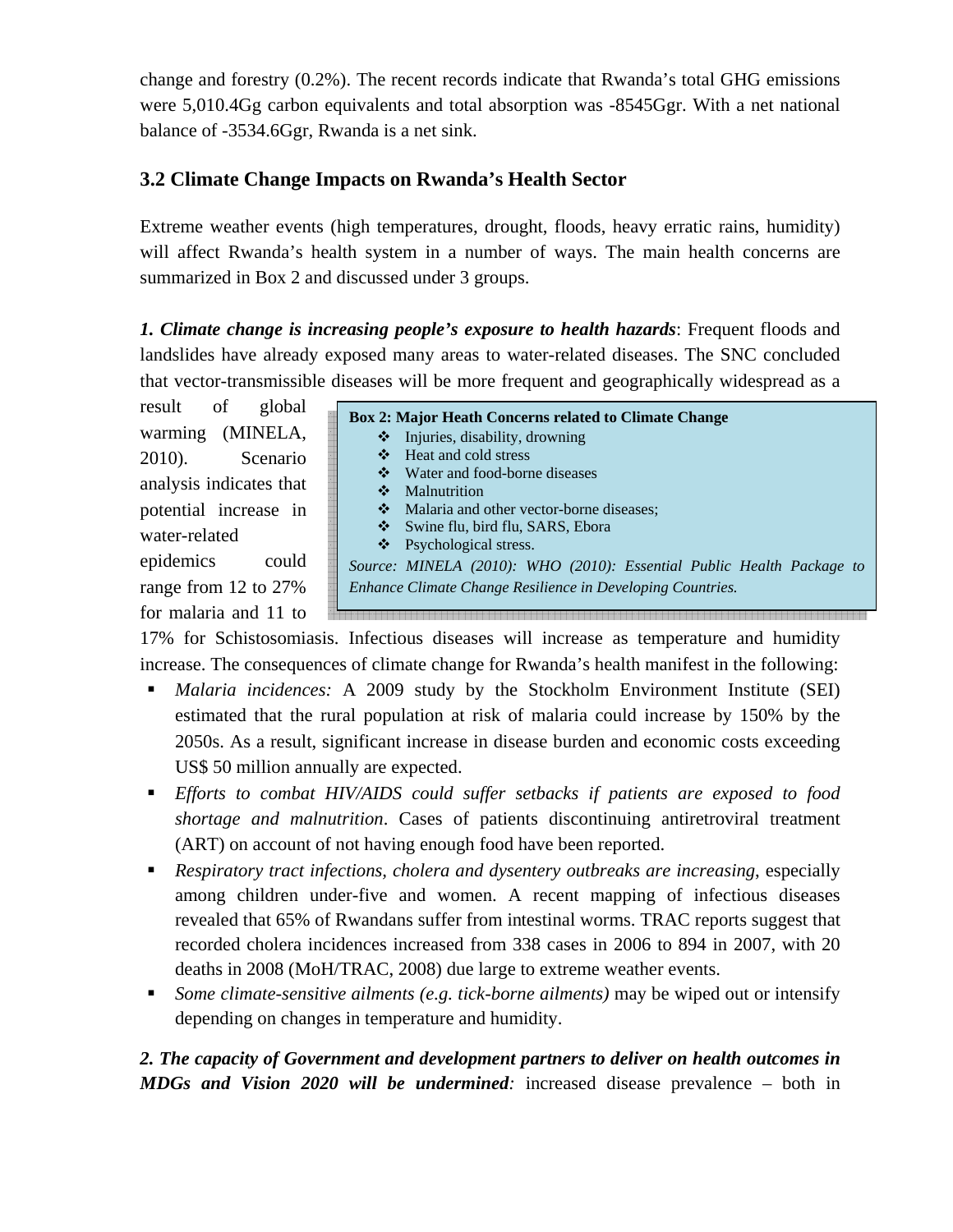frequency and diversity- could strain the health system. Extreme weather events will affect the economy, thereby reducing health budget and ability to deliver on health targets.

*3 Climate change will increase social vulnerability of poor households***:** As a result of displacement, loss of economic assets and food insecurity, more people could be exposed to health challenges and inability to meet social security needs like health insurance. Table 1 illustrates the implications of climate change on human health.

|                | <b>Climate-related</b>                                              |                                                                                                                                                                                                                                                                          |                                                                                                                                                                                                 |
|----------------|---------------------------------------------------------------------|--------------------------------------------------------------------------------------------------------------------------------------------------------------------------------------------------------------------------------------------------------------------------|-------------------------------------------------------------------------------------------------------------------------------------------------------------------------------------------------|
|                | risk/event                                                          | Likely impacts on public health and health sector<br>management                                                                                                                                                                                                          | <b>Health policy implications</b>                                                                                                                                                               |
| 1              | Prolonged<br>drought                                                | Reduced availability of clean water for drinking, cooking,<br>hygiene and recreation                                                                                                                                                                                     | Increased morbidity & mortality to<br>water-related diseases                                                                                                                                    |
|                |                                                                     | Food security and access to adequate and balanced diet:<br>Incidences of crop failures have been reported with direct<br>consequence on individual and community health.<br>Reduced incomes & livelihoods of agricultural<br>households                                  | Increased incidences of malnutrition &<br>Poor<br>nutrition<br>related<br>illnesses.<br>increases susceptibility to illnesses.<br>Increased exposure to illnesses.                              |
|                |                                                                     | Poor economic performance as a result of agricultural<br>failure                                                                                                                                                                                                         | Lower budget allocation to health<br>sector                                                                                                                                                     |
|                |                                                                     | Disruptions in water supply and power production.<br>Reduced availability of water and inadequate power for<br>health centres.                                                                                                                                           | Increased risk of water-related illnesses<br>at health facilities; High cost of water<br>energy; failure or reduced<br>and<br>performance of health systems e.g.<br>diagnosis and immunization. |
| $\overline{2}$ | Intense<br>$\&$<br>frequent floods                                  | Deaths of dozens of people reported in Western Province;<br>destroyed infrastructure and economic assets e.g.<br>agricultural fields, and left many people homeless.<br>Increased incidences of malaria, cholera, meningitis and<br>other waterborne diseases.           | Increased exposure to water-related<br>ailments;<br>Cost of health services increase as<br>infrastructure break down.                                                                           |
| 3              | Extreme weather<br>conditions<br>temperatures,<br>seasonal patterns | Disease incidences & changing geographical range;<br>Changing pathogens' lifecycles will disrupt human<br>immune systems and body behaviors. Increased ailments<br>related to climate i.e.: lung infections (34.1%), malaria<br>$(11.3\%)$ and poor hygiene $(10.5\%)$ . | Increased morbidity- new cases of<br>patient visits recorded in HMIS.<br>Increased burden on the health system<br>including staff, facilities and budget.                                       |
|                |                                                                     | Reduced social and economic assets. More people are<br>likely to lose homes, property or get internally displaced<br>by floods, storms, landslides and/ or fires.                                                                                                        | Reduced ability to meet health needs<br>e.g. health insurance and health care<br>through better nutrition & hygiene.                                                                            |
| 4              | Global<br>scale<br>disasters                                        | Reduced donor funding and direct foreign investments, as<br>development partners divert resources to meet climate-<br>related disasters elsewhere.                                                                                                                       | Reduced health budget and ability to<br>implement health sector activities                                                                                                                      |

**Table 1: Implications of Climate-Change related risks to the health sector** 

Policy makers, planners and development activists need to understand the potential health impacts of climate change, the effectiveness of current adaptation and mitigation policies, and the options available for addressing them.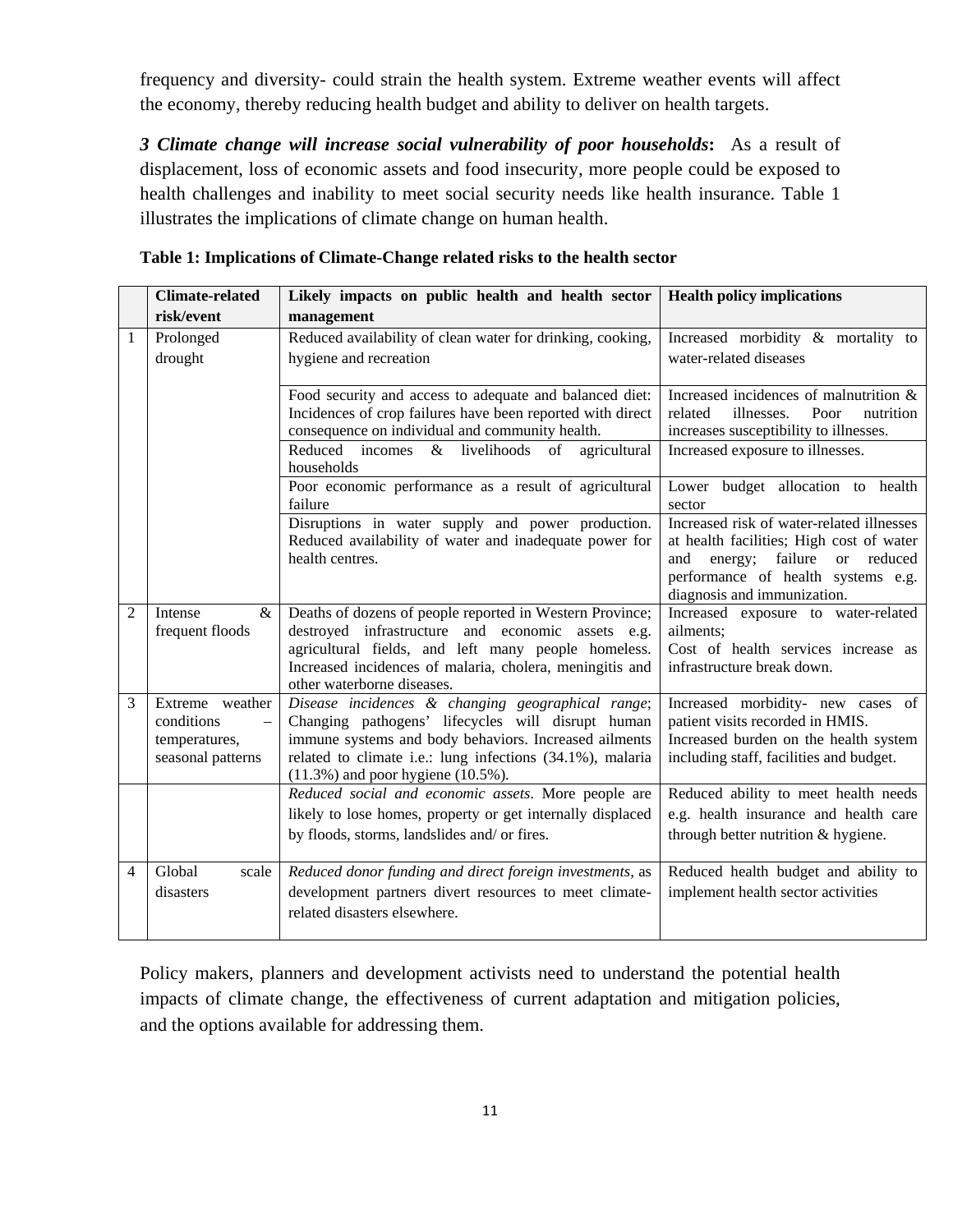### **3.3 National Response to Climate Change in Rwanda**

### **3.3.1 Basis for Response to Climate Change and recent initiatives in Rwanda**

The basis for action on climate change is enshrined in international and national legal provisions. Article 4(f) of the UNFCCC to which Rwanda is signatory argues Governments to "*take climate change considerations into account, to the extent feasible, in the social, economic and environmental policies and actions, and employ appropriate methods with a view to minimizing adverse effects on the economy, public health and the quality of the environment, of projects or measures undertaken to mitigate or adapt to climate change*". The World Health Assembly Resolution WHA/61.R19 argued Governments to develop capacity to assess the risks of human health from climate change and to implement effective response measures.

Climate change is recognized at the highest level of Government as a potential threat to the health and livelihoods of Rwandans. As a result, the GoR has implemented a number of policy initiatives including: mechanisms to implement provisions of international climate change conventions (implementation of NAPA); reforming public institutions to include climate change management functions; and mainstreaming climate change within policy processes – the environment and natural resources, and low carbon growth strategy are recent policy strategies that reflect climate change adaptation priorities.

### **3.3.2 Specific climate change actions in the Health Sector**

Climate change adaptation in the health sector is evolving. Recent actions include:

*1) The MoH undertook the first vulnerability assessment of the health sector in 2004*. It revealed that the high prevalence of cholera in Western and Northern Province was linked to contamination of drinking water by extreme rainfall, and raised signals of emerging malaria epidemic in the non endemic areas in the northern highlands. Preliminary studies were undertaken to assess the malaria risk in Rwanda due to climate change.

*2) Strengthening national capacity for epidemiological surveillance and disease diagnosis*. The GoR has, through Rwanda Biomedical Centre (RBC), strengthened integrated disease control and epidemiological surveillance, including response to climate-related disasters.

*3) Building community resilience in the health sector:* Mutual health insurance coverage had increased to 91% in 2010, contributing to increased safety nets for the poor. Other initiatives at the local level have included: i) Mass de-worming of children in Burera district and other areas; ii) provision of water treatment kits by MININFRA to improve the safety of drinking water; iii) promotion of Hand washing and access to clean water in collaboration with UNICEF; and iv) Indoor Residual spraying as a malaria prevention measure.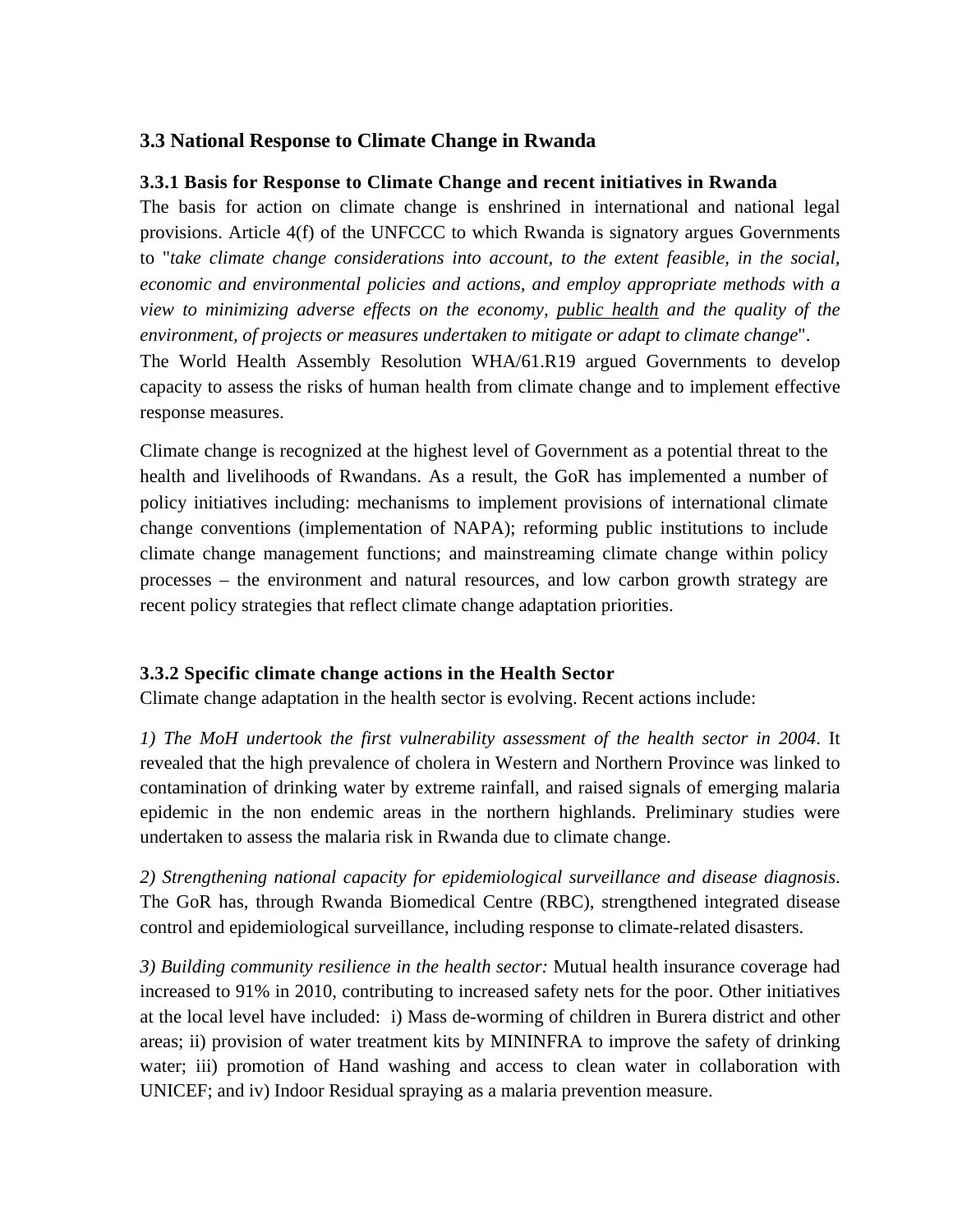### **Implications of climate change for Key Health Indicators**

Extreme weather events (especially arising from the now predictable increases in temperatures, shorter and more intense rainfall) are likely to affect Rwanda's tremendous progress in achieving health targets, notably reducing child and maternal mortality; increasing community resilience through near universal mutual health insurance coverage. The likely effects of climate change on these indicators are broadly stated in table 2.

|                  | Key health indicator                             | <b>Indicator</b> | levels | How Climate change might affect performance                                                                                                                                                         |
|------------------|--------------------------------------------------|------------------|--------|-----------------------------------------------------------------------------------------------------------------------------------------------------------------------------------------------------|
|                  |                                                  | and target       |        |                                                                                                                                                                                                     |
|                  |                                                  | 2010             | 2012   |                                                                                                                                                                                                     |
| 1                | Under-fives mortality rate<br>per 1000           | 76               | 70     | A combination of inadequate access to clean water and<br>balanced diets is likely to reverse achievements in child<br>mortality                                                                     |
| 2                | Under-fives<br>who<br>are<br>anemic              | 38%              |        | Inadequate access to food resulting from extreme weather<br>events could increase the incidences of malnutrition in<br>children.                                                                    |
| 3                | Under-fives<br>who<br>are<br>stunted             | 44%              | 27%    | Could increase due to inadequate balanced diets resulting<br>from droughts and internal displacement. In urban areas,<br>increased cost of food could also reverse gains in childhood<br>illnesses. |
| $\overline{4}$   | Proportion of under-fives<br>who are underweight | 11%              | 14%    | Reduced access to food will increase the incidences of<br>underweight children.                                                                                                                     |
| 5                | Incidences<br>of<br>diarrheal<br>diseases        | $\overline{a}$   | ÷.     | Exposure to water-related diseases and epidemics could<br>increase as a result of intensified extreme weather<br>conditions like floods.                                                            |
| 6                | Malaria<br>admission<br>in                       | 36.8%            |        | Could increase the malaria infection burden especially in                                                                                                                                           |
|                  | hospitals                                        |                  |        | non endemic areas; among younger children. However,                                                                                                                                                 |
|                  |                                                  |                  |        | older people could develop immunity;                                                                                                                                                                |
| $\boldsymbol{7}$ | Proportion of women who                          | 17%              |        | Reduced food security could increase incidences of                                                                                                                                                  |
|                  | are anaemic                                      |                  |        | anaemia among women thereby exposing them to health.                                                                                                                                                |
| 8                | Proportion of Households                         | 82%              | 100%   | Increased temperatures could increase the populations                                                                                                                                               |
|                  | with at least one ITN                            |                  |        | under malaria threats thereby reducing the coverage of ITN<br>and increase vulnerability to malaria.                                                                                                |
| 9                | Community<br>health                              | 91%              | 100%   | Increased drought incidences will affect agricultural                                                                                                                                               |
|                  | insurance coverage                               |                  |        | production and household incomes, hence reduce their                                                                                                                                                |
|                  |                                                  |                  |        | ability to meet health insurance needs; increased climate-                                                                                                                                          |
|                  |                                                  |                  |        | related disease burden will also affect households' and the                                                                                                                                         |
|                  |                                                  |                  |        | economy's ability to pay for health insurance                                                                                                                                                       |
| 10               | Human Resources:                                 |                  |        | Reduced sector budget, as a result of climate change related                                                                                                                                        |
|                  | Doctor/ patient ratio                            | 1/18,000         |        | shocks could result in inability to train and recruit more                                                                                                                                          |
|                  | Nurse/patient ratio                              | 1/1690           |        | health<br>workers,<br>thereby<br>increasing<br>community<br>vulnerability.                                                                                                                          |

| Table 2: Potential Effects of climate change on Rwanda's Health Indicators |  |
|----------------------------------------------------------------------------|--|
|----------------------------------------------------------------------------|--|

Data Source: NISR (2010): Rwanda Demographic and Health Survey (DHS) 2010; MoH (2009) HSSP II 2009- 2012.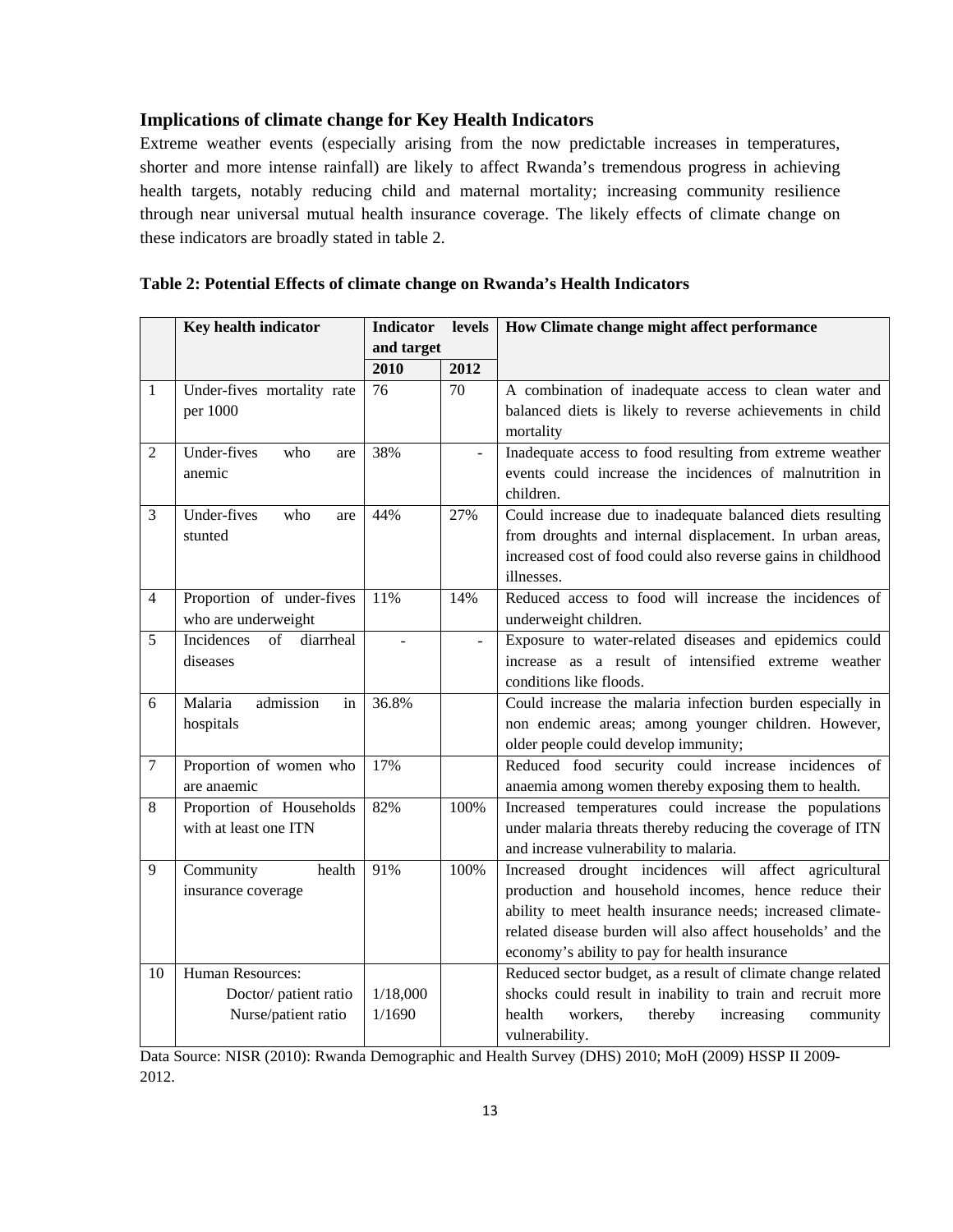## **4. Opportunities and Entry Points for Mainstreaming Climate Change Adaptation in the Health Sector**

### **4.1 Overview of Rwanda's Health Policy Process**

Rwanda's health sector is structured in a decentralized framework that comprises of 3 levels: the central administrative and planning level; the referral level (3 National Referral Hospitals); and the peripheral level (that includes the district hospitals, dispensaries and frontline service providers).

An important area to consider is the Local Performance Contracts (*Imihigo*). Rwanda's policy process is initiated through a complex interaction of national aspirations, international commitments and local health challenges. The policy process and various instruments are outlined in figure 3.

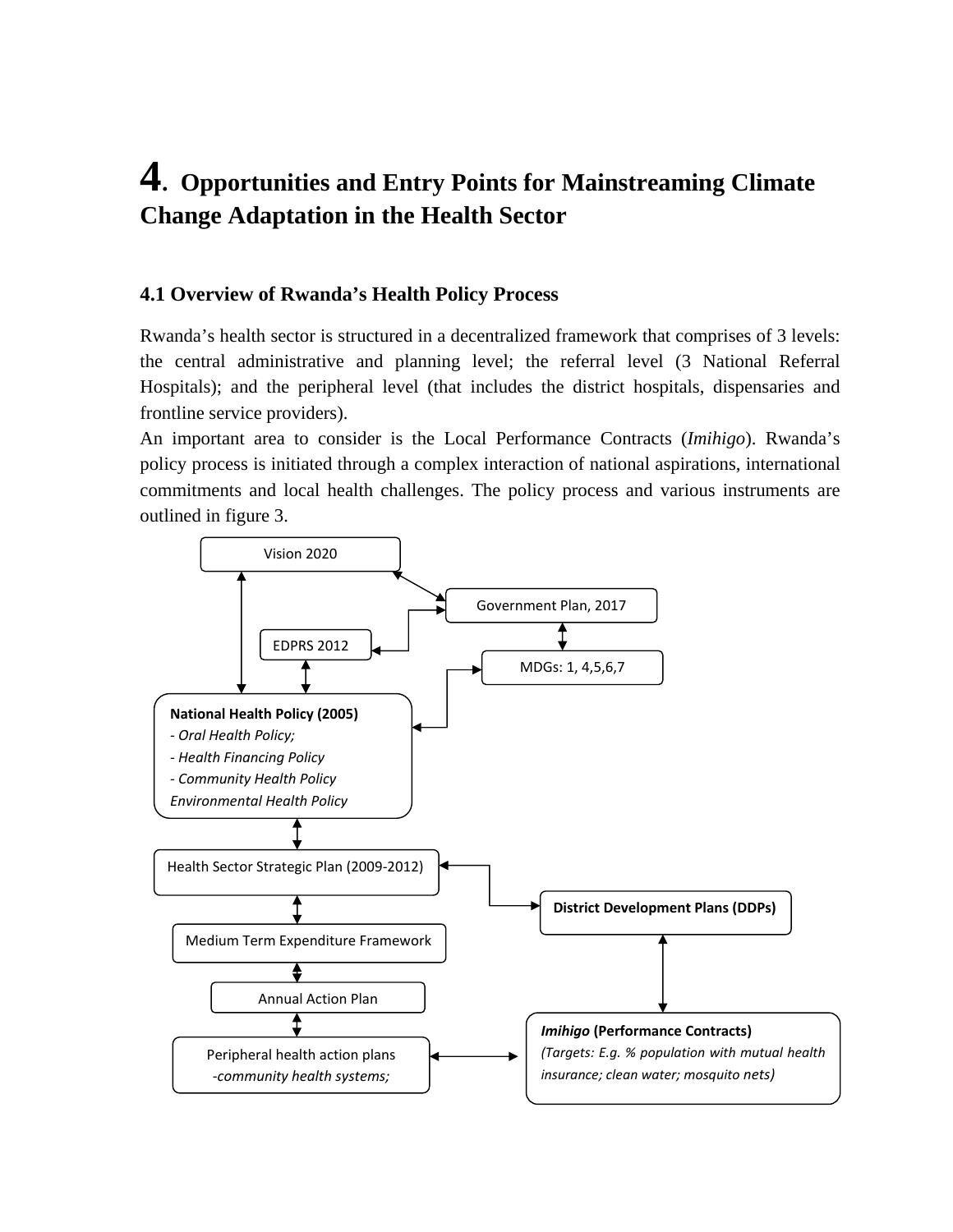The National Health Policy, 2005 focuses on 8 priorities, all of which have implications for climate change.

### **4.2 Opportunities and Entry Points for CCMA Mainstreaming in the Health Sector**

Opportunities for mainstreaming climate change concerns within the health policy processes are summarized in table 3. Within policy priorities, the entry points for CCMA mainstreaming are summarized in table 4.

| <b>Policy Cycle Stage</b>                                                   | <b>National level</b>                                                                                                                                   | <b>Sector level</b>                                                                                                                                                                                                | <b>Implementation level</b>                                                          |
|-----------------------------------------------------------------------------|---------------------------------------------------------------------------------------------------------------------------------------------------------|--------------------------------------------------------------------------------------------------------------------------------------------------------------------------------------------------------------------|--------------------------------------------------------------------------------------|
| $\&$<br>Conception<br>formulation:<br>Recognize<br>& consider climate risks | Long-term Vision;<br>National Policies &<br><b>Strategies</b>                                                                                           | Sector policies &<br>strategies                                                                                                                                                                                    | Formulation of local actions<br>(e.g. Ubudege, CDCs, Health<br><i>Posts</i> );       |
| Planning                                                                    | development<br>Multi-year<br>plans                                                                                                                      | $\&$<br>Short<br>medium-term<br>sectoral plans                                                                                                                                                                     | Priority setting & incorporation<br>implementation<br>action<br>into<br>plans        |
| Resource Allocation<br>(National budget)                                    | funding<br>Allocate<br>for<br>climate-specific actions<br>climate-related<br>Include<br>programmes/projects<br>and<br>(sectoral)<br>cross-<br>sectoral) | Incorporate<br>climate-<br>related<br>activities<br>and<br>include<br>climate<br>considerations in project<br>selection criteria;<br>Relocate<br>funds<br>to<br>vulnerable<br>sectors<br><sub>or</sub><br>regions; | &<br>Priority<br>budget<br>setting<br>reallocations at local level or<br>Health unit |
| $\&$<br>Programming<br>Implementation                                       | Sector-level development<br>plans and budgets                                                                                                           | Sector programming                                                                                                                                                                                                 | Local actions                                                                        |

| Table 3: Opportunities for climate change mainstreaming within the Policy process |  |  |  |
|-----------------------------------------------------------------------------------|--|--|--|
|                                                                                   |  |  |  |

Modified from UNDP (2010)

Opportunities for CCMA mainstreaming within the health policy formulation and implementation process exist in a number of levels:

- 1) **The Policy formulation and Strategic Planning Process:** the policy objectives are translated into results through subsidiary policies and the Health Sector Strategic Plan. MoH need to consider climate change threats and consult leading climate change management institutions (notably those with policy responsibility for food standards, water, environment, housing), in the initiation and formulation of Health Policies.
- 2) **Policy Implementation:** Rwanda's health policy implementation entails a number of strategic actions. There are opportunities to mainstream CCMA at all levels:

*i) Budgeting, resource mobilization and public expenditure allocation***:** Climatesensitive health threats are more likely to cause health emergencies but climate change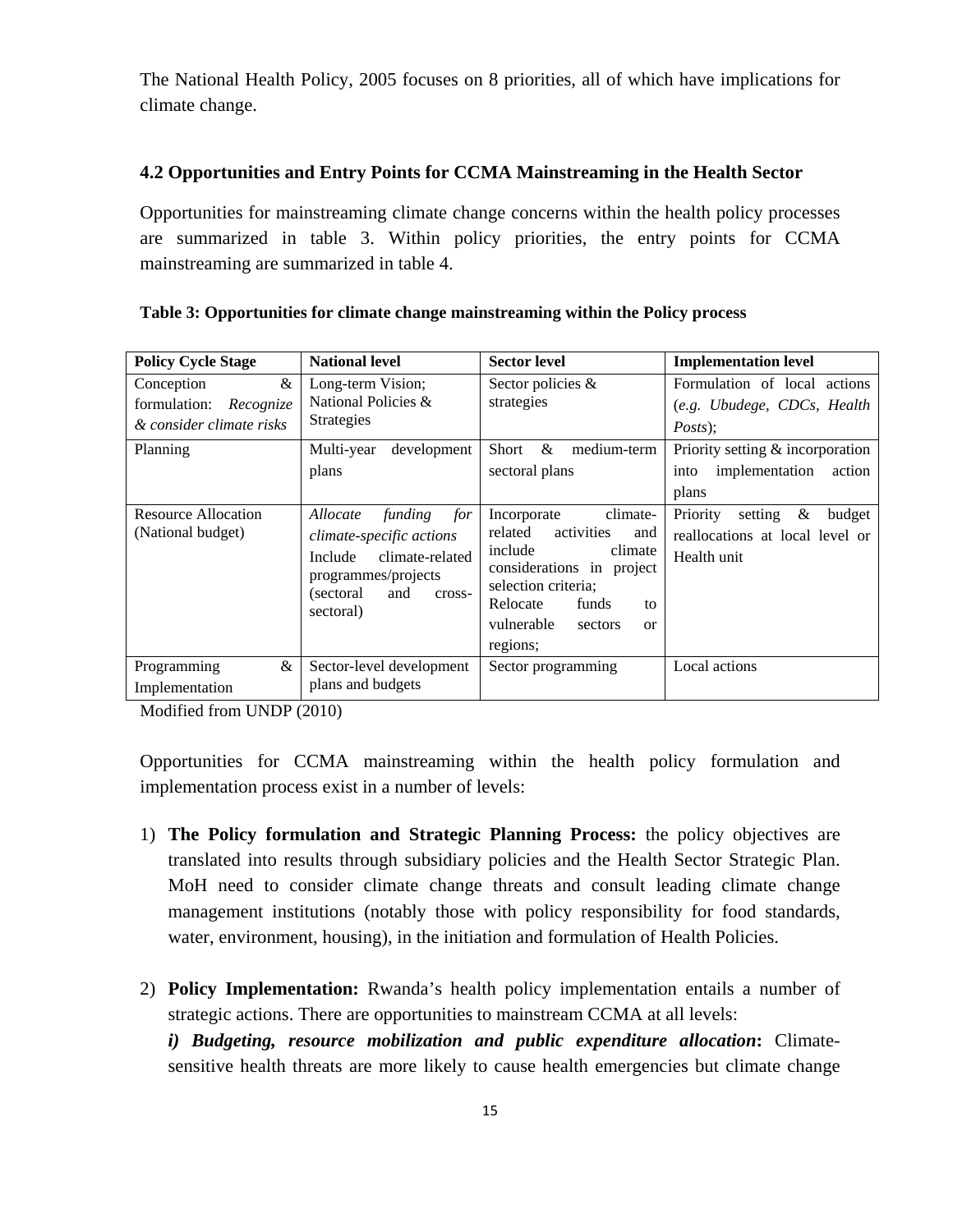considerations have low chances of being allocated budgets in an environment of budget constraints. It is important to integrate climate change response among the criteria for resource allocation; flag climate change threats in resource mobilization, and demonstrate the need for adequate financing for CCMA mainstreaming in the health sector.

*ii) Implementation plans, activities and personnel***:** Action plans must be linked to seasons and weather variabilities. It is important to ensure that the peripheral level of the health care delivery system – which is responsible for implementation under decentralisation – has not only adequate budgets, but skilled personnel to collect data, predict and integrate into planning and activity implementation. Health emergencies might arise as climate change intensifies, but disaster preparedness will reduce the negative impacts, and enhance ability to realise sectoral targets. Ensure that all health staff are trained and sufficiently tooled to detect and address climate-related issues.

**iii) Monitoring and evaluation of health outcomes***:* The health sector M&E system should make use of climate data and develop an analytical framework. Health performance targets, monitoring and reporting schedules and data collection systems, must include key climate change information and its links to health outcomes. All reporting centres need to share information on how they are addressing climate change. This requires investment in data and research (already a key Health Policy objective), and partnership with climaterelated institutions. Climate change- health information should be widely shared using platforms such as the Joint Sector Reviews (JSRs) and *Imihigo* presentations.

|                | <b>Policy Objective/</b>                                         | Key elements of the policy outcome                                                                                                                                                                                                                                                                                                                                                                                                                                                 | <b>Opportunities &amp; Actions for CCMA</b>                                                                                                                                                                                                                                                                                                                                                                                                                                  |
|----------------|------------------------------------------------------------------|------------------------------------------------------------------------------------------------------------------------------------------------------------------------------------------------------------------------------------------------------------------------------------------------------------------------------------------------------------------------------------------------------------------------------------------------------------------------------------|------------------------------------------------------------------------------------------------------------------------------------------------------------------------------------------------------------------------------------------------------------------------------------------------------------------------------------------------------------------------------------------------------------------------------------------------------------------------------|
| 1              | Aspect<br><b>Human Resources</b>                                 | Increasing numbers & skills of health<br>professionals                                                                                                                                                                                                                                                                                                                                                                                                                             | <b>Mainstreaming</b><br>Sensitise and train all Health Professionals &<br>practitioners in Climate change issues and how to<br>mainstream CCMA;<br>Provide information to health professionals on<br>۰<br>climate & health;<br>Integrate climate change issues in the public<br>health & biomedical education & training;                                                                                                                                                    |
| $\overline{2}$ | Vaccines<br>Drugs,<br>& consumables                              | • Improve the availability of quality drugs,<br>vaccines & consumables, particularly<br>essential drugs, routine vaccines & family<br>planning products;<br>• Ensure drugs, vaccines and consumables<br>are available, accessible, affordable;<br>• Disseminate pharmaceutical information to<br>encourage rational and sensible drugs use;<br>• Implement quality assurance system and<br>that<br>&medical<br>drugs<br>new<br>ensure<br>consumables pass registration procedures. | Ensure that drugs and vaccines of climate-related<br>ailments;<br>Strengthen climate change<br>awareness<br>$\bullet$<br>-of<br>pharmaceutical operators & Drug & Vaccine<br>Quality Assurance monitoring teams so that they<br>can detect and deal with the effects of weather;<br>Reinforce the contents, packaging, storage and<br>$\bullet$<br>transportation and handling of drugs & vaccines<br>to tolerate extreme weather variability and climate<br>change effects; |
| 3              | Expand<br>geographical<br>accessibility<br>of<br>health services | infrastructure<br>$\&$<br>providing<br>Expand<br>adequate medical equipment; use health<br>services maps to plan health services.                                                                                                                                                                                                                                                                                                                                                  | • Redesign infrastructure to include changing climate<br>conditions;<br>• Ensure that all facilities (e.g. laboratories are<br>climate-proofed and climate factors are incorporated<br>in procurement specifications;<br>• Integrate vulnerability maps into the spatial                                                                                                                                                                                                     |

**Table 4: Matrix of Issues and Opportunities for CCMA in the Health Policy Process**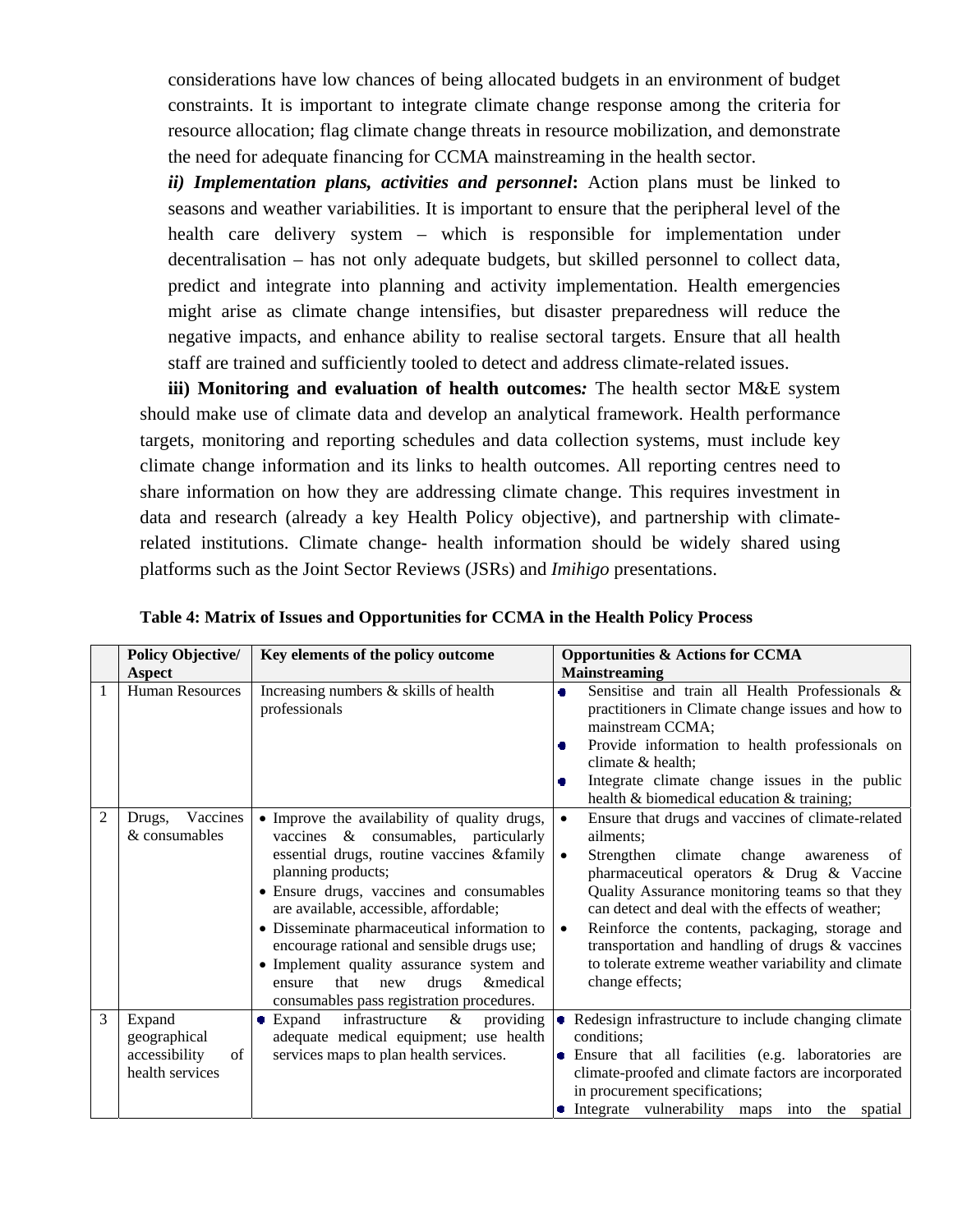|        | <b>Policy Objective/</b><br><b>Aspect</b>                             | Key elements of the policy outcome                                                                                                                                                                              | <b>Opportunities &amp; Actions for CCMA</b><br><b>Mainstreaming</b>                                                                                                                                                                                                                          |
|--------|-----------------------------------------------------------------------|-----------------------------------------------------------------------------------------------------------------------------------------------------------------------------------------------------------------|----------------------------------------------------------------------------------------------------------------------------------------------------------------------------------------------------------------------------------------------------------------------------------------------|
|        |                                                                       |                                                                                                                                                                                                                 | information guides for health planning, so that areas<br>with higher vulnerability Indices get priority.                                                                                                                                                                                     |
| 4      | Community-led<br>health services<br>development                       | Empowering communities and community<br>leaders to mobilize and educate citizens<br>about primary health care, enrolment in<br>mutuelles des santé, and take charge of<br>community health including referrals. | • Integrate climate change issues into the Community<br>Health Workers' training; awareness raising about<br>climate-sensitive health problems;<br>• Provide skills and information about health<br>emergencies.                                                                             |
| 5      | Financial<br>accessibility of<br>health services                      | Extending health insurance coverage to the<br>poor and vulnerable groups;                                                                                                                                       | • Include climate-sensitive health challenges in<br>financing criteria;<br>• Provide an emergency fund to deal with climate-<br>related health emergencies to increase access to<br>vulnerable people;<br>• Provide for financing gaps arising from climate<br>vulnerability e.g. disasters. |
| 6      | Improve the<br>quality and<br>demand for health<br>services           | Mobilize communities to use health services;<br>Improve the quality of health care at all<br>health centres.                                                                                                    | $\bullet$ Include climate information in the CHW training &<br>communication kits; include climate change issues<br>in medical procurement & supplies;<br>• Ensure that each health unit has an emergency<br>health kit & vulnerability information/maps.                                    |
| $\tau$ | Strengthen<br>national referral<br>hospitals, research<br>& treatment | -technical $&$ logistical capacity of the 3<br>National Referral Hospitals to undertake<br>research; effectively diagnose and monitor<br>diseases; and training of health professionals.                        | • Integrate climate-response issues into the research,<br>infrastructure and capacity development for the<br>referral system and climate-related research;<br>$\bullet$ Increase<br>disease<br>surveillance<br>in<br>vulnerable<br>communities.                                              |
| 8      | Strengthen<br>institutional<br>capacity for<br>service delivery       | Skilled health staff & robust institutional<br>systems;<br>Coordination & partnerships through SWAp<br>that facilitate integration & cross-sectoral<br>planning; financing;                                     | participating partners;<br>• Include REMA among<br>integrate CCMA targets in each programme;<br>• Ensure that sector planning processes<br>use<br>information from other sectors, including water,<br>agriculture, infrastructure & environment.                                             |

### **4.3 Key Areas for Climate Change Adaptation in the health service delivery**

A number of climate-sensitive issues must be considered in health sector adaptation:

*1. Health infrastructure design and facilities* should be adjusted for climate variability, to enable them cope with extreme weather events. Scenario analysis for appropriate infrastructure designs will have to be made based on local climatic conditions. Simple factors as airflow, natural light and heat retention have to be considered.

*2. Energy*: energy use contributes to GHG emissions. Climate change will also affect power reliability, which is critical for lighting, communication, storage of vaccines and medicines, and operation of health equipment. Alternative energy sources need to be considered.

*3. Water use efficiency:* At community level, water use and conservation will become important tools to fight against climate-sensitive diseases, especially those related to food, water and hygiene. Also, health centres should invest in water use efficiency measures.

*4. Waste management:* management of medical wastes including toxic and infectious wastes; liquid waste and solid materials affect air quality, pollute water and spread infections. Incineration techniques that reduce GHG emissions and energy use should be considered.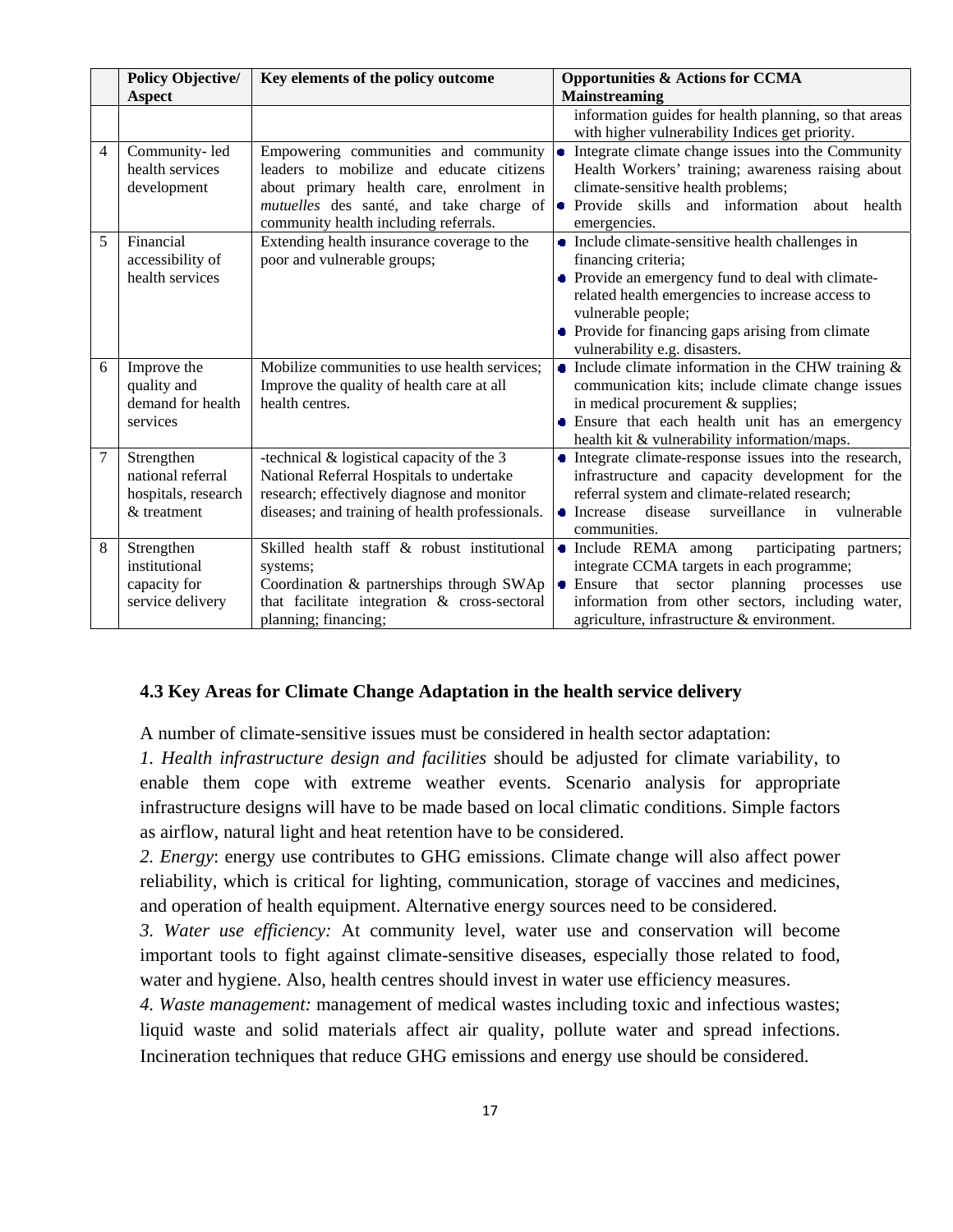*5. Skills and knowledge of health workers* will be developed through awareness raising, training and provision of climate information and knowledge management tools. Developing appropriate capacity across the public health system will help identify climate-related risks, and ensure timely response to risks (e.g. outbreak of strange and/ contagious epidemics). *6. Awareness of the population about climate change effects* on health is critical to building resilience among communities and reducing vulnerability of individuals, households and communities. The health sector should review its environmental health and community

health communication strategies to include information about health problems associated with extreme weather events and how to avoid them or minimize their effects.

The main issues, climate risks and typical adaptation measures are summarized in table 5.

| <b>Health sector</b><br>component                               | <b>Associated climate risk / threats</b>                                                                                                                                                                                    | <b>Adaptation Measures</b>                                                                                                                                                                                                                                                                                                                                                                                     |
|-----------------------------------------------------------------|-----------------------------------------------------------------------------------------------------------------------------------------------------------------------------------------------------------------------------|----------------------------------------------------------------------------------------------------------------------------------------------------------------------------------------------------------------------------------------------------------------------------------------------------------------------------------------------------------------------------------------------------------------|
| Institutions<br>(including legislative<br>& policy instruments) | Institutional systems, plans and tools not<br>responsive to extreme weather conditions;<br>inadequate measures to respond to climate<br>change effects.                                                                     | -Legislate for all mitigation measures in all<br>sectors; Integrate Climate Disaster preparedness<br>in all sectoral policies, strategies & budgets<br>related to health.                                                                                                                                                                                                                                      |
| Infrastructure &<br>facilities                                  | Health facilities are likely to be affected by<br>extreme weather conditions, thereby<br>underlining performance.                                                                                                           | Make health facilities/ infrastructure designs<br>climate-sensitive; ensure adequate mechanisms<br>to prevent effects of winds, floods, storms;<br>Install water harvesting facilities.                                                                                                                                                                                                                        |
| Transport &<br>communication                                    | Road networks especially in rural areas<br>constrain<br>health<br>performance;<br>may<br>telecommunication systems may affect<br>referral & logistical management                                                           | Establish<br>alternative<br>routes<br>and<br>telecommunication facilities; localize referral<br>systems and strengthen medical knowledge<br>systems at peripheral level.                                                                                                                                                                                                                                       |
| Energy                                                          | Energy efficiency; resilient to power<br>failures; alternative and cleaner power<br>sources.                                                                                                                                | Power systems must promote efficiency;<br>alternative energy systems -green & cleaner<br>energy sources should be considered.<br>Install solar equipment & energy saving systems<br>to maintain steady power supply.                                                                                                                                                                                           |
| Equipment &<br>materials                                        | Performance<br>failure<br>climate<br>due<br>to<br>insensitivity;<br>shelf-life<br>of<br>medical<br>equipment may be affected by change in<br>weather<br>conditions;<br>materials<br>and<br>medicines may expire beforehand. | Climate-sensitive equipment should be<br>considered; procurement guidelines should<br>include climate-sensitive specifications                                                                                                                                                                                                                                                                                 |
| Knowledge & skills                                              | Policy makers, health workers and<br>communities have inadequate knowledge<br>about effects of climate change on patterns<br>of diseases and other health risks, as well<br>as emergency responses.                         | Climate-sensitive medical research;<br>۰<br>Regular, on-the-job training and continuous<br>۰<br>learning mechanisms;<br>Health information system<br>۰<br>Establish knowledge & Resource centres at<br>۰<br>every District Hospital - to ensure readiness<br>to climate change;<br>Provide climate change-health information<br>to<br>community<br>health<br>workers<br><b>kits</b><br>(Abajyanama b'ubuzima). |
| <b>Budgets</b>                                                  | Likely budget overshoots to cater for<br>unanticipated emergencies;                                                                                                                                                         | -Include climate-risks in health sector plans;<br>-Incorporate climate change risk analysis in<br>MTEF preparations;<br>Train health workers & managers to mainstream<br>climate-change into budgets                                                                                                                                                                                                           |
|                                                                 | Budget cuts arising from poor economic                                                                                                                                                                                      | Improve efficiency in budget execution                                                                                                                                                                                                                                                                                                                                                                         |

**Table 5: Some Adaptation Measures to Climate risks in the Health Policy Implementation**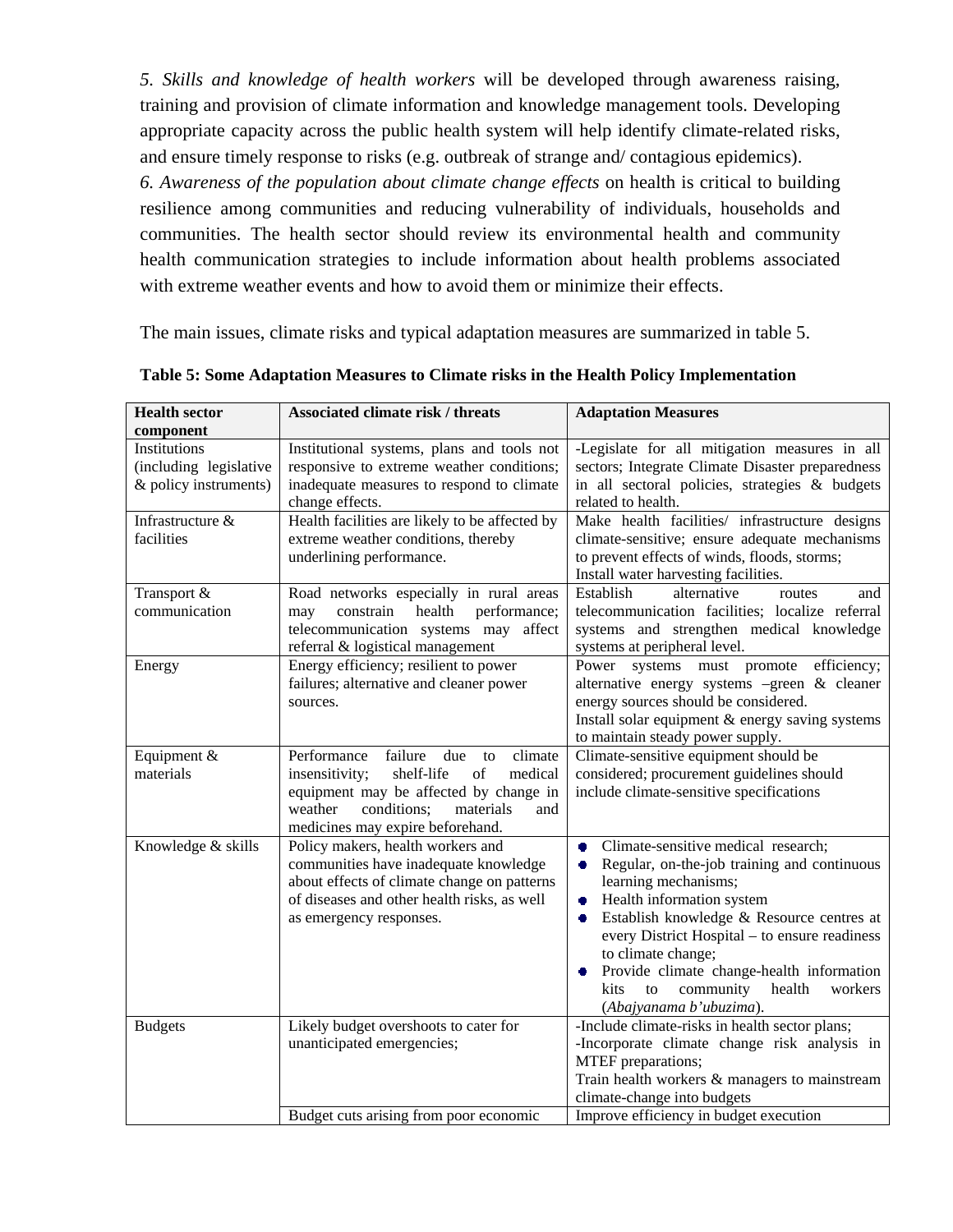## **5. Guidelines and Tools for Climate Change Mainstreaming in the Health Sector**

### **5.1 Actions to Mainstream Climate Change Adaptation in Health Sector**

WHO (2010) recommends a minimum package of 6 actions to address climate change in health, viz:

- $\checkmark$  *Comprehensive assessments* of the risks posed by climate change on population health and health systems;
- $\checkmark$  Integrated environment and health surveillance;
- $\checkmark$  Delivery of interventions for the effective management of climate-sensitive public health concerns;
- $\checkmark$  Preparedness for, and response to, the public health consequences of extreme weather events, including population displacement;
- $\checkmark$  Research:
- $\checkmark$  Strengthening of human and institutional capacities and inter-sectoral coordination.

The main requirements for CCMA mainstreaming are three-fold:

- 1) **Tools and techniques** to assist in analysis and simplifying the linkages the linkages between climate change and health outcomes; to predict and respond to climate change risks and potential vulnerabilities of the population; undertake scenario building for adaptation options under different conditions; communicate and monitor CCMA processes to decision makers and stakeholders.
- 2) **Competent human resources and institutional systems**: CCMA in health will require considerable skills, knowledge and systems not currently in place. The systems will include platforms for translating climate change research into knowledge; facilitate inter-disciplinary dialogue and information dissemination.
- 3) **Budgets**: While the most appropriate and realistic way to budget for climate change response is to integrate CCMA activities and plans within the normal budgeting process, it is obvious that most climate change responses will relate to emergencies, preparedness, and capacity building, research and information management.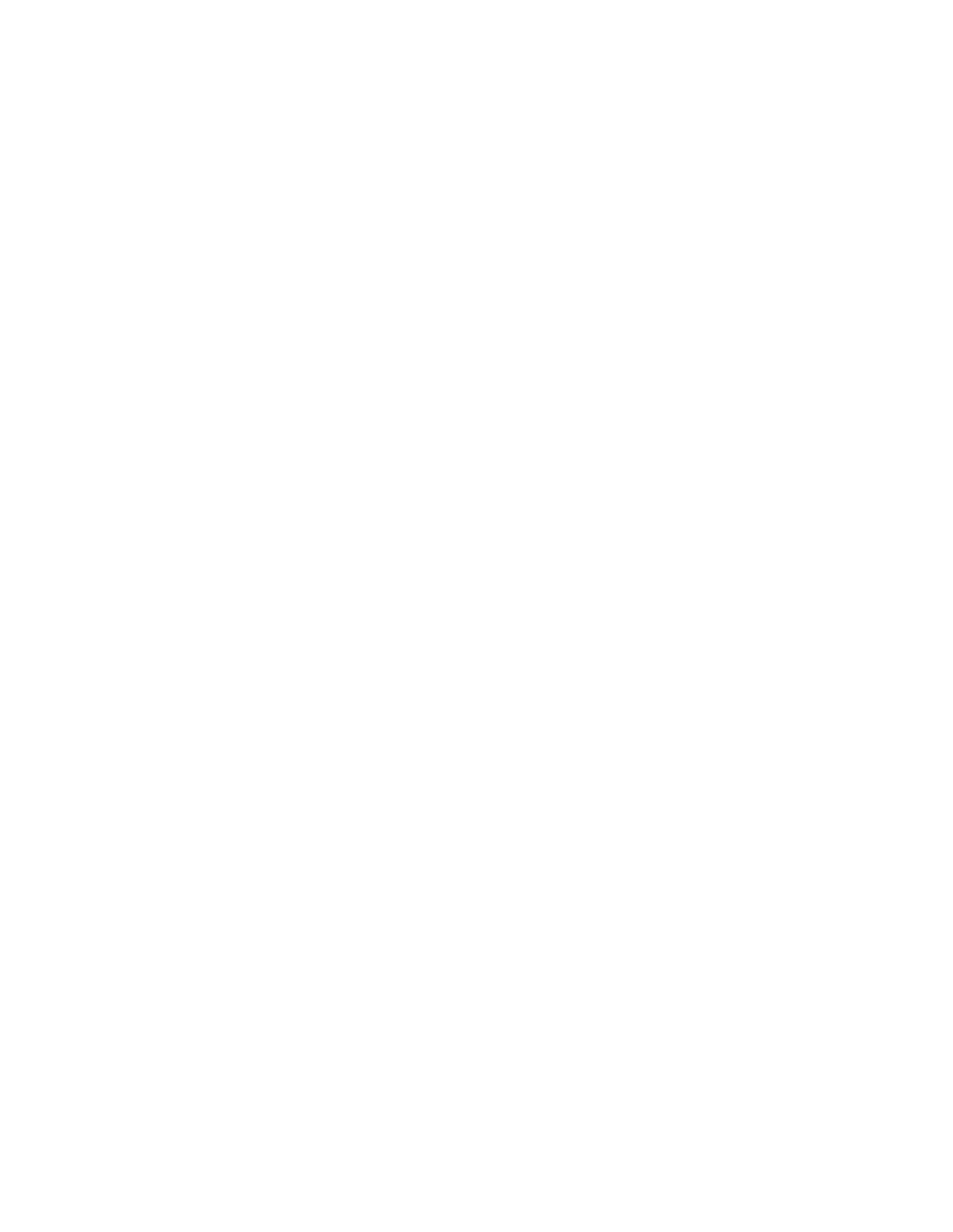### **5.2 Basic Steps and tools for CCMA Mainstreaming in Health Policy Process**

The basic steps and supportive tools for CCMA mainstreaming in the health sector, are presented here-below and summarized in figure 4.

# **Step 1: Conduct Climate Change Impact and Vulnerability Assessment**

Impact and Vulnerability Assessment should be undertaken to determine the extent to which the population in different geographical locations and social strata, as well as the health systems are exposed to extreme climate variability; are susceptible to the effects of such extreme weather events; identify existing responses and determine their effectiveness. The assessment will help to understand who is at risk, where and how to respond appropriately and cost-effectively. It will help identify capacity needs; establish baseline climate conditions, potential barriers to adaptation, and opportunities, and the basis of which to set priorities for adaptation. The key steps are summarized in figure 4.

### **Figure 4: Basic steps in Climate Change Vulnerability Assessment.**

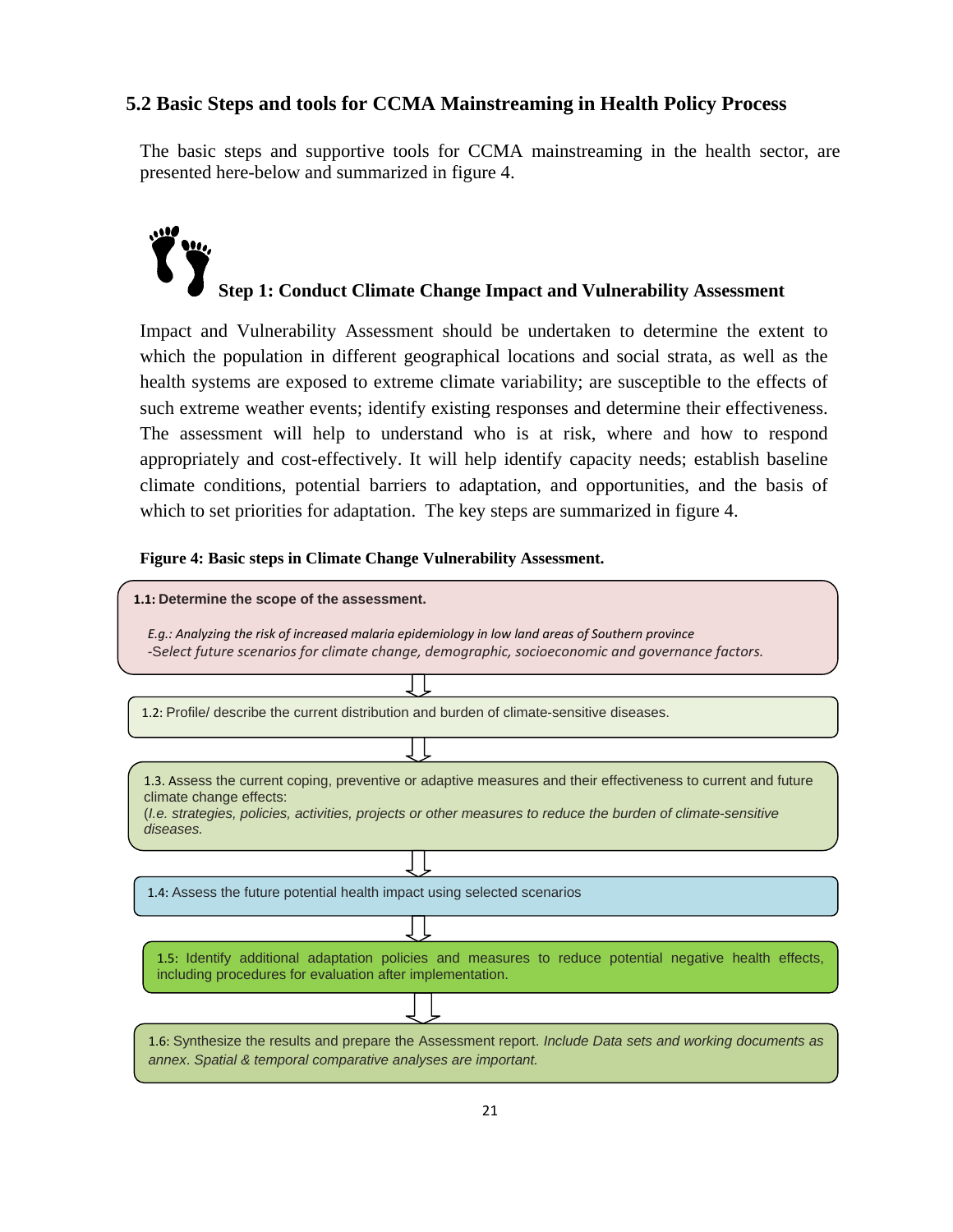A Vulnerability Index Map is the main output of this assessment. Figure 4 illustrates how a climate change vulnerability index map is developed.





Climate change vulnerability assessment should focus on 4 dimensions:

- ¾ *Physical vulnerability* to and influence on weather patterns;
- ¾ *Social vulnerability and community resilience*: certain socio-demographic groups (pastoral communities, fishing communities, urban poor, populations living in steep hill slopes, refugees and displaced persons, and rural smallholder producers) may be at higher risks, and so special attention should be paid to them;
- ¾ *Governance* institutional and policy framework; political will and coherence;
- $\triangleright$  *Economic vulnerability* mostly the costs of health burden on the economy and the reverse i.e. the implications of economic vulnerability on the health sector.

A fundamental first task in the climate change impact and vulnerability assessment is to establish a clear understanding of the links between climate change and health. An illustration of the link between climate change and malaria epidemiology is presented in figure 6 (modified from McMichael *et al* In WHO, 2003).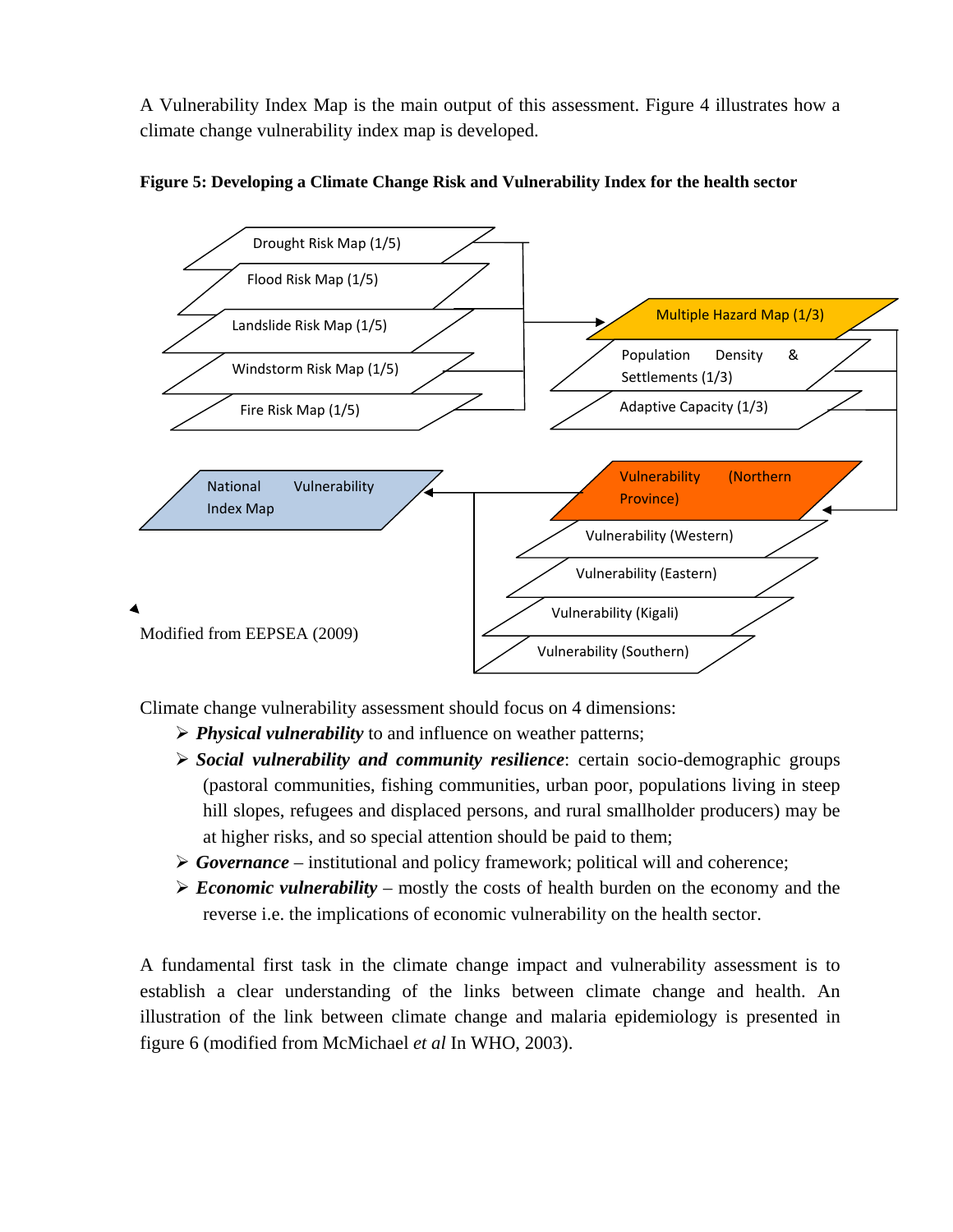### **Figure 6: Causal links between Climate Change and Malaria Epidemiology**



Modified from: WHO, 2003: Health and Global Environmental Change Series 1; p 41.

# **Step 2: Identify and Analyse Adaptation and Mitigation Options**

After establishing the health sector's vulnerability, a range of adaptation policy options will be generated. These are programmes and activities that can be undertaken to help adapt the sector policies and plans to climate change shocks (adaptation) and/ or reduce climate change drivers (mitigation). These options should be subjected to an analytical process where decisions are made to select the most appropriate in terms of effectiveness, technical and economic feasibility. These interventions could include existing, new or untried interventions. Each option should be thoroughly analysed and those that are likely to provide the best results in terms of reducing the climate change-health burden, selected and implemented. Options that are not implemented due to constraints related to lack of technology, information or resources, or as a consequence of other policies and programmes. Table 6 provides some potential criteria for evaluating adaptation options.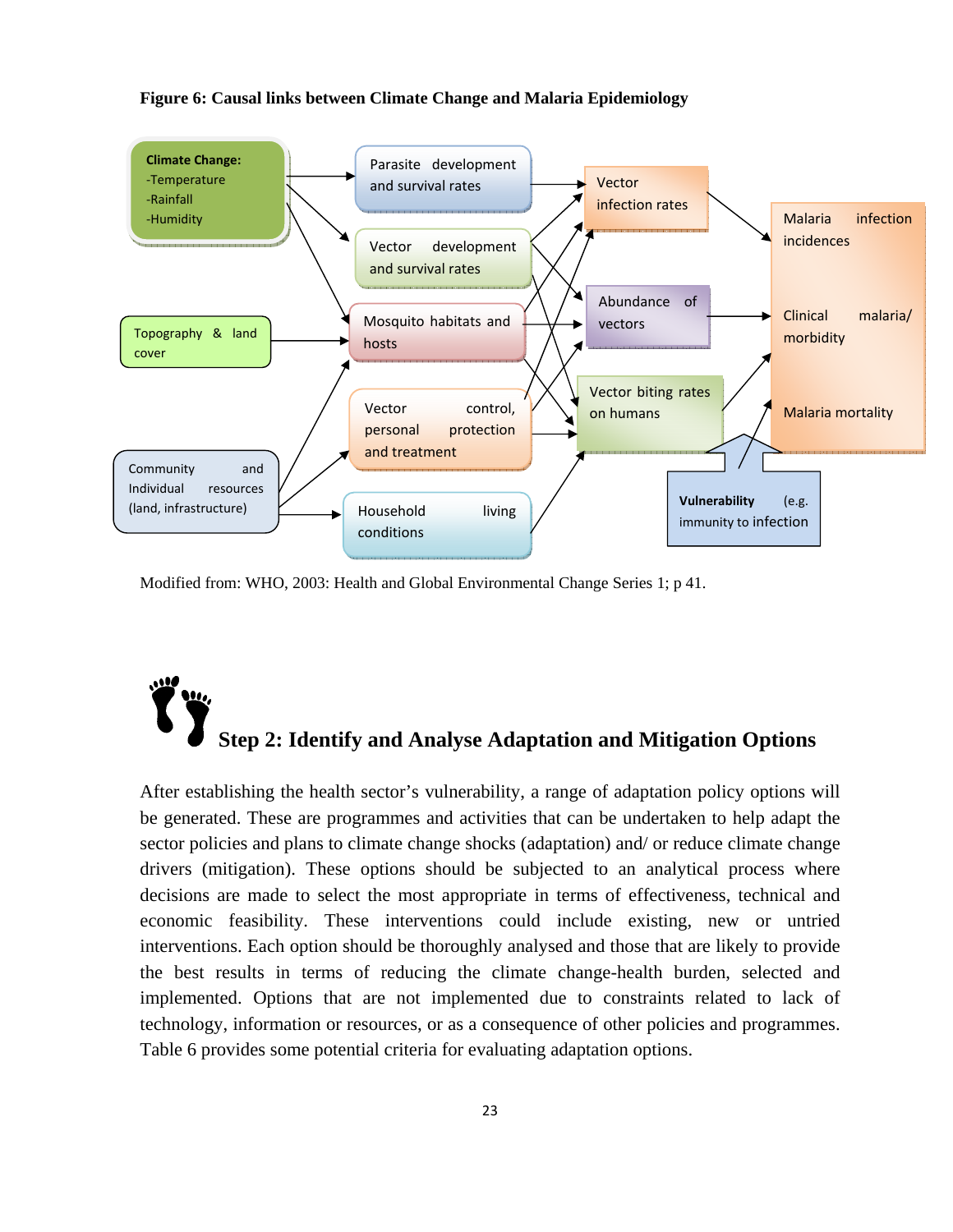### **Table 6: Key Evaluation Criteria when selecting Adaptation Options**

|                | <b>Criterion</b>                     | <b>Description</b>                                                                 |
|----------------|--------------------------------------|------------------------------------------------------------------------------------|
| 1              | Cost                                 | Costs to implement and maintain; cost sharing possibilities                        |
| $\overline{2}$ | Effectiveness                        | Capacity to solve problems or realize opportunities derived from climate           |
|                |                                      | change impacts (e.g., economic benefits, costs avoided, lives saved)               |
| 3              | Ease of implementation               | Potential legal, political, institutional, barriers                                |
| $\overline{4}$ | Acceptability<br>local<br>to         | All stakeholder identified adaptations are attractive to some stakeholders, but    |
|                | stakeholders                         | may not be equally attractive to all stakeholders for political, economic,         |
|                |                                      | social or cultural reasons                                                         |
| 5              | Acceptability to Financing           | Are the financing agencies/ministries involved willing to support the option       |
|                | Agencies/Ministries/Donors           |                                                                                    |
| 6              | <b>Endorsement by Experts</b>        | Is the option consistent with international best practice; Rwanda Medical          |
|                |                                      | Association or other professional bodies?                                          |
| 7              | Timeframe                            | Are short-term or long-term strategies more desirable; How does the                |
|                |                                      | timeframe needed to implement the option compare with that available (e.g.,        |
|                |                                      | are there specific project or funding time horizons);                              |
| 8              | <b>Institutional Capacity</b>        | How much additional capacity building and knowledge transfer is required to        |
|                |                                      | implement the adaptation                                                           |
| 9              | Size of Beneficiaries Group          | Does the adaptation provide small benefits to a large number of stakeholders       |
|                |                                      | and people or large benefits to a small number                                     |
| 10             | Fit with local development           | Do the adaptation activities fit with the local development priorities $(Imihigo)$ |
|                | priorities and interests             | and local initiatives                                                              |
| 11             | Potential Environmental<br><b>or</b> | Are there possible adverse impacts on the environment or people (e.g., are         |
|                | Social Impacts                       | additional GHG emissions likely)                                                   |
| 12             | Capacity to Sustain Over             | Can the adaptation be successfully sustained at local, district or national level  |
|                | Time                                 | if implemented?                                                                    |

Modified from USAID (2007) and UNDP (2010).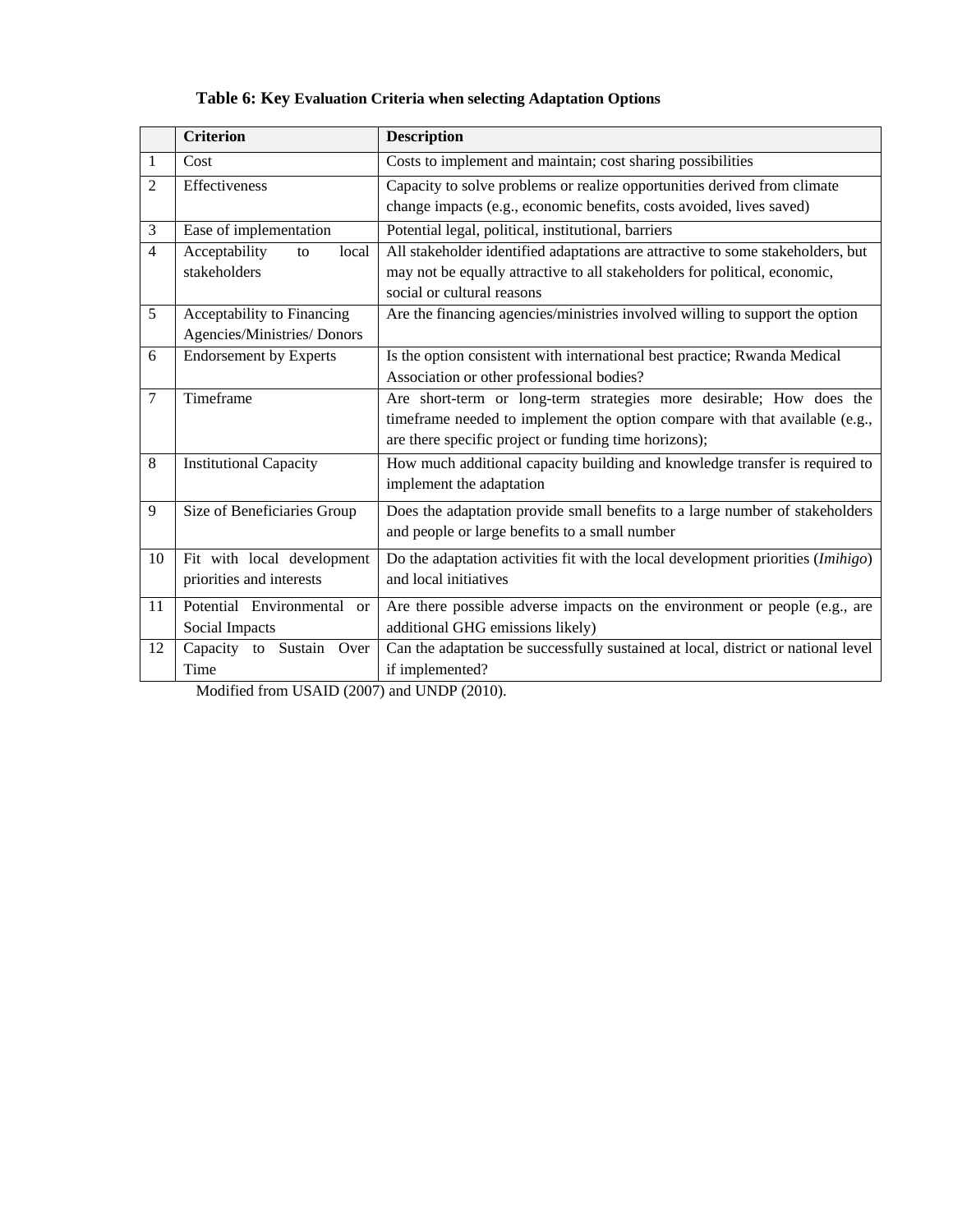

### **3: Identify and cost Programmes and actions for climate interventions**

Effective response to climate change in the health sector will require formulation and implementation of health emergency management policies and legislation. Table 7 outlines some key actions to mainstream adaptation and mitigation into the health policy processes.

### **Figure 7: Essential Elements of a Climate Change Adaptation Strategy**



### **Table 7: Actions to Mainstream CCMA in various Components of the Health Policy**

| <b>Strategic action</b>                                                            | <b>Specific actions</b>                                                                                                                                                                                                                                                                                                                                                                                                                                          | <b>Expected Results</b>                                                                                                                                                                                                 |
|------------------------------------------------------------------------------------|------------------------------------------------------------------------------------------------------------------------------------------------------------------------------------------------------------------------------------------------------------------------------------------------------------------------------------------------------------------------------------------------------------------------------------------------------------------|-------------------------------------------------------------------------------------------------------------------------------------------------------------------------------------------------------------------------|
| <b>Risk Assessment</b>                                                             | Undertake comprehensive assessments of the risks of<br>extreme weather variability on population health &<br>health systems                                                                                                                                                                                                                                                                                                                                      | Increase understanding of vulnerability<br>of national health and health systems to<br>climate change;<br>Ability of health systems to respond<br>Identify basis for enhancing resilience of<br>health & health systems |
| Integrated<br>environment<br>and<br>health surveillance                            | • Establish a functional integrated environment and<br>health surveillance system;<br>Incorporate<br>key<br>environmental<br>indicators,<br>including climate data into HMIS;<br>Track environmental changes which affect health<br>determinants.                                                                                                                                                                                                                | timely and evidence-based decisions for<br>effective management of<br>environmental risks to human health;<br>reliable prediction & prevention of<br>increased incidence in climate-sensitive<br>diseases/illnesses     |
| Effective<br>of<br>management<br>climate-sensitive<br>public<br>health<br>concerns | Integrated vector management to reduce incidence<br>۰<br>of malaria and other vector-borne diseases;<br>Water safety plans (in urban areas) and point-of-<br>use water treatment (in slums and rural areas) to<br>reduce the incidence of water-borne diseases;<br>• Regulatory<br>interventions<br>limit<br>the<br>to<br>concentrations of pollutants in ambient air to<br>reduce incidences of respiratory infections;<br>• Food and nutrient supplementation; | Reduce<br>incidences<br>vector-borne<br>of<br>diseases                                                                                                                                                                  |
| Preparedness for                                                                   | • Formulate $&$ implement emergency management                                                                                                                                                                                                                                                                                                                                                                                                                   | Effective and timely response to climate-                                                                                                                                                                               |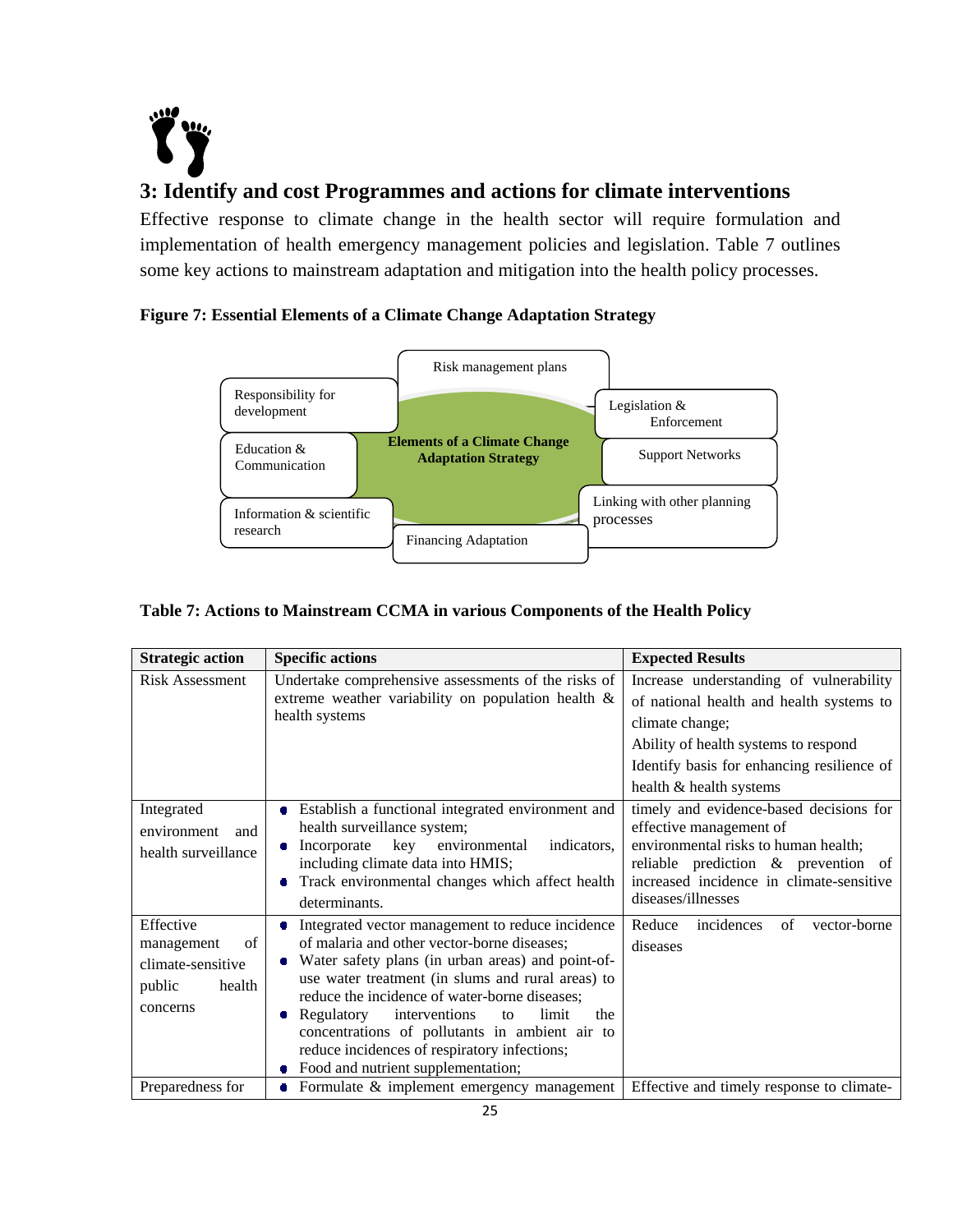| <b>Strategic action</b>                                                                                                            | <b>Specific actions</b>                                                                                                                                                                                                                                                                                                                                                                                                                                                                                                                                                                                                                                                                                                                                                                                                                                    | <b>Expected Results</b>                                                                                                                                                                                                                              |
|------------------------------------------------------------------------------------------------------------------------------------|------------------------------------------------------------------------------------------------------------------------------------------------------------------------------------------------------------------------------------------------------------------------------------------------------------------------------------------------------------------------------------------------------------------------------------------------------------------------------------------------------------------------------------------------------------------------------------------------------------------------------------------------------------------------------------------------------------------------------------------------------------------------------------------------------------------------------------------------------------|------------------------------------------------------------------------------------------------------------------------------------------------------------------------------------------------------------------------------------------------------|
| and response to<br>health impacts of<br>weather,<br>hydrological and<br>climate<br>related<br>emergencies<br>and<br>extreme events | policies, legislation frameworks and programmes;<br>emergency response and recovery plans;<br>Early warning systems for health, including<br>access to weather and epidemiological forecasts;<br>• Prevention and control of communicable diseases,<br>mass casualty management, reproductive health,<br>psychosocial<br>health<br>&<br>mental<br>support,<br>environmental health, nutrition and emergency<br>feeding, fatality management;<br>Human resource development programmes for<br>health emergency management, including training<br>and education:<br>Develop community-based health risk reduction<br>programmes - primary health care, first aid, health<br>education and risk communication and local<br>emergency response planning;<br>Make Health facilities safer<br>and<br>their<br>infrastructure more resilience to climate effects; | sensitive health problems                                                                                                                                                                                                                            |
| Research<br>&<br>Knowledge<br>generation                                                                                           | Develop and implement a research agenda focusing<br>on better understanding local health effects of climate<br>change; generating and disseminating knowledge on<br>locally-appropriate adaptation measures.                                                                                                                                                                                                                                                                                                                                                                                                                                                                                                                                                                                                                                               | Increase understanding of the health<br>۰<br>climate<br>effects<br>of<br>change<br><sub>on</sub><br>populations & health systems;<br>Increase communication of climate-<br>O<br>health links within NAPAs, NCs and<br>national processes e.g. EDPRS. |
| Strengthening<br>human &<br>institutional<br>capacities                                                                            | Identify skills gaps; formulate & implement a capacity<br>building action plan;<br>Establish a climate-change & health coordination<br>mechanism at the National Level.                                                                                                                                                                                                                                                                                                                                                                                                                                                                                                                                                                                                                                                                                    | National<br>capacity<br>for<br>disaster<br>۰<br>prediction; disease<br>diagnosis<br>- &<br>emergency response;                                                                                                                                       |

### **4. Design and Implement a plan for the mainstreaming Climate change in the Health Sector**

An implementation plan is prepared to guide the process of CCMA mainstreaming, and to assist in allocating resources in time and space. The first task in the implementation process is to define the stakeholder roles; determine resource requirements, and set timelines for specific outputs. A typical implementation plan for CCMA mainstreaming will normally comprise the following components:

- *Strategic plan outlining actions and timelines of involved stakeholders;*
- *Capacity building needs assessment and training plan;*
- *Budget covering expenditure needs and revenue sources;*
- *Outreach / communication plan;*
- *Sustainability plan;*
- *Plan for monitoring the performance of adaptations.*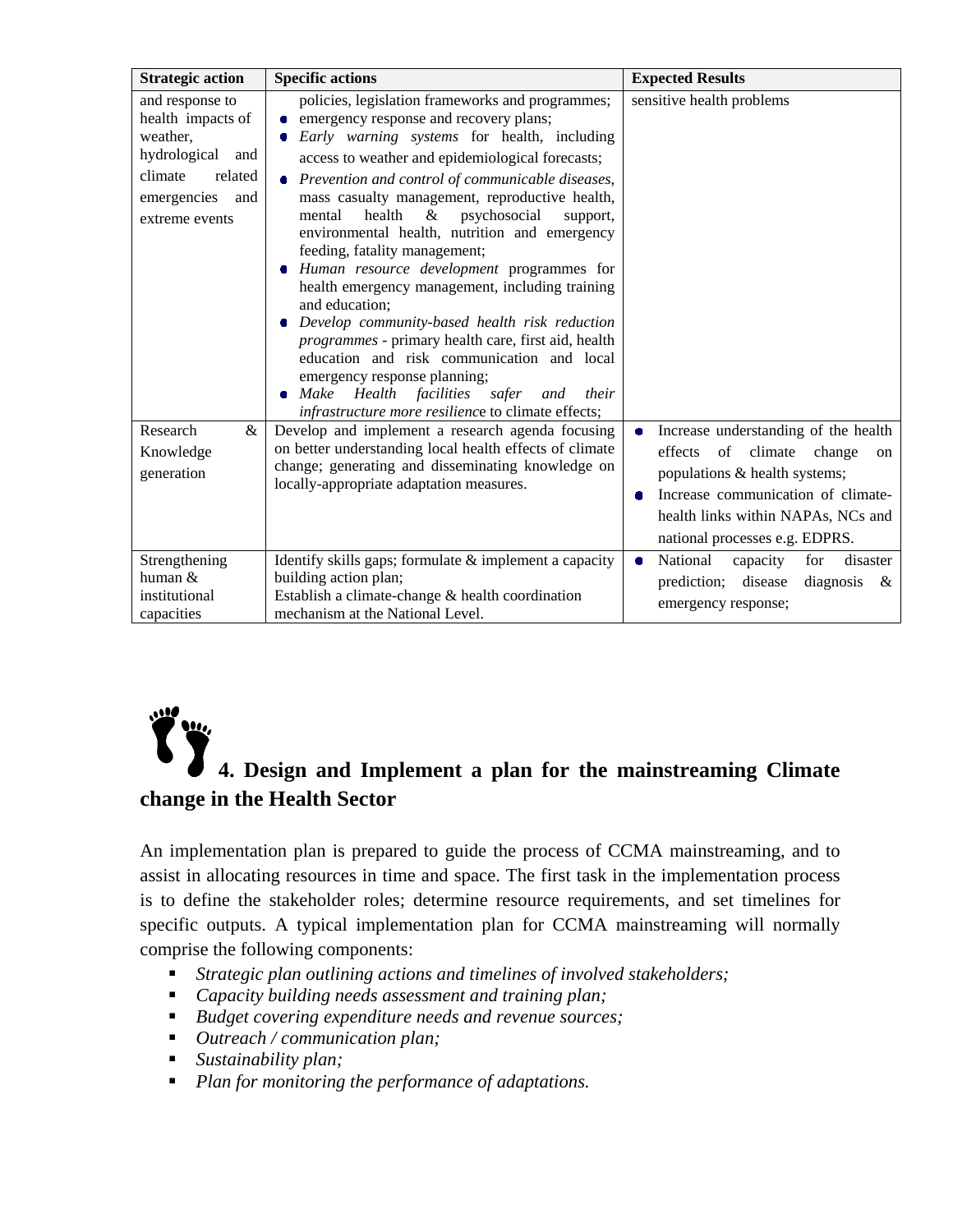| <b>Climate Change Health</b><br>risks | <b>Health consequences</b> | <b>Population at Risk</b><br>$(low)$ $0 - 10$ (high) | Likelihood of<br>damage (low) 0 - 10<br>(high) | Time S/M/L |
|---------------------------------------|----------------------------|------------------------------------------------------|------------------------------------------------|------------|
| Heat waves & cold spells              |                            |                                                      |                                                |            |
| <b>Mudflows</b>                       |                            |                                                      |                                                |            |
| Food security & food<br>safety        |                            |                                                      |                                                |            |
| Quality of water                      |                            |                                                      |                                                |            |
| Infectious diseases                   |                            |                                                      |                                                |            |
| Migration                             |                            |                                                      |                                                |            |
| Quality of air                        |                            |                                                      |                                                |            |
| Cardiovascular diseases               |                            |                                                      |                                                |            |
| Respiratory<br>Tract<br>Infections    |                            |                                                      |                                                |            |

### **Table 8: Matrix of Priorities for Health Adaptation Plan**

Whilst mainstreaming climate change adaptation into the health policy process is a long-term and continuous exercise, there are key time-bound milestones that must be achieved in the first mainstreaming strategy and adaptation plan. Table 9 summarized the key milestones, the estimated time frame for implementation and responsible institutions.

### **Table 9: Key Milestones and Institutional Responsibilities in Health Sector Climate Change Adaptation**

|   | <b>Key Task/Milestone</b>                                        | Time frame     | <b>Responsible</b>                 |
|---|------------------------------------------------------------------|----------------|------------------------------------|
| 1 | Conduct Climate change Impact & Vulnerability                    | $6 - 9$ months | Rwanda<br>MoH/Planning<br>Dept;    |
|   | Assessment for the health sector                                 |                | <b>Biomedical Centre</b>           |
|   |                                                                  |                | REMA-Climate Change Dept;          |
| 2 | Identify & Analyse Adaptation Actions                            | 2-3 months     | MoH-Planning, Financing; RBC       |
| 3 | Design costed Programmes for Climate<br>Change                   |                | MoH-Planning                       |
|   | Adaptation                                                       |                |                                    |
| 4 | Design the Adaptation Plan and Mainstreaming Agenda              | 1-2 months     | MoH-Planning/REMA                  |
| 5 | Mobilise funds for mainstreaming climate change                  |                | MoH through budget/donor projects; |
|   | Adaptation and implementation of Adaptation actions              |                | REMA/Climate Financing Facility    |
| 6 | Raise Awareness of health-climate issues within the              | $12-36$ months | MoH/Environmental<br>Health<br>and |
|   | health fraternity and community level                            |                | <b>Communication Departments;</b>  |
|   |                                                                  |                | REMA:                              |
|   |                                                                  |                | District Council:                  |
|   |                                                                  |                | <b>NGOs</b>                        |
| 7 | Train Health sector actors on climate change adaptation          | $15-24$ months | MoH-Env'tal Health Dept; RBC       |
|   | at all levels                                                    |                | REMA; District                     |
| 8 | Develop District & Community level Adaptation Plans              | 3-6 months     | Mayor/District Executive;          |
|   |                                                                  |                | Director of District Hospital;     |
|   |                                                                  |                | <b>Health Committees</b>           |
| 9 | adaptation<br>pilot<br>actions<br>Design<br>local<br>level<br>at | 6-9 months     | District Council                   |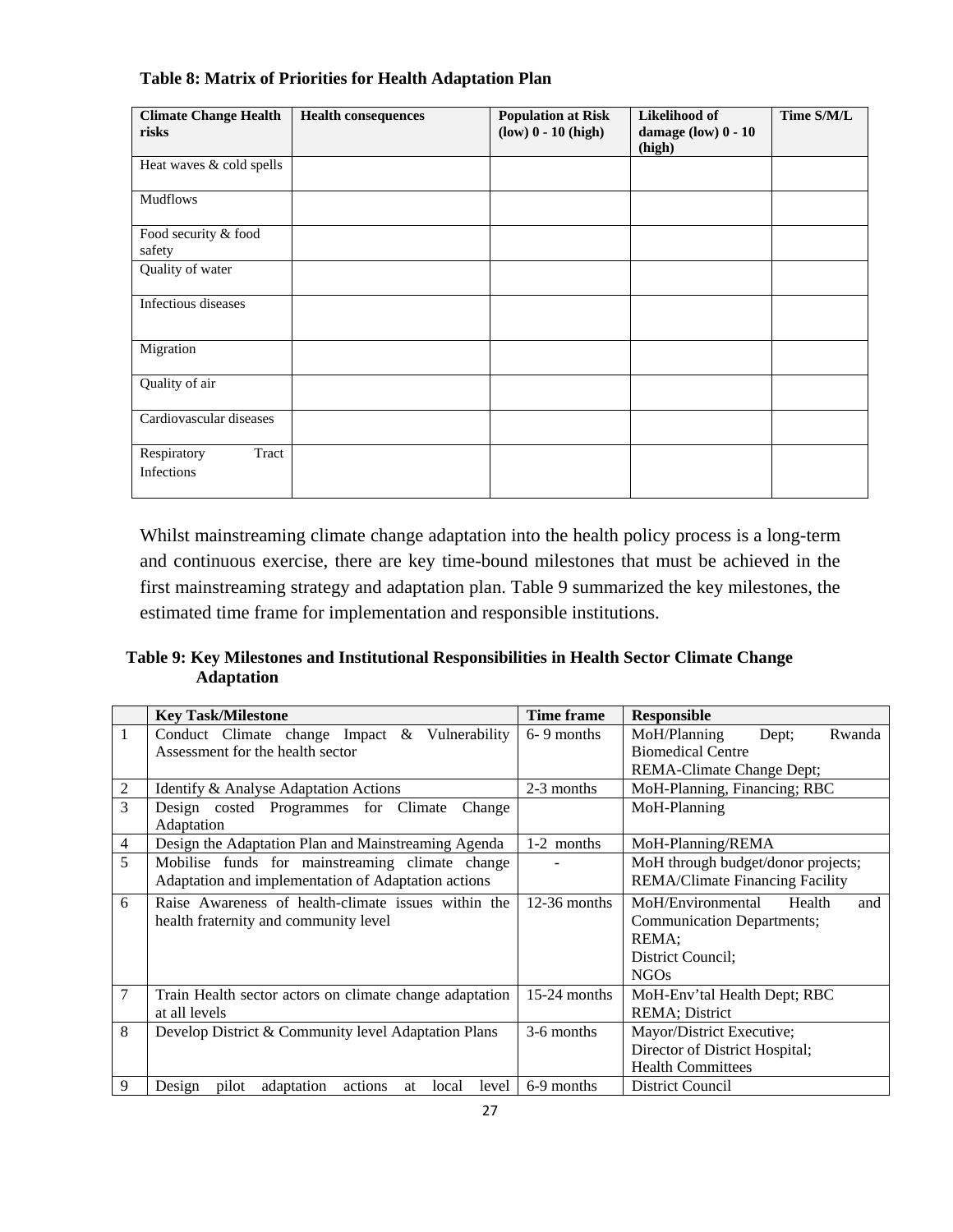|    | (community & Health facility level)                             |           | NGO <sub>s</sub>                |
|----|-----------------------------------------------------------------|-----------|---------------------------------|
| 10 | Implement the Health Sector Climate change Adaptation           | 60 months | MoH                             |
|    | plan                                                            |           |                                 |
|    | Monitor the mainstreaming process for climate change            | 60 months | MoH-Planning; RBC;              |
|    | adaptation in Health                                            |           | <b>REMA</b>                     |
| 12 | Evaluate performance and Review the Adaptation and 1 3-6 months |           | MoH Planning (HSSP indicators); |
|    | <b>Mitigation Process</b>                                       |           | District Council (DDP & Imihigo |
|    |                                                                 |           | indicators)                     |

The adaptation and mitigation implementation plan will normally be based on the comprehensive climate change impact and vulnerability assessment. It will typically have the following contents:

Executive Summary

- 1. Background
	- *a. Potential effects of climate change on Rwanda (by province, district/ localities) generally; Potential effect on the health sector (Draw from the Climate Change Impact & Vulnerability Assessment)*
	- *b. Purpose of the Climate Change Adaptation implementation plan*
	- *c. How the plan has been developed (include stakeholder consultations and scientific analyses);*
- 2. Scope and coverage of the plan and implementation process
	- *a. What is covered by the implementation plan?*
	- *b. Issues for implementation*
	- *c. Time frame for major actions and activities*
- 3. Priority Activities and Actions
	- *a. Activities and actions are needed to implement the adaptation and mitigation plan*
	- *b. Key barriers to implementation*
	-

c. *How* 

- *will the mitigation and adaptation principles be implemented*
- 4. Stakeholder Roles and Responsibilities and Coordination mechanisms
	- *a. Which institutions/agencies/ organizations will do which actions*
	- *b. Linkages, Arrangements/ procedures for coordination and support*
- 5. Resource Requirements and Resource Mobilization Strategies
	- *a. Human and technical resources*
	- *b. Financing*
	- *c. Resource mobilization and capacity building*
- 6. Monitoring
	- *a. Key indicators and framework for monitoring*
	- *b. Integration with poverty reduction monitoring*
- 7. Annexes
	- *a. Resource toolkits (Existing guidance documents and other materials)*
	- *b. Detailed logframe*
	- *c. Glossary of key terms/ Abbreviations*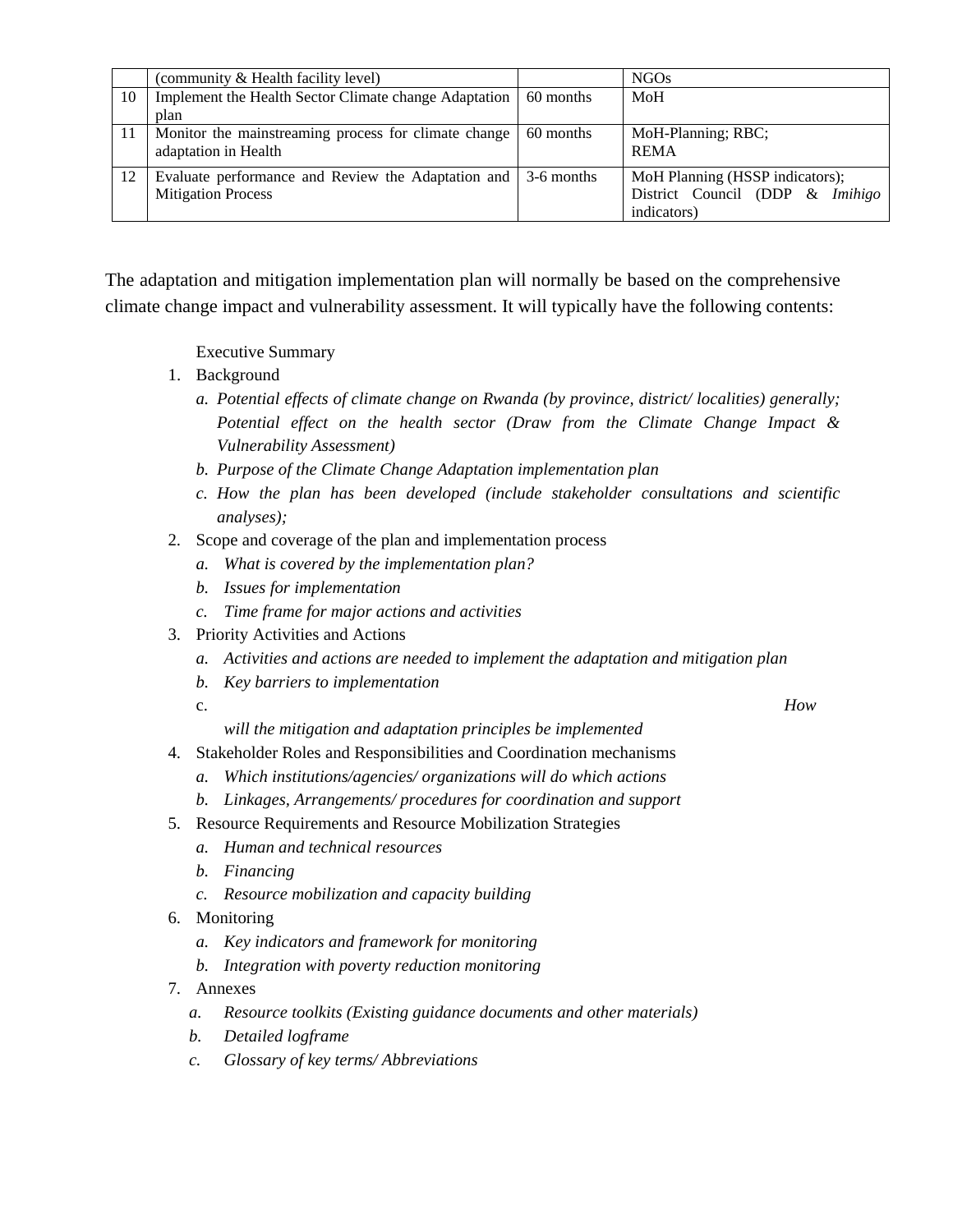

Climate change adaptation and mitigation activities represent a long-term investment of human, capital and financial resources. Outcomes and impacts are often felt over a long span of time. Secondly, the long-term risks posed by climate change for which adaptation is needed, may not be realized for many years (spanning decades). Many adaptation actions would normally have no precedents in similar situations. Hence, continuous monitoring is needed to optimize the outcomes, ensure that adjustments are made to keep the actions relevant and focused. A number of evaluation criteria can/should be considered, viz: cost, ease of implementation, likelihood and extent of expected benefits or adverse impacts. For the current national health policy, some key climate change adaptation and mitigation indicators are summarized in table 10.

|                | <b>Policy Objective</b> | Key climate change adaptation indicators in the Health sector                                              |
|----------------|-------------------------|------------------------------------------------------------------------------------------------------------|
| 1              | <b>Human Resources</b>  | % of Health practitioners with knowledge of climate change adaptation in health;<br>$\bullet$              |
|                |                         | Extent to which medical and public health training integrates climate change issues<br>٠                   |
| $\overline{2}$ | $\&$<br>Drugs, Vaccines | Proportion of Medical and Pharmaceutical operators who have and are applying<br>$\bullet$                  |
|                | consumables             | knowledge of climate change adaptation in their operations;                                                |
| $\overline{3}$ | Expand geographical     | Proportion of health facilities whose structural designs and facilities layout are adapted to<br>$\bullet$ |
|                | accessibility of health | climate change risks;                                                                                      |
|                | services                | Extent to which Medical procurement processes are climate-sensitive<br>$\blacksquare$                      |
|                |                         | Proportion of health centres whose facilities (including laboratories) are climate-proofed;<br>۰           |
| 4              | Community-led           | Proportion of community health workers with information and knowledge on climate<br>۰                      |
|                | health services         | change adaptation;                                                                                         |
|                | development             |                                                                                                            |
| 5              | Financial               | • Extent to which health financing incorporates climate change adaptation and mitigation;                  |
|                | accessibility of health | • Proportion of health sector funding (both Government and non government) set aside for                   |
|                | services                | climate-related health emergencies                                                                         |
| 6              | Improve the quality     | • Proportion of health care users who have knowledge about climate change effects on                       |
|                | and demand for          | health;                                                                                                    |
|                | health services         | • Incidences of climate-sensitive disease morbidity reported at health centres;                            |
| 7              | Strengthen national     | • Proportion of health budget set aside for research on climate-sensitive health risks                     |
|                | referral hospitals,     | • Proportion of district hospitals with climate change information and adaptation kits                     |
|                | research & treatment    |                                                                                                            |
| 8              | Strengthen              | • Existence of a national institutional coordination mechanism for implementing climate                    |
|                | institutional capacity  | change adaptation                                                                                          |
|                | for service delivery    | • Extent to which sector planning processes reflect climate change adaptation and mitigation               |
|                |                         | indicators/targets                                                                                         |

|  |  | Table 10: Key indicators for Climate change Adaptation and Mitigation in the Health Policy |
|--|--|--------------------------------------------------------------------------------------------|
|  |  |                                                                                            |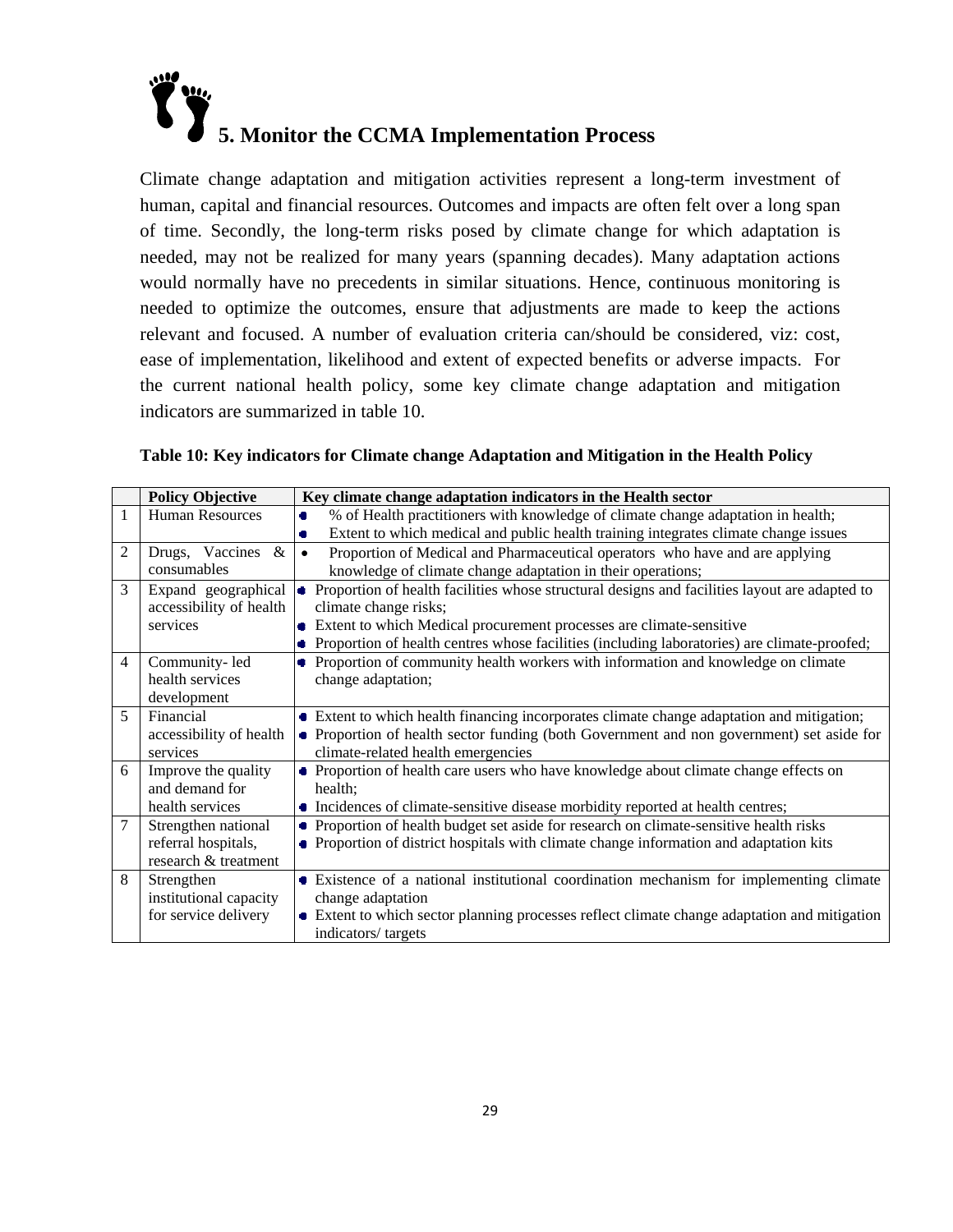## **6. Evaluate performance and Review the Adaptation and Mitigation Process**

How do we know that the adaptation measures proposed/ included in the health policy processes have helped climate-proof the health sector? Regular evaluation of the interventions and subjecting the health system to a climate change check at regular intervals. The evaluation should not be separate or stand-alone. Rather, specific climate change adaptation indicators should be included in the health sector evaluation and reporting process – from policy level down to community and health facility level. All JSRs should, for instance, start reporting on their progress to adapt to climate change, and the extent to which climate change is affecting the outcomes. Evaluation of the adaptation process must be iterative, where the results will be used to inform a review or refining of the initial adaptation strategy or specific components.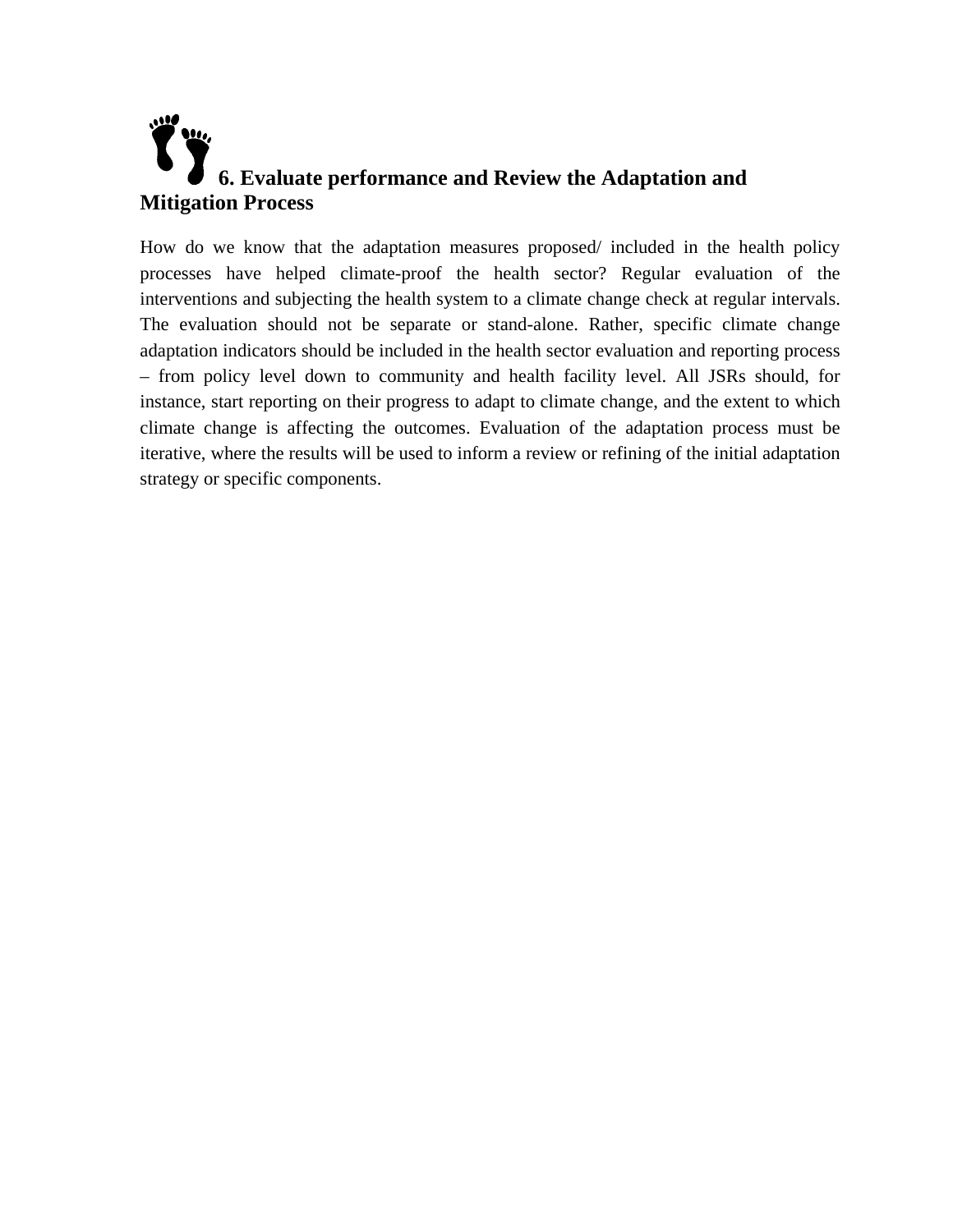### **Figure 8: Summary of Basic Steps for CCMA Mainstreaming in the Health Policy Process**

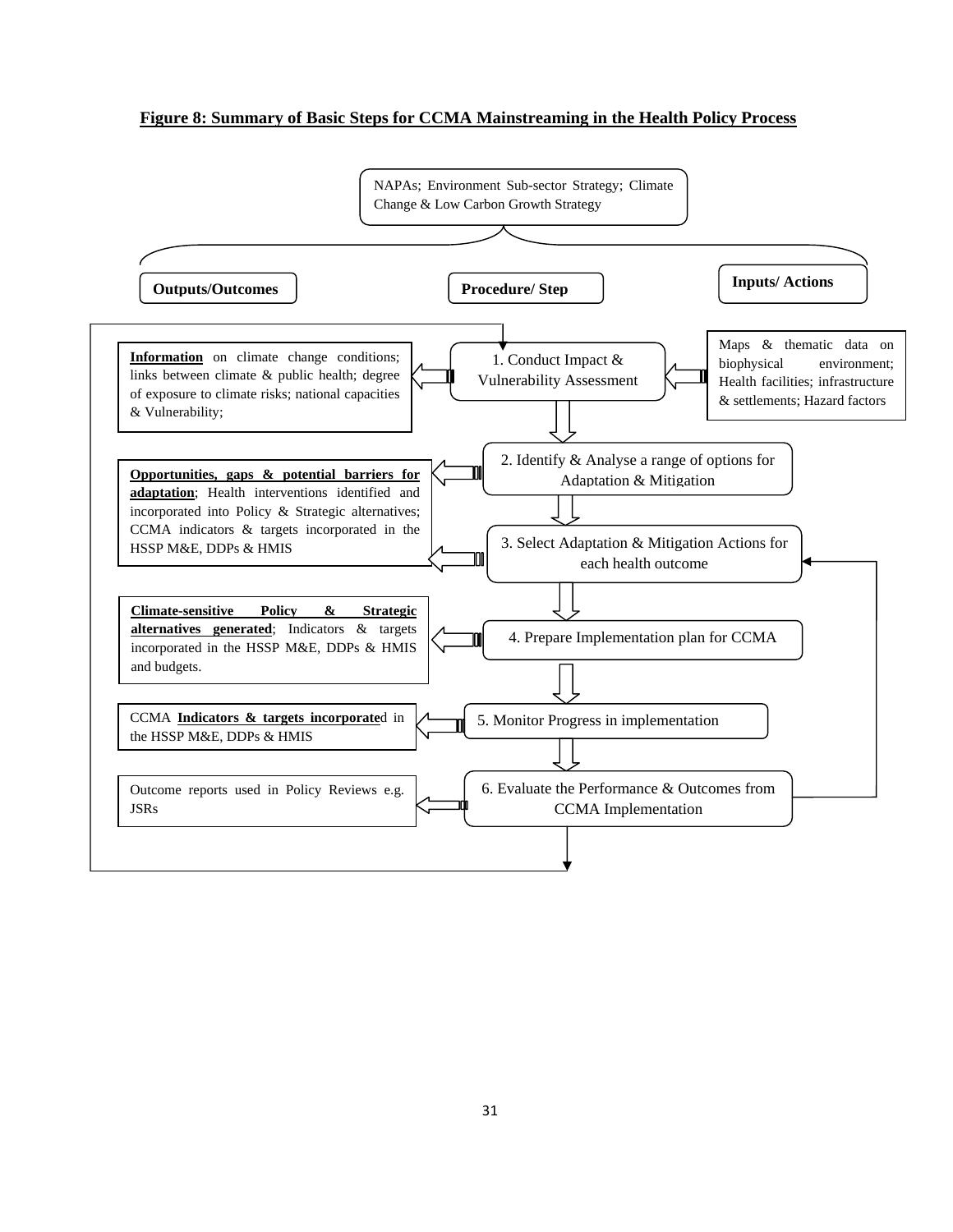### **5.3 Mainstreaming CCMA at the Local/ Health Facility level**

The health facility (hospital, dispensary, health centre, *poste de sante*) is the most important place where health sector actors meet with climate change effects. The effects of climate change on health are demonstrated in the numbers of patients, the ailments that they come with, and the effect on the physical facilities and infrastructure. Other indicators include inability of diseases to respond to drugs, dysfunctional medical equipment, and slow or failed response to emergency requests as a result of power failures, inaccessible roads or poor communication. A simple tool for data collection at local level is summarized in table 11.

|  |  | <b>Table 11: Climate Vulnerability Assessment</b> |  |
|--|--|---------------------------------------------------|--|
|--|--|---------------------------------------------------|--|

|                | Area:                                |             | Sector  District |                                |                  |   |   |   |                  |                  |
|----------------|--------------------------------------|-------------|------------------|--------------------------------|------------------|---|---|---|------------------|------------------|
|                | Incidences of Extreme climate-health |             |                  | <b>Likelihood of occurance</b> | <b>Frequency</b> |   |   |   | <b>Impact on</b> |                  |
|                | Events                               |             |                  | during the period (year)       |                  |   |   |   |                  | community health |
|                |                                      | $\mathbf H$ | M                | L                              | H                | M | L | H | M                | L                |
|                | Floods                               |             |                  |                                |                  |   |   |   |                  |                  |
| $\overline{2}$ | Drought                              |             |                  |                                |                  |   |   |   |                  |                  |
| 3              | Landslides                           |             |                  |                                |                  |   |   |   |                  |                  |
| $\overline{4}$ | Cholera/Dysentery outbreak           |             |                  |                                |                  |   |   |   |                  |                  |
| 5              | Earthquakes                          |             |                  |                                |                  |   |   |   |                  |                  |
|                |                                      |             |                  |                                |                  |   |   |   |                  |                  |

A checklist in table 12 should be used to adapt health services to climate change effects at health facility level.

|  |  |  |  |  |  | Table 12: Checklist for Climate change mainstreaming at health facility level |
|--|--|--|--|--|--|-------------------------------------------------------------------------------|
|--|--|--|--|--|--|-------------------------------------------------------------------------------|

| <b>Parameter</b> | Adaptation actions at the health facility                                                                       |  |  |  |  |  |
|------------------|-----------------------------------------------------------------------------------------------------------------|--|--|--|--|--|
| Waste            | $\checkmark$ Reduce waste generation e.g. by re-using packing materials;                                        |  |  |  |  |  |
|                  | $\checkmark$ Put in place waste collection & disposal measures that encourages recycling including compost of   |  |  |  |  |  |
|                  | biodegradable materials.                                                                                        |  |  |  |  |  |
|                  | $\checkmark$ Use incineration technologies that use less energy and do not emit gases at every health facility. |  |  |  |  |  |
|                  | $\checkmark$ Where possible, use alternatives to waste incineration.                                            |  |  |  |  |  |
|                  | $\checkmark$ Provide information/ awareness to community members to handle/ manage highly toxic medical         |  |  |  |  |  |
|                  | wastes within/outside the health facility.                                                                      |  |  |  |  |  |
| Water            | $\checkmark$ Ensure access to drinking water at the facility;                                                   |  |  |  |  |  |
|                  | $\checkmark$ Minimize need for boiling drinking water by using other treatment measures;                        |  |  |  |  |  |
|                  | $\checkmark$ Conserve water through rainwater harvesting & storm water collection.                              |  |  |  |  |  |
|                  | Recycle & re-use water especially for use in Kitchen & laundry.                                                 |  |  |  |  |  |
| <b>Hygiene</b>   | Put in place mechanisms to communicate likely epidemics like cholera and dysentery;<br>✓                        |  |  |  |  |  |
|                  | Ensure that there are washing facilities at various points at the health facility, as well as messages<br>✓     |  |  |  |  |  |
|                  | on the benefits of strict hygiene maintenance, including sanitation.                                            |  |  |  |  |  |
|                  | Put in place Operational guidelines for Health Workers to communicate hygiene information with<br>✓             |  |  |  |  |  |
|                  | the patients & facility visitors. Regular community outreach sessions should be organized.                      |  |  |  |  |  |
| <b>Energy</b>    | Reduce energy consumption through efficiency $\&$ conservation measures.<br>$\checkmark$                        |  |  |  |  |  |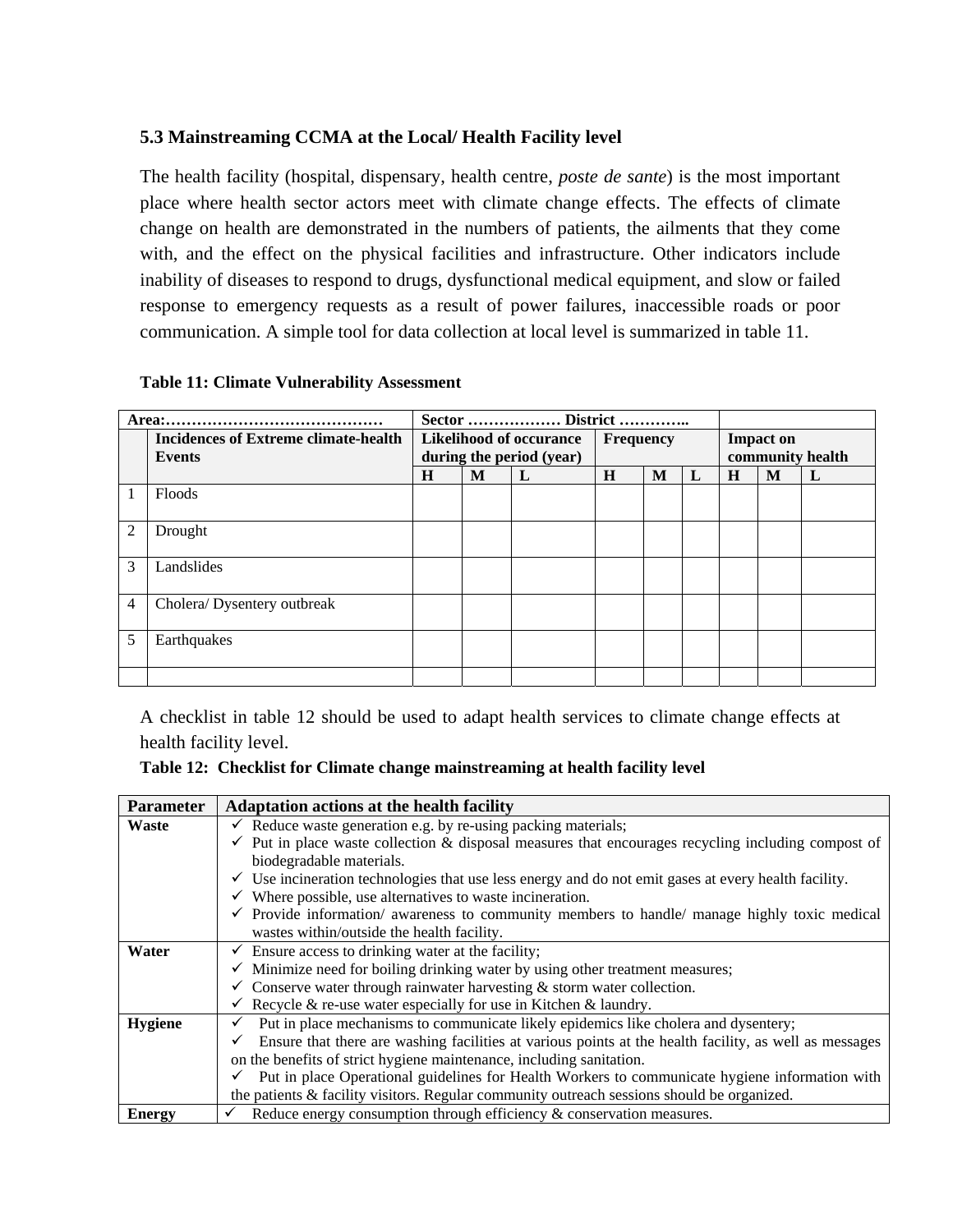|                  |                                                                                                  | Ensure that each Health facility has guidelines on promoting energy efficiency and that all facility     |  |  |  |
|------------------|--------------------------------------------------------------------------------------------------|----------------------------------------------------------------------------------------------------------|--|--|--|
|                  | users are sensitized, understand the objectives and practice energy efficiency behavior;         |                                                                                                          |  |  |  |
|                  |                                                                                                  | Provide information to patients and visitors on the need to work/cook/sleep in well ventilated           |  |  |  |
|                  |                                                                                                  | buildings and avoid exposure to kitchen smoke by using cleaner energy and heating facilities.            |  |  |  |
|                  |                                                                                                  | Renewable energy (e.g. solar) should be promoted.                                                        |  |  |  |
|                  | Reduce transport-related energy consumption by establishing facilities where patients can access |                                                                                                          |  |  |  |
|                  | them with limited motorized transport. Increase outpatient services to reduce ambulance needs.   |                                                                                                          |  |  |  |
|                  |                                                                                                  | Procure multi-purpose transport facilities;                                                              |  |  |  |
|                  |                                                                                                  | Improve coordination in procurement and delivery of health supplies.                                     |  |  |  |
| <b>Nutrition</b> | $\checkmark$                                                                                     | Establish a Nutrition & Health resource centre at every health facility with at least 2 staff trained to |  |  |  |
|                  |                                                                                                  | provide information and teach patients what to eat and how to grow, prepare and serve foods.             |  |  |  |
|                  |                                                                                                  | Give priority to pregnant & breastfeeding women, children, elderly and others at risk e.g. People        |  |  |  |
|                  |                                                                                                  | with HIV/AIDS.                                                                                           |  |  |  |
|                  |                                                                                                  | Each health facility should have a demonstration garden $\&$ kitchen for training clients/patients       |  |  |  |
|                  |                                                                                                  | especially those with malnutrition problems.                                                             |  |  |  |

### **5.4 Stakeholder Participation and Responsibilities in Climate Change Adaptation**

Thus far, the task of climate change mainstreaming appears like a responsibility of the Government institutions, notably the Ministry of Health and REMA. This is only as far as ensuring that sector policies, strategies and plans are responsive to climate change effects. All stakeholders, including donors, private sector and individual citizens, have a role to play in climate-proofing the health sector. Some of the key stakeholders and their roles in the health sector climate change adaptation and mitigation process are summarized in table 13.

|                | <b>Stakeholder institution</b>                      | Roles/responsibilities                                                                                                                                                                                                                                                                                                    |  |  |  |  |
|----------------|-----------------------------------------------------|---------------------------------------------------------------------------------------------------------------------------------------------------------------------------------------------------------------------------------------------------------------------------------------------------------------------------|--|--|--|--|
|                | <b>Public Sector institutions</b>                   |                                                                                                                                                                                                                                                                                                                           |  |  |  |  |
|                | Ministry of Health                                  | • Integrate climate change adaptation into health policy; health sector strategic plan<br>(HSSP 2&3), sector budgets and operational plans;<br>• Conduct climate change adaptation training & awareness for health workers<br>throughout the country;<br>Review health indicators to integrate climate change adaptation. |  |  |  |  |
| 2              | <b>REMA</b>                                         | Provide technical guidance and tools for climate change adaptation and mitigation;<br>Monitor public health policy implementation to ensure that climate change effects<br>are minimized;<br>Mobilise funding for climate change adaptation.                                                                              |  |  |  |  |
| 3              | Ministry of Finance and<br><b>Economic Planning</b> | Integrate climate change adaptation within the national budgeting and public<br>$\bullet$<br>finance management processes;<br>Work with MoH to mobilize external funding for climate change adaptation;<br>Monitor and ensure that climate change related health issues are given priority.<br>۰                          |  |  |  |  |
| $\overline{4}$ | Ministry of Infrastructure                          | Integrate climate change adaptation into the public health infrastructure and ensure<br>۰<br>that all health centres are flood-proofed;<br>Provide alternative road and non road communication infrastructure to increase<br>۰<br>access to climate-prone health facilities;                                              |  |  |  |  |
| 5              | Meteorological<br>Rwanda<br>Services                | Establish weather monitoring infrastructure at major health facilities in the country<br>$\bullet$<br>(e.g. district Hospitals);<br>Provide<br>data/information<br>appropriate<br>climate<br>Health<br><b>Planning</b><br>to<br>and                                                                                       |  |  |  |  |

|  |  | Table 13: Key Stakeholders and their roles in the Health sector climate change adaptation |
|--|--|-------------------------------------------------------------------------------------------|
|--|--|-------------------------------------------------------------------------------------------|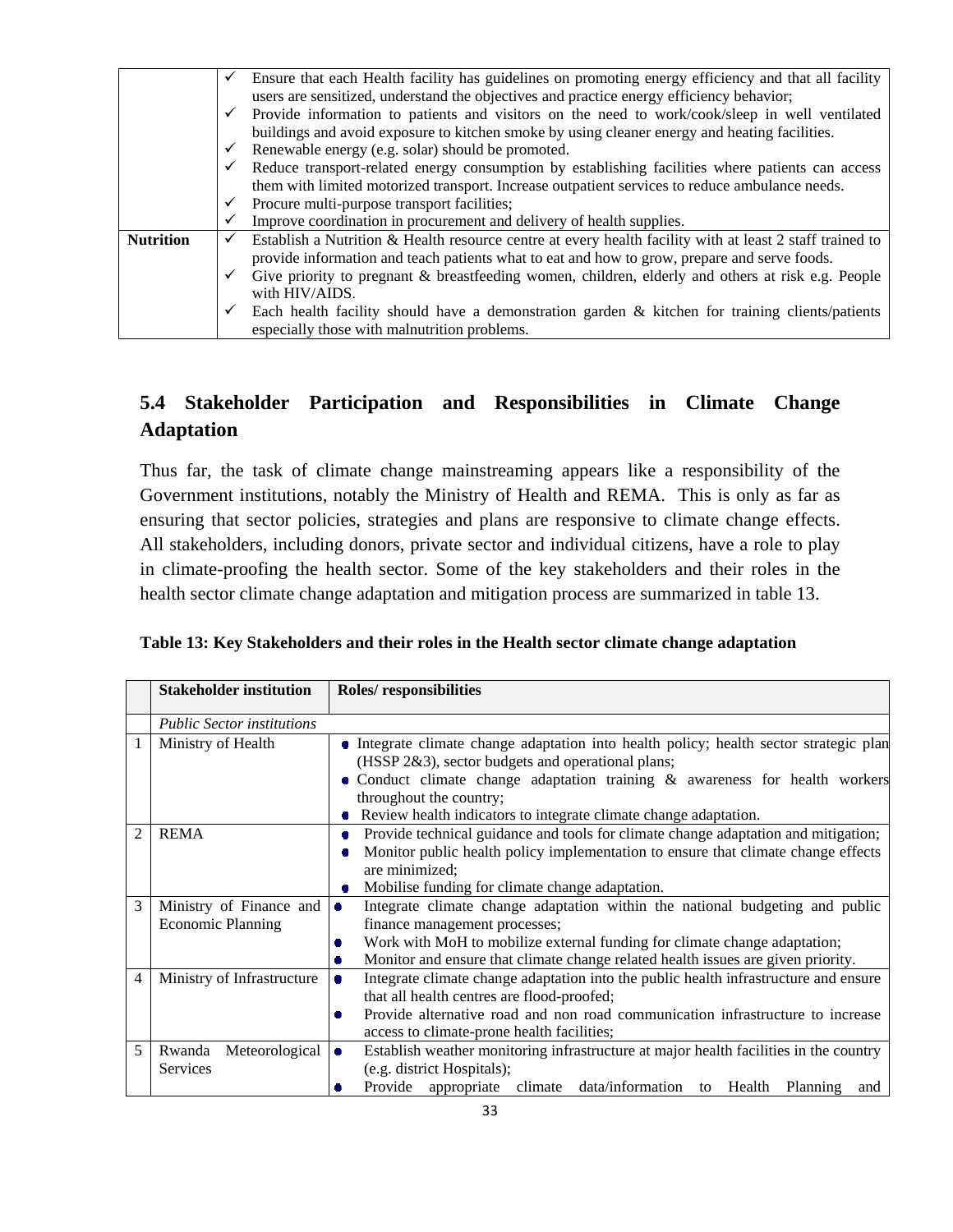|   |                                                                                                                 |           | Epidemiological Surveillance Units of MoH/RBC.                                                                   |  |
|---|-----------------------------------------------------------------------------------------------------------------|-----------|------------------------------------------------------------------------------------------------------------------|--|
| 6 | School of Public Health-                                                                                        | $\bullet$ | Integrate climate change adaptation into public health training curriculum for                                   |  |
|   | <b>NUR</b>                                                                                                      |           | undergraduate and graduate courses;                                                                              |  |
|   |                                                                                                                 | ۰         | Develop and implement a research programme on climate-sensitive climate                                          |  |
|   |                                                                                                                 |           | change issues and adaptation strategies for public health                                                        |  |
|   | <b>EWASA</b>                                                                                                    | ۰         | Integrate climate-health issues into WATSAN service delivery programs;                                           |  |
|   |                                                                                                                 | ۰         | Implement projects to reduce vulnerability of urban poor areas which are                                         |  |
|   |                                                                                                                 |           | susceptible to water-related climate-sensitive diseases and epidemics                                            |  |
| 7 | <b>District Authorities</b><br>Mobilise communities and sensitise them on climate change effects on public<br>۰ |           |                                                                                                                  |  |
|   |                                                                                                                 |           | health:                                                                                                          |  |
|   |                                                                                                                 | ۰         | Integrate climate change adaptation into the District Development Plans and                                      |  |
|   |                                                                                                                 |           | Imihigo;                                                                                                         |  |
|   |                                                                                                                 | ۰         | Develop and implement climate change adaptation micro-projects at the                                            |  |
|   |                                                                                                                 |           | community level;                                                                                                 |  |
|   |                                                                                                                 | ۰         | Monitor and report on national climate change adaptation programmes related to<br>health within their districts. |  |
| 8 | Non state actors                                                                                                |           |                                                                                                                  |  |
| 9 | Private sector                                                                                                  |           | Private health service providers (including health centres and pharmacies) will                                  |  |
|   |                                                                                                                 |           | develop climate change awareness toolkits for their staff and clients;                                           |  |
|   |                                                                                                                 |           | Invest in climate change adaptation/ mitigation projects for public health e.g.                                  |  |
|   |                                                                                                                 |           | provision of clean water and waste management services to health facilities.                                     |  |
|   |                                                                                                                 |           | Generate and disseminate public health-climate change adaptation information and                                 |  |
|   |                                                                                                                 |           | support tools;                                                                                                   |  |
|   | Civil<br>Society                                                                                                | ⋗         | Mobilize and sensitise community members and leaders about climate change and                                    |  |
|   | Organizations                                                                                                   |           | their effects on health;                                                                                         |  |
|   |                                                                                                                 | ➤         | Develop and implement community projects for climate change adaptation in                                        |  |
|   |                                                                                                                 |           | health;                                                                                                          |  |
|   |                                                                                                                 | ➤         | Mobilise financing for climate change adaptation actions at community and health                                 |  |
|   |                                                                                                                 |           | facility level;                                                                                                  |  |
|   |                                                                                                                 | ➤         | Integrate climate change adaptation issues into CSOs' public health advocacy and                                 |  |
|   |                                                                                                                 |           | communication strategies.                                                                                        |  |
|   |                                                                                                                 | ➤         | Build capacity of local development actors (including faith-based organizations) in                              |  |
|   |                                                                                                                 |           | climate change adaptation.                                                                                       |  |
|   | Donors/Development                                                                                              | ➤         | Incorporate climate change adaptation into health financing guidelines/ strategies;                              |  |
|   | partners                                                                                                        | ➤         | Provide grant financing for climate risk assessment and climate change adaptation                                |  |
|   |                                                                                                                 |           | in all projects;                                                                                                 |  |

### **5.5 Major Challenges to climate change adaptation in the health sector**

Rwanda' health sector faces a number of challenges in adapting to climate change:

- 1. *Availability of reliable data*: High-resolution data on weather, ecosystems, and socioeconomic data needed to assess vulnerability risks and develop adaptation models, are often lacking.
- 2. *Information and communication barriers:* there are gaps in awareness and understanding of risk and climate change projections especially in the health sector;
- 3. *Inadequate climate change risk assessment at sectoral level*. Few sectors undertake risk assessment;
- 4. *Complex climate regimes*: Rwanda has strong patterns of climate variability and extremes. As no single climate-health response model will work, a multi-pronged framework should be considered;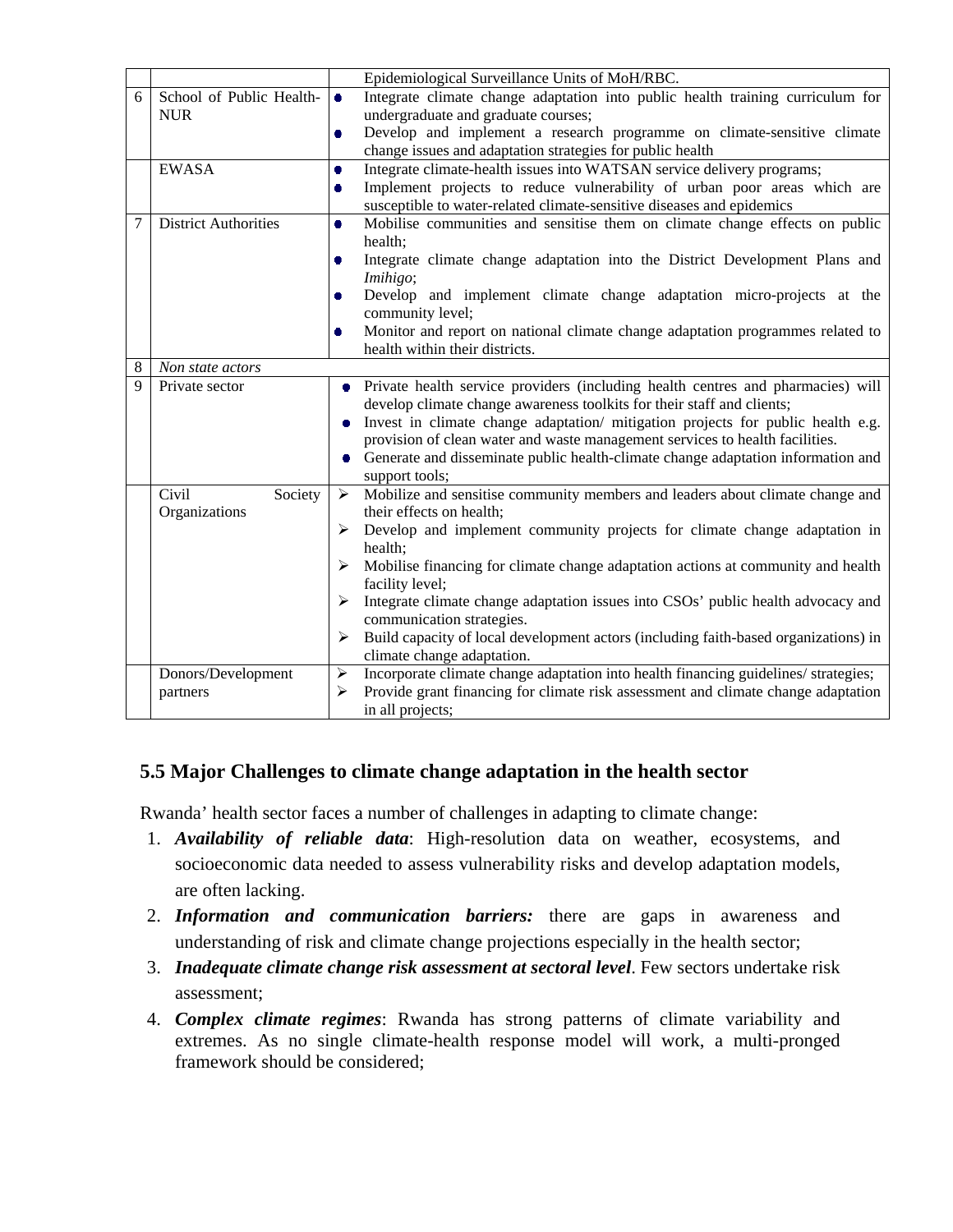- 5. *Inadequate coordination* of climate change adaptation mechanisms: Projects that address climate change in Rwanda are fragmented, tend to be short-term, donor-driven and sometimes alien to community needs and interests;
- 6. *Financing limitations constrain investments* in vulnerability assessment, risk monitoring and risk reduction activities. Disaster Management institutions and local health units are under-funded.

### **5.6 Practical Actions for Effective Adaptation to Climate Change in the Health Sector**

**1. Build capacity - starting with awareness raising and information gathering:** Capacity development will entail skills enhancement to collect, analyse and report on health and climate change effects; utilize the research information and foster learning across the health sector. The first step in building capacity is to assess information, knowledge and skills gaps.

**2. Mobilise funding:** Finding funds for climate change within the budget may be difficult, since the health sector already takes a big chunk of the national budget. There are several climate financing arrangements which the health sector can access. Skills in resource mobilization and project formulation should be developed with support from REMA.

**3. Build Climate Change into National Legislation and health monitoring systems:** there is need to build the adaptation actions into the legal frameworks – from sectoral laws to local government regulations. This will compel Governments and NGOs to integrate CCMA activities into their plans and budgets. At the district level, bylaws should be formulated to protect households from climate change-related health conditions as dysentery and cholera.

Climate change indicators should be included in the health performance monitoring systems right up to the community level. Regular performance assessment (e.g. through JSRs) should include climate change adaptation criteria and indicators.

**4. Work at scale and with other sectors to address climate change concerns:** Climate change effects occur at wider scale but the degree of impact on health of individuals, households and communities occur at local level and are unique. Health workers should collaborate with other sectors like agriculture and water to combat climate change effects.

*The health impacts of climate change are secondary i.e. they result from other sectors.* E.g. malnutrition is a result of lack of adequate balanced diet, which intensifies with food insecurity. Similarly, water-related diseases result from inadequate access to clean water.

**5. Regularly assess/ evaluate adaptation actions:** How do you get to know that the adaptation actions being undertaken are making a difference in terms of strengthening resilience? How do you know that the most vulnerable groups are being cushioned from climate change effects? By assessing the likely impact before and evaluating the performance of adaptation approaches and actions regularly.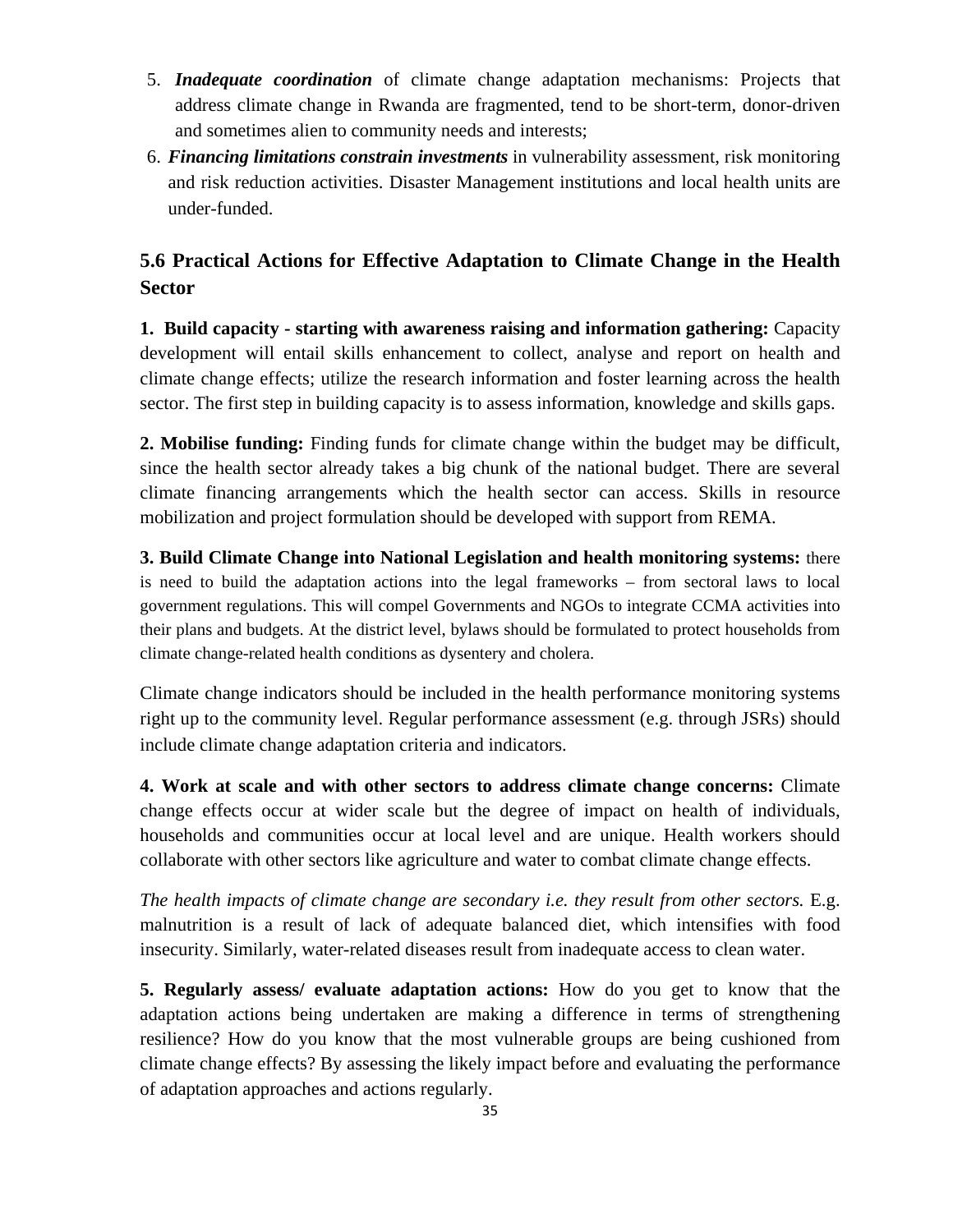**6. Sustain the communication and knowledge building efforts:** Building community knowledge and resilience in Rwanda will require long-term communication strategies. MoH and REMA should make adaptation messages a continuous process. Every health centre should have a climate change information toolkit, and that there are at least 2 people (men and women) with the skills to sensitise patients and other community members about climate change in health and what they should do to prevent infections, accidents and other health hazards related to climate change. Health centres that have the most primary contact with the people (health posts & dispensaries) should particularly be supported. The information tools will include fact books, posters, flyers and audio-visuals e.g. film shows.



**Figure 9: Logical flow of the Key Actions for local level climate adaptation and mitigation** 

The basic tools for local and community level climate change vulnerability assessment, and integration of mitigation measures into local plans, are included as Annex 3.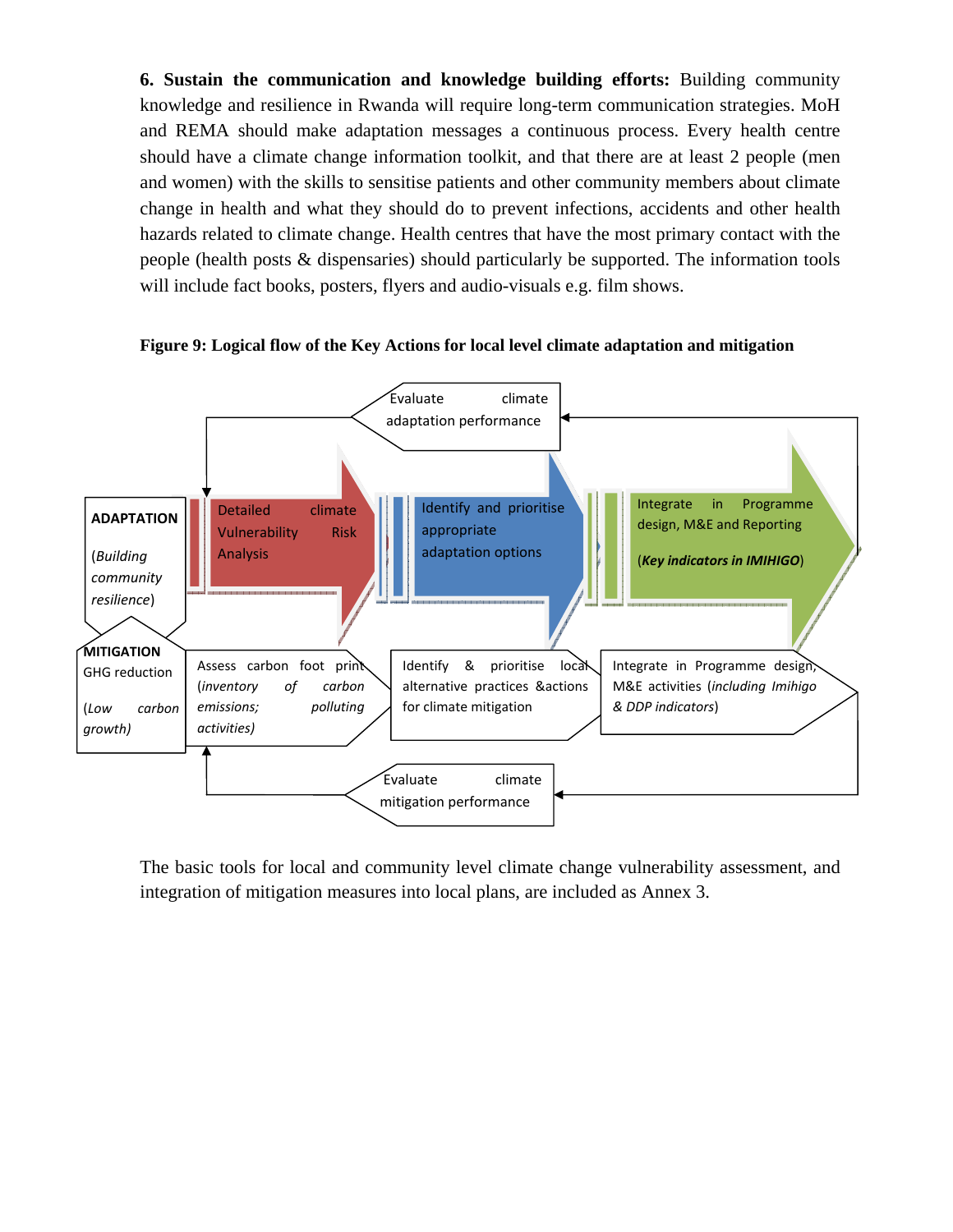### **References**

King, Peter, N (2010). Mainstreaming Climate Change – a Guidance Manual for the Pacific Islands Countries and Territories

MINELA (2010). Second National Communication under the United Nations Convention on Climate Change. Kigali, December 2010.

MoH (2009). Health Sector Strategic Plan II (HSSP II) 2009 – 2012.

MoH (2009). Annual Report 2008. Kigali, April 2009.

MoH (2010). Environmental Health Policy for Rwanda.

Mutabazi, A. (2010). Assessment of Operational Framework related to Climate Change.

MOH, NISR and ICF Macro. 2009. *Rwanda Interim Demographic and Health Survey 2007-08.*  Calverton, Maryland, U.S.A..

NISR (2011). Rwanda Demographic and Health Survey 2010. Kigali, July 2011.

Simpson, M.C., Gössling, S., Scott, D., Hall, C.M. and Gladin, E. (2008) *Climate Change Adaptation and Mitigation in the Tourism Sector: Frameworks, Tools and Practices.* UNEP, University of Oxford, UNWTO, WMO: Paris, France.

UNDP, 2010: A Handbook for Conducting Technology Needs Assessment for Climate Change. New York.

USAID (2007). Adapting to Climate Variability and Change: A Guidance Manual for Development Planning. US Agency for International Development, Washington. http://www.usaid.gov/our\_work/environment/climate/docs/reports/cc\_vamanual. pdf

WHO (2003). Health and Global Environment Change. Series No. 1. Methods of Assessing Human Health Vulnerability and Public Health Adaptation to Climate Change.

WHO (2009) Protecting Health from Climate Change.

WHO (2010) Essential Public Health package to Enhance Climate Change Resilience in Developing Countries. Report o the Consultative Meeting on September 7-8, 2010. Geneva.

WHO (2010a). Protecting Health from Climate Change Vulnerability and Adaptation Assessment.

http://www.ecdc.europa.eu/en/publications/Publications/1003\_TED\_handbook\_climatechange.pdf.

http://unfccc.int/files/adaptation/nairobi\_workprogramme/compendium\_on\_methods\_tools/applicatio n/pdf/20080307\_compendium\_m\_t\_complete.pdf.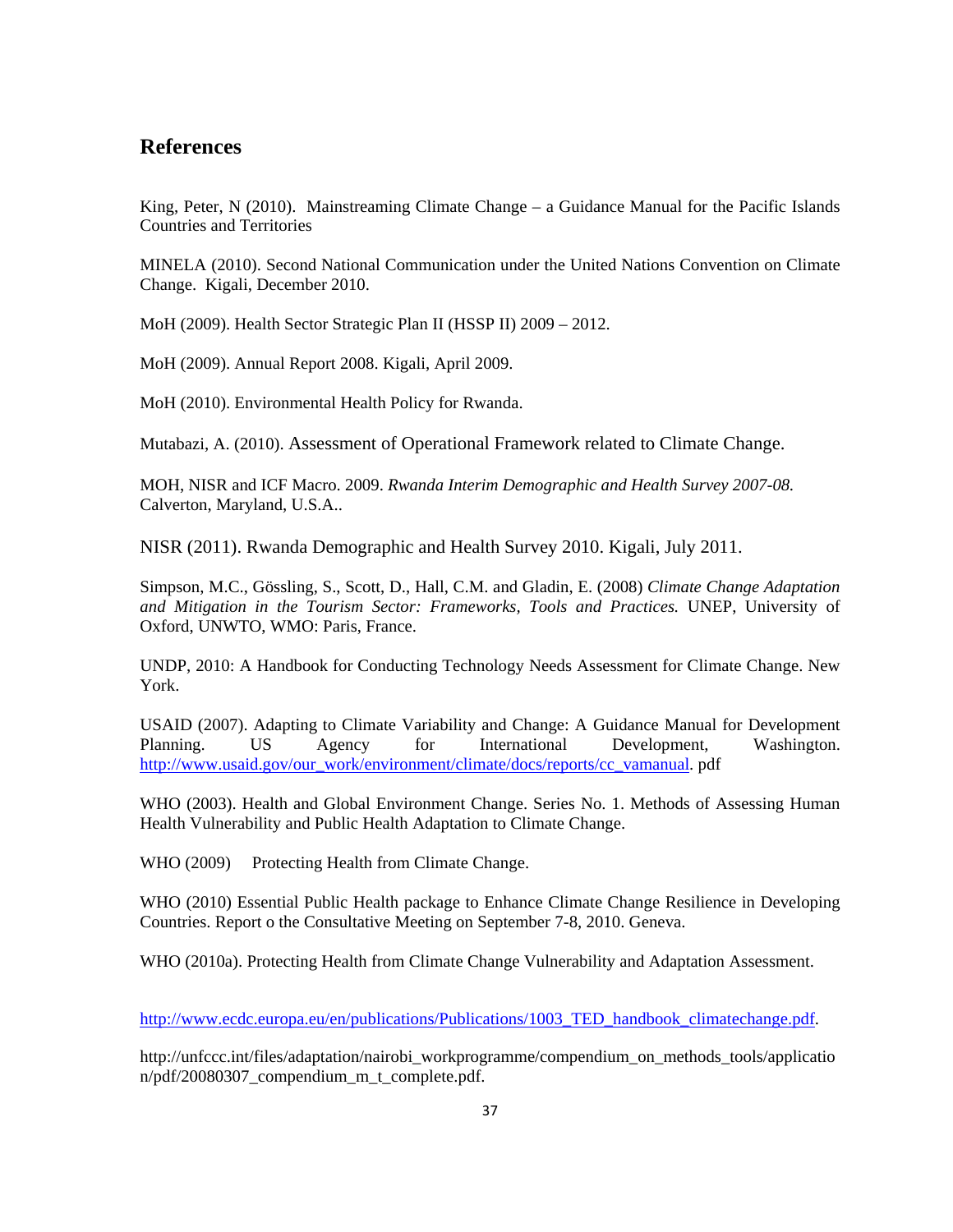### **Annexes**

Annex 1: Sample Tool for Vulnerability Assessment

Annex 2: Checklist of climate change integration into Health sector policies and strategies

Annex 3: Climate Change Adaptation tools at the local level

Annex 4: Synthesis on the types of diseases and Health Hazards related to climate change

Annex 5: Definition of Key terms in Climate Change Adaptation and Mitigation

| <b>STEP</b>                                                                                                                                                                                                                                                                              | <b>MAIN TOOL(S)</b>                                                                                                                                                  | <b>PARTICIPANTS</b>                                                                                     | <b>KEY OUTCOME</b>                                                                                                                                        |
|------------------------------------------------------------------------------------------------------------------------------------------------------------------------------------------------------------------------------------------------------------------------------------------|----------------------------------------------------------------------------------------------------------------------------------------------------------------------|---------------------------------------------------------------------------------------------------------|-----------------------------------------------------------------------------------------------------------------------------------------------------------|
|                                                                                                                                                                                                                                                                                          |                                                                                                                                                                      |                                                                                                         |                                                                                                                                                           |
| 1. Screen project activities for climate<br>risk – using a summary of climate trends,<br>impacts<br>and<br>undertake<br>forecasts<br>a<br>preliminary assessment of whether climate<br>variability/change could impact the project<br>effectiveness, longevity and integrity.            | Assess climate risk                                                                                                                                                  | Programme<br>and<br>component<br>managers<br>and<br>project officers                                    | A detailed table of the main<br>climate change impacts that<br>will affect project activities<br>and results                                              |
| 2. Decide on the CVA pathway - decide<br>whether to follow the CVA pathway, taking<br>into account any existing risk management<br>practices, human and financial resources,<br>donor conditions and the local context.                                                                  | $Checklist - should$<br>the<br><b>CVA</b><br>pathway<br>be<br>followed?                                                                                              | Programme<br>and<br>component<br>managers<br>and<br>project officers                                    | List of projects that need to<br>through<br>progress<br>the<br>remaining steps of the CVA<br>pathway.                                                     |
| 3. Identify adaptation measures - work<br>closely with implementation partners, local<br>decision makers and stakeholders to identify<br>a wide range of potential adaptation<br>measures for tackling climate change risks<br>and opportunities for strengthening adaptive<br>capacity. | Climate<br>Vulnerability<br>and Capacity Analysis<br>(CVCA)<br>Hand-book:<br>Resource Table on best<br>practice<br>community-<br>based<br>adaptation<br>experiences. | Component<br>Managers,<br>project<br>officers.<br>partner<br>organizations and<br>Community<br>members. | List of potential adaptation<br>for<br>reducing<br>measures<br>risk<br>climate<br>and<br>strengthening<br>adaptive<br>capacity.                           |
| 4. Prioritize adaptation measures<br>to<br>address vulnerabilities in Step $1$ – consider<br>project timeframe, budget, and technical<br>requirements of implementing different<br>adaptation measures.                                                                                  | Priority<br>Adaptation<br>Matrix                                                                                                                                     | Programme<br>and<br>component<br>managers,<br>partner<br>organizations<br>and<br>project officers.      | Criteria<br>for<br>determining<br>benefits and feasibility of<br>adaptation<br>measures:<br>Ranking<br>of<br>adaptation<br>measures in order of priority. |
| adaptation<br>options<br>for<br>5 <sub>1</sub><br><b>Select</b><br>implementation - from step 4, select which<br>options will be implemented; develop local<br>ownership of the process and agreed<br>measures.                                                                          | Stakeholder<br>workshop<br>methodology                                                                                                                               | officers,<br>Project<br>partner<br>organizations<br>and<br>community<br>members.                        | Adaptation<br>measure(s)<br>selected by the community,<br>along<br>with<br>community<br>support and consensus.                                            |
| 6. Implement adaptation measures -<br>actively engage stakeholders and partners,<br>build capacity, and monitor and adapt the<br>project according to any new conditions that<br>arise.                                                                                                  | <b>Adaptation</b> measures                                                                                                                                           | Project<br>officers.<br>partner<br>organizations<br>and<br>community<br>members.                        | Community-based adaptation<br>measures are implemented.                                                                                                   |

**Annex 1. Matrix of Simple tools for Climate Change Impact and Vulnerability Assessment**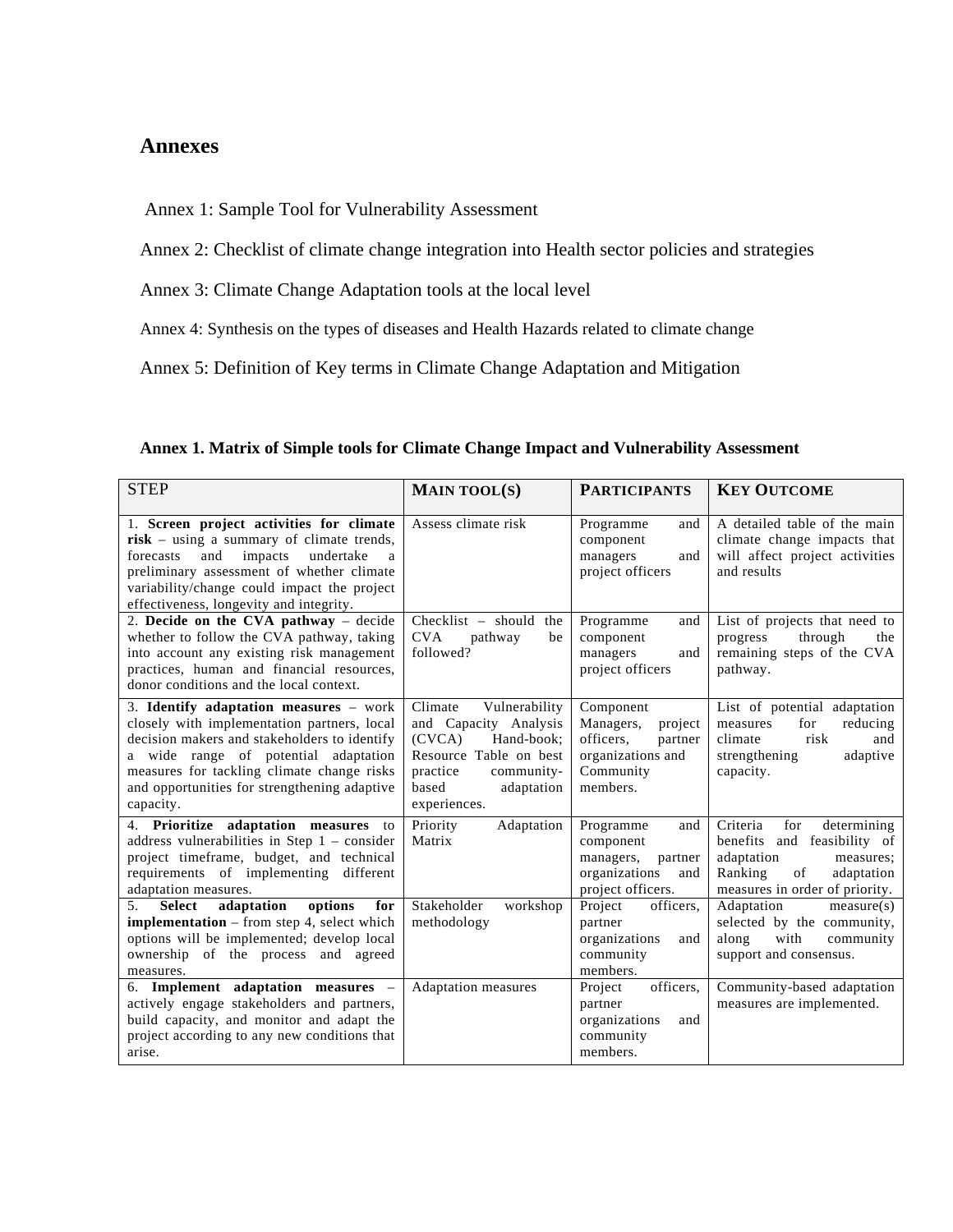| 7. Evaluate adaptation and the CVA Checklist – evaluating Programme |                  | and Organisational sharing and  |
|---------------------------------------------------------------------|------------------|---------------------------------|
| $\mathbf{path}$ whether the adaptation.                             | component        | learning and applied case       |
| project/programme delivers the intended                             | managers         | and studies. Lessons learned to |
| benefits and/or causes<br>adverse<br>any                            | project officers | project<br>inform<br>future     |
| outcomes.                                                           |                  | design/implementation.          |

Adapted from Huxtable & Yen (2009):

### **ANNEX 2A: CHECKLIST MATRIX OF INTEGRATION OF CLIMATE CHANGE INTO HEALTH SECTOR**

| <b>Issue</b>                     | <b>How Health is affected</b>                                                   |  |
|----------------------------------|---------------------------------------------------------------------------------|--|
| Does current climate pose any    | Wet Conditions facilitate multiplication of diseases and pests, floods affect   |  |
| the<br>thematic<br>threats<br>to | movement                                                                        |  |
| recommendations                  | Hot and dry seasons/droughts: livestock respiratory problems, Water and pasture |  |
| Which<br>climate<br>the<br>are   | shortage, low livestock production, low water levels - less hydro-power         |  |
| hazards                          | livestock inputs have been left out on DSIP                                     |  |
|                                  | Land Degradation facilitated by overstocking, Overgrazing                       |  |
| What are the current known       | Floods, droughts/Dry spell, Hailstorm Thunder/lightening, Heavy rains, high     |  |
| thematic impacts of climate      | temperatures                                                                    |  |
| Do you plan to integrate         | Under-funded Early Warning System<br>$\bullet$                                  |  |
| climate risks of the current and | Valley dams<br>۰                                                                |  |
| future in your strategies        |                                                                                 |  |
| Give example/s                   |                                                                                 |  |
| of climate<br>evidences<br>Any   | Low livestock productivity during drought.<br>$\bullet$                         |  |
| threat<br>for<br>the<br>change   | New diseases (PPR), poor animal nutrition $-$ pasture availability<br>۰         |  |
| thematic group                   |                                                                                 |  |
| What are the potential thematic  | <b>Effects on Production/productivity</b><br>$\bullet$                          |  |
| for future<br>impacts<br>climate | Markets/marketability, Natural resources management (Livestock and human<br>۰   |  |
| change                           | conflict for water)                                                             |  |
| Do you plan to integrate risks   | Soil conservation (mulching, tree planting etc)<br>۰                            |  |
| of future climate change in your |                                                                                 |  |
| plans?                           |                                                                                 |  |
| Would<br>include<br>you<br>some  | M&E system with clear climate related indicators - Early warning system<br>۰    |  |
| climate risk screening system    | strengthened.                                                                   |  |

### **Annex 2B: Categorising Vulnerable Populations to climate-sensitive health Hazards**

| Vulnerability due to demographic factors       | Vulnerability due to health status                      |
|------------------------------------------------|---------------------------------------------------------|
| • Proportion of children                       | HIV/AIDS affected populations                           |
| • Proportion of women                          | TB affected populations                                 |
| • Proportion of elderly                        | Undernourished populations                              |
|                                                | Infectious disease burdened                             |
|                                                | Chronic disease burdened people                         |
|                                                | Mentally or physically disabled                         |
|                                                |                                                         |
| Vulnerability due to culture or life condition | Vulnerability due to geographic location of populations |
|                                                | in:                                                     |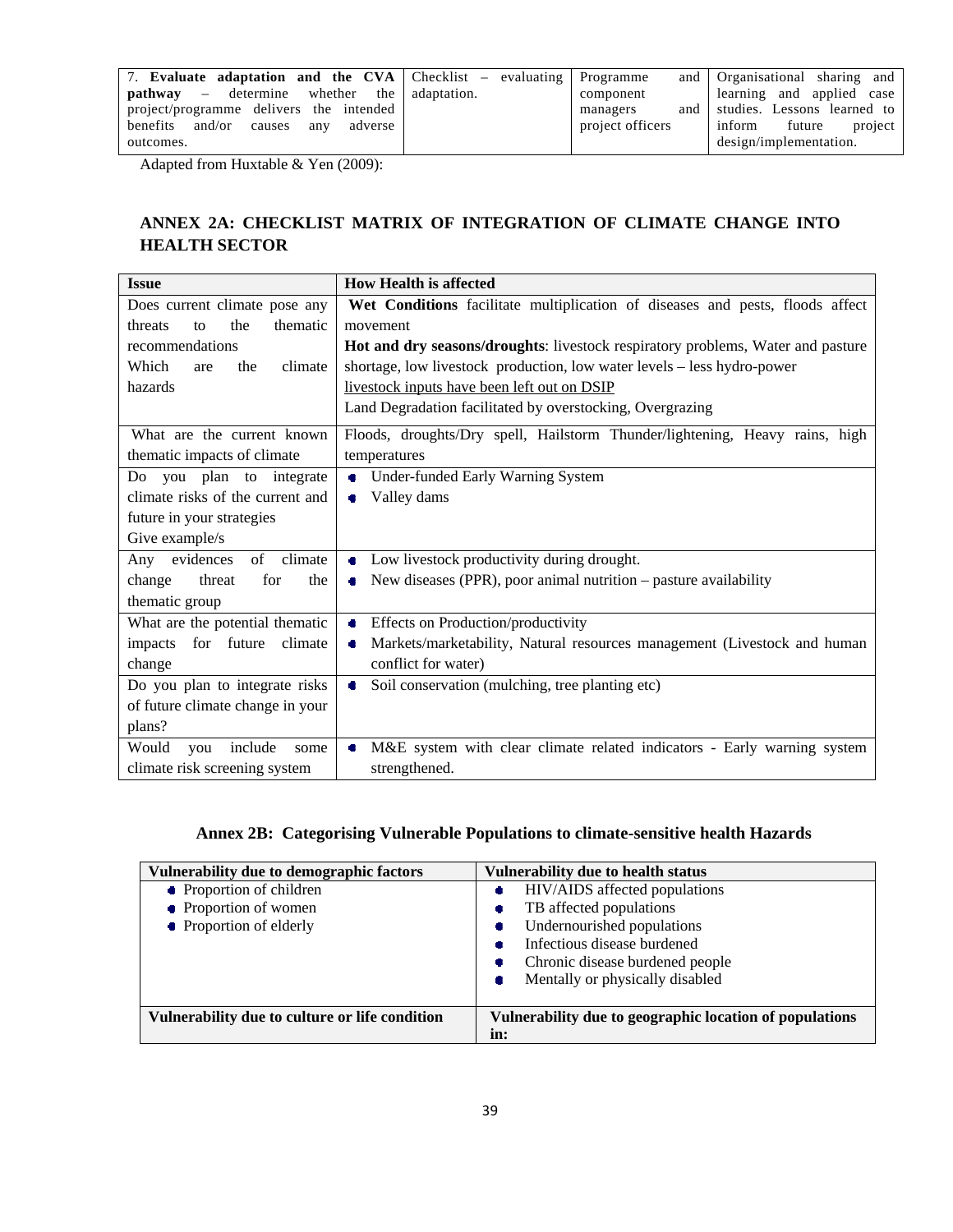| • Impoverished<br>• Semi-pastoralist communities<br>• Subsistence farmers<br>• Fisher-folk and fishing communities<br>• Indentured laborers<br>• Displaced populations | Unplanned urban housing<br>۰<br>Flood risk zones<br>۰<br>Drought risk zones<br>۰<br>Landslide and Earthquake risk zones<br>Conflict zones<br>۰<br>Water stressed zones<br>٠<br>Food insecure zones<br>۰ |
|------------------------------------------------------------------------------------------------------------------------------------------------------------------------|---------------------------------------------------------------------------------------------------------------------------------------------------------------------------------------------------------|
| Vulnerability due to limited access to adequate:                                                                                                                       |                                                                                                                                                                                                         |
| Health care                                                                                                                                                            |                                                                                                                                                                                                         |
| Potable water<br>Sanitation                                                                                                                                            |                                                                                                                                                                                                         |
| Shelter                                                                                                                                                                |                                                                                                                                                                                                         |
| Livelihoods/economic opportunities                                                                                                                                     |                                                                                                                                                                                                         |

*Source: WHO (2010a): Protecting Health from Climate Change - Vulnerability and Adaptation Assessment* 

### **Annex 3: Climate Vulnerability Assessment and Adaptation Tools at the Local level**

|                | <b>Basic step/ Broad action</b>      | <b>Specific Action</b> | <b>Responsible</b> | Time frame | Inputs |
|----------------|--------------------------------------|------------------------|--------------------|------------|--------|
|                | Climate change risk screening        |                        |                    |            |        |
|                |                                      |                        |                    |            |        |
|                |                                      |                        |                    |            |        |
| $\overline{2}$ | Identification & Analysis of         |                        |                    |            |        |
|                | Adaptation and Response measures     |                        |                    |            |        |
|                |                                      |                        |                    |            |        |
| 3              | Verification, Analysis and Selection |                        |                    |            |        |
|                | of Appropriate Response options      |                        |                    |            |        |
|                |                                      |                        |                    |            |        |
| 4              | Implementation                       |                        |                    |            |        |
|                |                                      |                        |                    |            |        |
|                |                                      |                        |                    |            |        |
| 5              | Review / Performance evaluation      |                        |                    |            |        |
|                |                                      |                        |                    |            |        |
|                |                                      |                        |                    |            |        |

### **Annex 3A: Basic Steps in Local climate change mainstreaming plans**

### **Annex 3B: Building Local capacity for Climate change Adaptation and Mitigation**

|                | <b>Basic Activity</b> | <b>WHAT</b><br><i>(specific)</i><br>actions | <b>WHO</b> (Target<br>groups/individuals) | <b>HOW</b><br>(Methodology) | <b>WHEN</b><br>(Time<br>frame) | <b>Requirements</b> |
|----------------|-----------------------|---------------------------------------------|-------------------------------------------|-----------------------------|--------------------------------|---------------------|
|                | Sensitisation         |                                             |                                           |                             |                                |                     |
|                |                       |                                             |                                           |                             |                                |                     |
| $\mathfrak{D}$ | Training              |                                             |                                           |                             |                                |                     |
|                |                       |                                             |                                           |                             |                                |                     |
| 3              | Participatory tools   | Screning                                    |                                           |                             |                                |                     |
|                | design and testing    | checklists                                  |                                           |                             |                                |                     |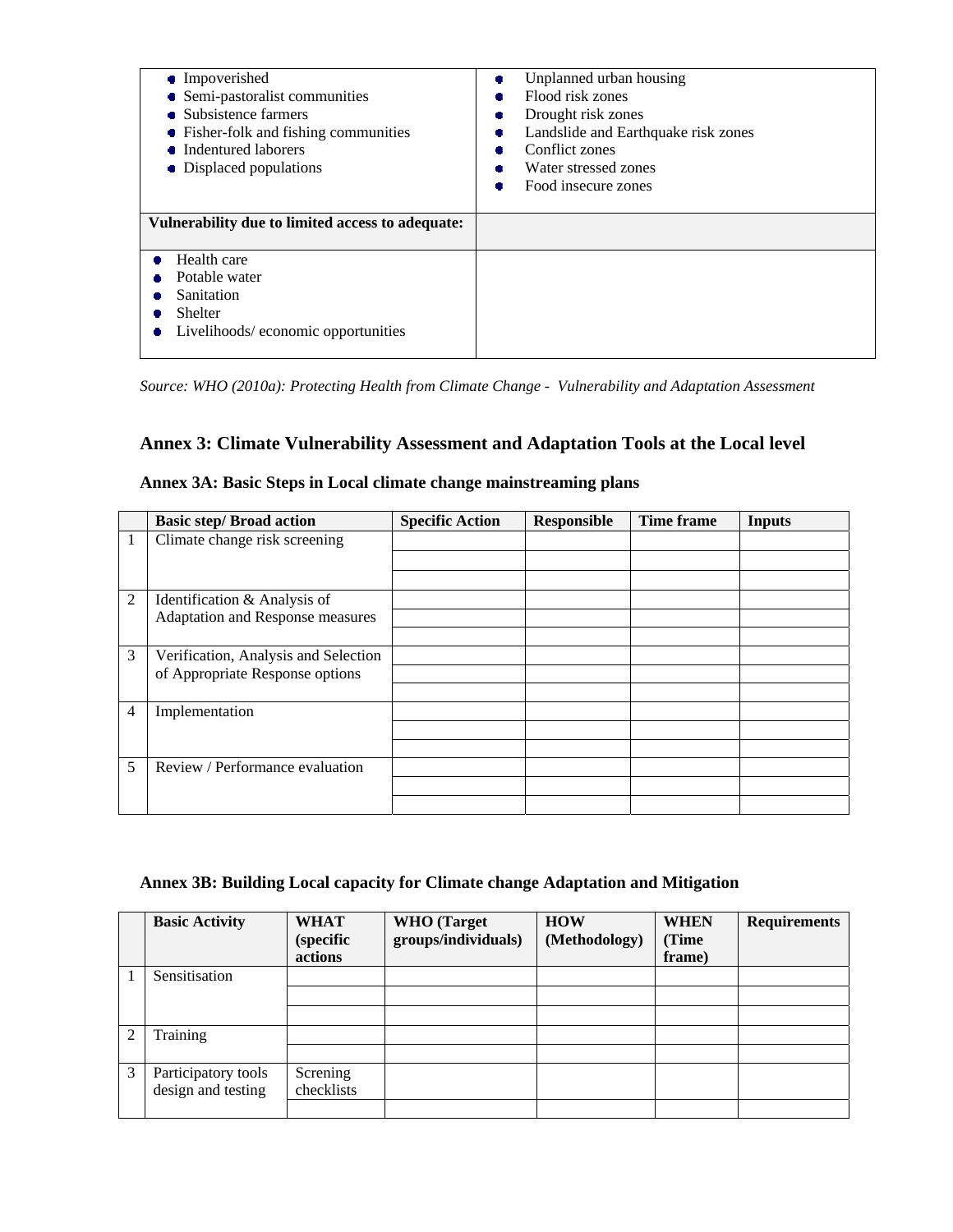| 4 | Implementation     |  |  |  |
|---|--------------------|--|--|--|
|   | (Supervision &     |  |  |  |
|   | monitoringsupport) |  |  |  |
|   | Review /           |  |  |  |
|   | Performance        |  |  |  |
|   | evaluation         |  |  |  |

### **Annex 4: Synthesis of the types of diseases and Health Hazards related to climate change**

| <b>Diseases</b>                               | <b>Diseases</b>                                              | <b>Manifestation</b><br>of                                                                              | <b>Most</b><br>affected                                                                                                          | <b>Most</b><br>affected                                                     | <b>Current</b> |
|-----------------------------------------------|--------------------------------------------------------------|---------------------------------------------------------------------------------------------------------|----------------------------------------------------------------------------------------------------------------------------------|-----------------------------------------------------------------------------|----------------|
| <b>Categories</b>                             |                                                              | climate phenomenon                                                                                      | geographical regions                                                                                                             | <b>Social categories</b>                                                    | trend          |
| Waterborne<br>diseases                        | Malaria                                                      | Floods, high heat                                                                                       | Country-wide especially:<br>-East (1000-1500m)<br>of<br>altitude); Central plateau<br>around wetlands (1675-<br>1862m altitude). | -Children<br>under<br>five;<br>pregnant<br>women                            | Decreasing     |
|                                               | Intestinal<br>Parasites<br>(Diarrhea)                        | Water<br>contamination<br>during floods Lack of<br>hygiene due to moisture<br>deficit following drought | The entire country but<br>more specifically Eastern,<br>Western<br>and Northern<br>regions (lava)                                | Children under<br>five years;<br>- Pregnant women                           | Stable         |
|                                               | Cholera                                                      | -Floods; water deficit                                                                                  | - Lake Kivu shore;<br>-Lava Region;<br>Kigali<br>City; -Eastern Plateau                                                          | All categories                                                              | Sporadic       |
| <b>Diseases</b><br>related<br>to<br>heat      | Celebro-<br>spinal<br>meningitis                             | High heat; Drought                                                                                      | Central<br>Plateau<br>and<br>Eastern Plateau                                                                                     | All categories                                                              | Sporadic       |
|                                               | Cardio-<br>vascular<br>&<br>cerebro-<br>vascular<br>diseases | High heat, drought                                                                                      | Eastern savannahs                                                                                                                | Old people                                                                  | Sporadic       |
| Respiratory<br>diseases                       | Acute<br>bronchitis,<br><b>Bronchiolitis</b>                 | High heat, drought                                                                                      | Entire country                                                                                                                   | All categories                                                              | Stable         |
| Pneumonia                                     |                                                              | High heat, drought                                                                                      | Entire country                                                                                                                   | Children<br>$\&$<br>Old<br>people                                           | Decreasing     |
| Asthma                                        |                                                              | Heat, drought                                                                                           | Tout le pays                                                                                                                     | Children,<br>Old<br>people                                                  | Decreasing     |
| Food<br>insecurity                            | Malnutrition                                                 | Drought; Floods;<br>Landslide                                                                           | -Bugesera ; - Crête Congo<br>Nil;<br>Southern ; Eastern<br>savannahs                                                             | Children under five<br>years                                                | Stable         |
|                                               | Anemia                                                       | Drought; Floods;<br>Landslide                                                                           | Entire<br>country<br>especially Kigali City<br><b>Eastern Region</b>                                                             | -Children<br>below<br>one year;<br>- Women                                  | Progressive    |
| Victims<br>of<br>floods<br>and<br>landslides. | Natural<br>disasters                                         | Floods<br>Landslides                                                                                    | North, West and South<br>regions,                                                                                                | All categories of<br>people living on<br>high fragile hills<br>and valleys. | Sporadic       |

MINELA (2010). Second National Communication of the Republic of Rwanda to the UNFCCC.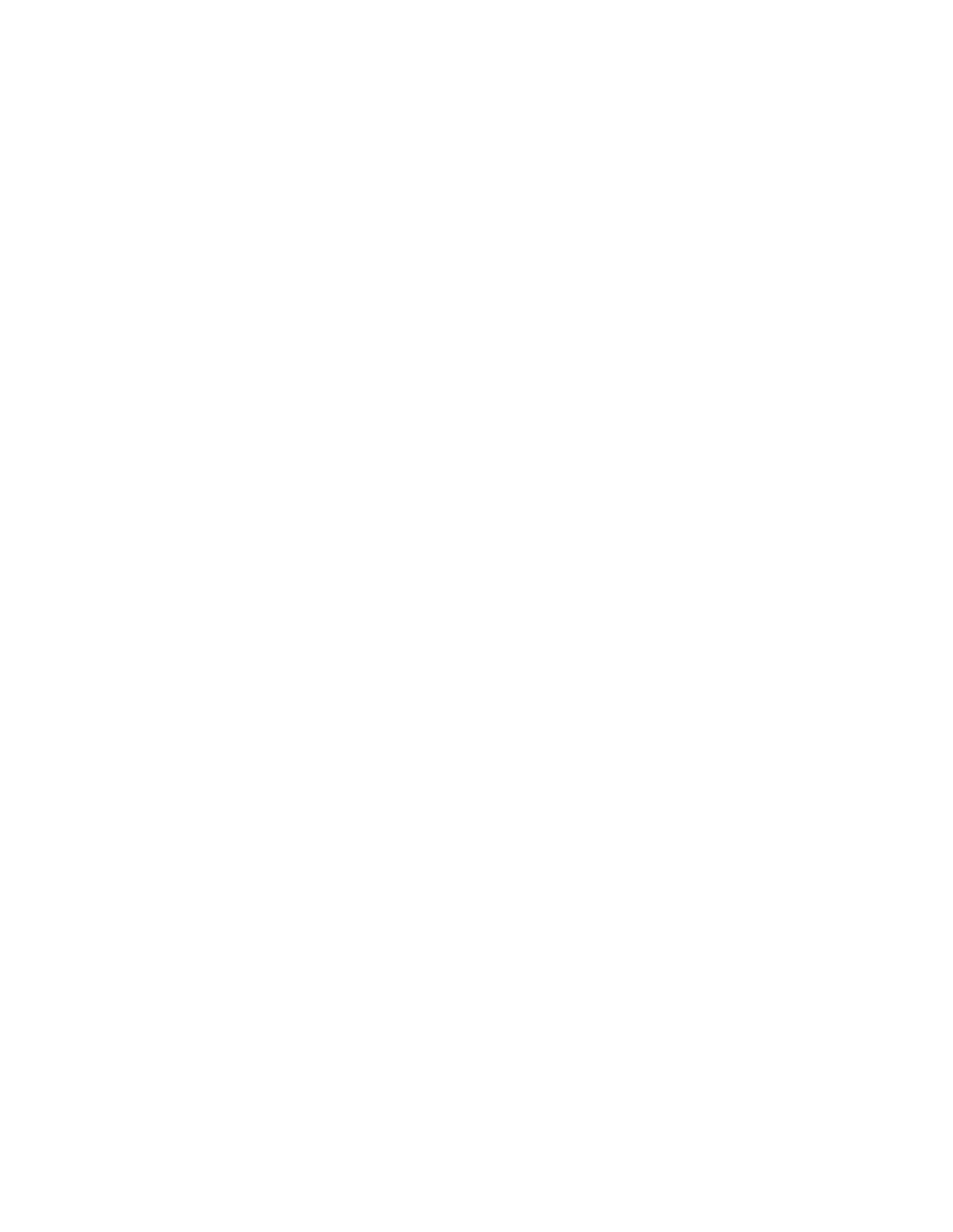### **Annex 5: Definition of Key terms in Climate Change Adaptation and Mitigation**

**Adaptation:** action or adjustment taken by society in response to the actual or potential impacts of predicted climate change, which moderates harm or exploits beneficial opportunities.

**Climate:** Climate in a narrow sense is usually defined as the "average weather" or more rigorously as the statistical description in terms of the mean and variability of relevant quantities over a period of time ranging from months to thousands or millions of years. The classical period is 30 years, as defined by the World Meteorological Organization (WMO). These relevant quantities are most often surface variables such as temperature, precipitation, and wind. Climate in a wider sense is the state, including a statistical description, of the *climate system*.

**Climate change:** Climate change refers to a statistically significant variation in either the mean state of the *climate* or in its variability, persisting for an extended period (typically decades or longer). Climate change may be due to natural internal processes or *external forces*, or to persistent *anthropogenic* changes in the composition of the *atmosphere* or in *land use*. Note that the *United Nations Framework Convention on Climate Change* (UNFCCC), in its Article 1, defines "climate change" as: "a change of climate which is attributed directly or indirectly to human activity that alters the composition of the global atmosphere and which is in addition to natural climate variability observed over comparable time periods." The UNFCCC thus makes a distinction between "climate change" attributable to human activities altering the atmospheric composition, and "climate variability" attributable to natural causes. See also *climate variability*.

**Climate system:** The climate system is the highly complex system consisting of five major components: the *atmosphere*, the *hydrosphere*, the *cryosphere*, the land surface and the *biosphere*, and the interactions between them. The climate system evolves in time under the influence of its own internal dynamics and because of external forces such as volcanic eruptions, solar variations, and human-induced forces such as changing composition of the atmosphere and *land-use change*.

**Climate variability**: Climate variability refers to variations in the mean state and other statistics (such as standard deviations, the occurrence of extremes, etc.) of the *climate* on all *temporal and spatial scales* beyond that of individual weather events. Variability may be due to natural internal processes within the *climate system* (internal variability), or to variations in natural or *anthropogenic external forces* (external variability). See also *climate change*.

**Impacts of Climate change:** Impacts of Climate change are consequences of *climate change* on natural and *human systems*. Depending on the consideration of *adaptation*, one can distinguish between potential impacts and residual impacts. Potential impacts: All impacts that may occur given a projected change in *climate*, without considering adaptation. Residual impacts: The impacts of climate change that would occur after adaptation.

**Climate proofing:** actions taken to protect infrastructure, systems and processes against projected climate impacts for a period into the future.